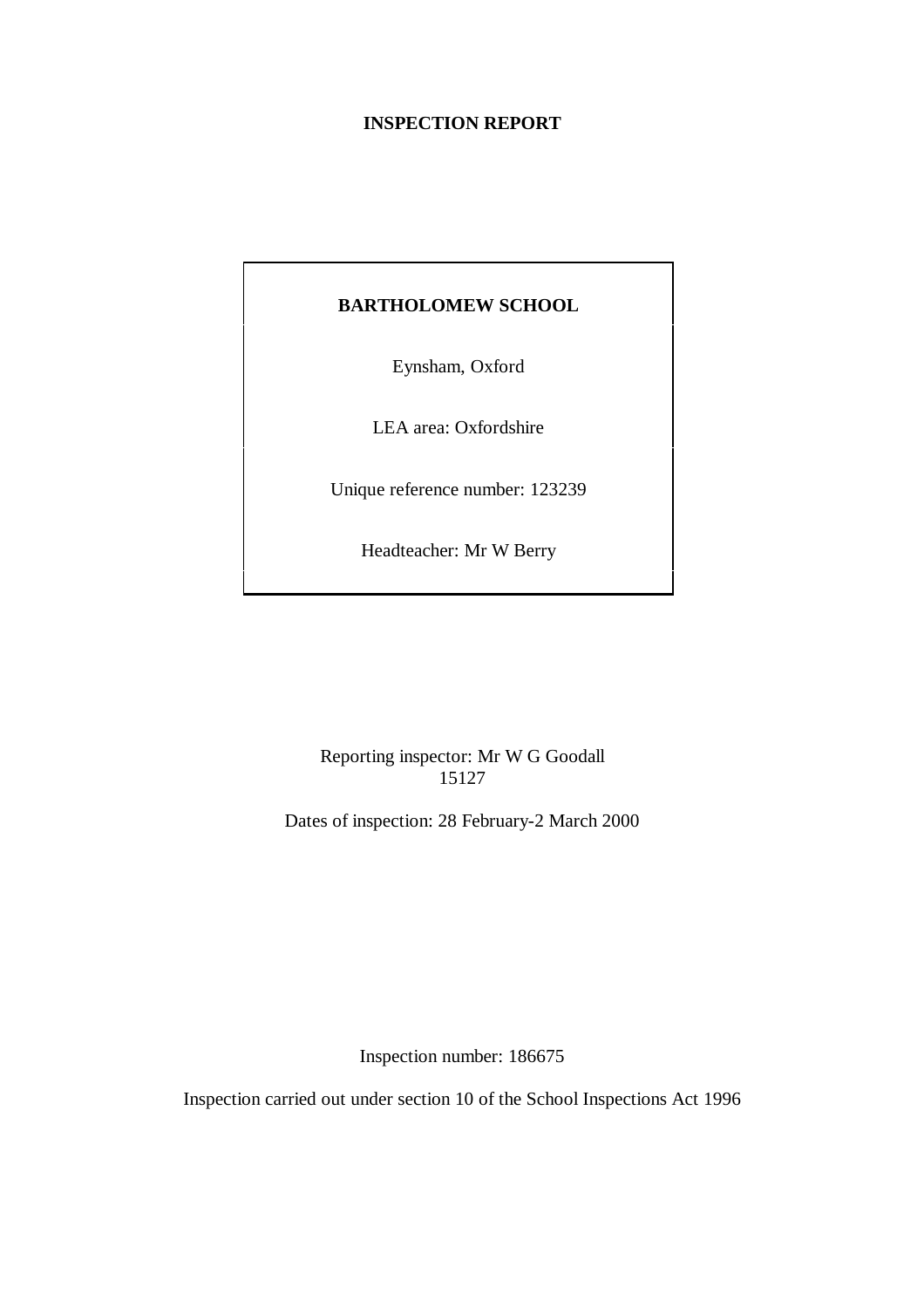## © Crown copyright 2000

This report may be reproduced in whole or in part for non-commercial educational purposes, provided that all extracts quoted are reproduced verbatim without adaptation and on condition that the source and date thereof are stated.

Further copies of this report are obtainable from the school. Under the School Inspections Act 1996, the school must provide a copy of this report and/or its summary free of charge to certain categories of people. A charge not exceeding the full cost of reproduction may be made for any other copies supplied.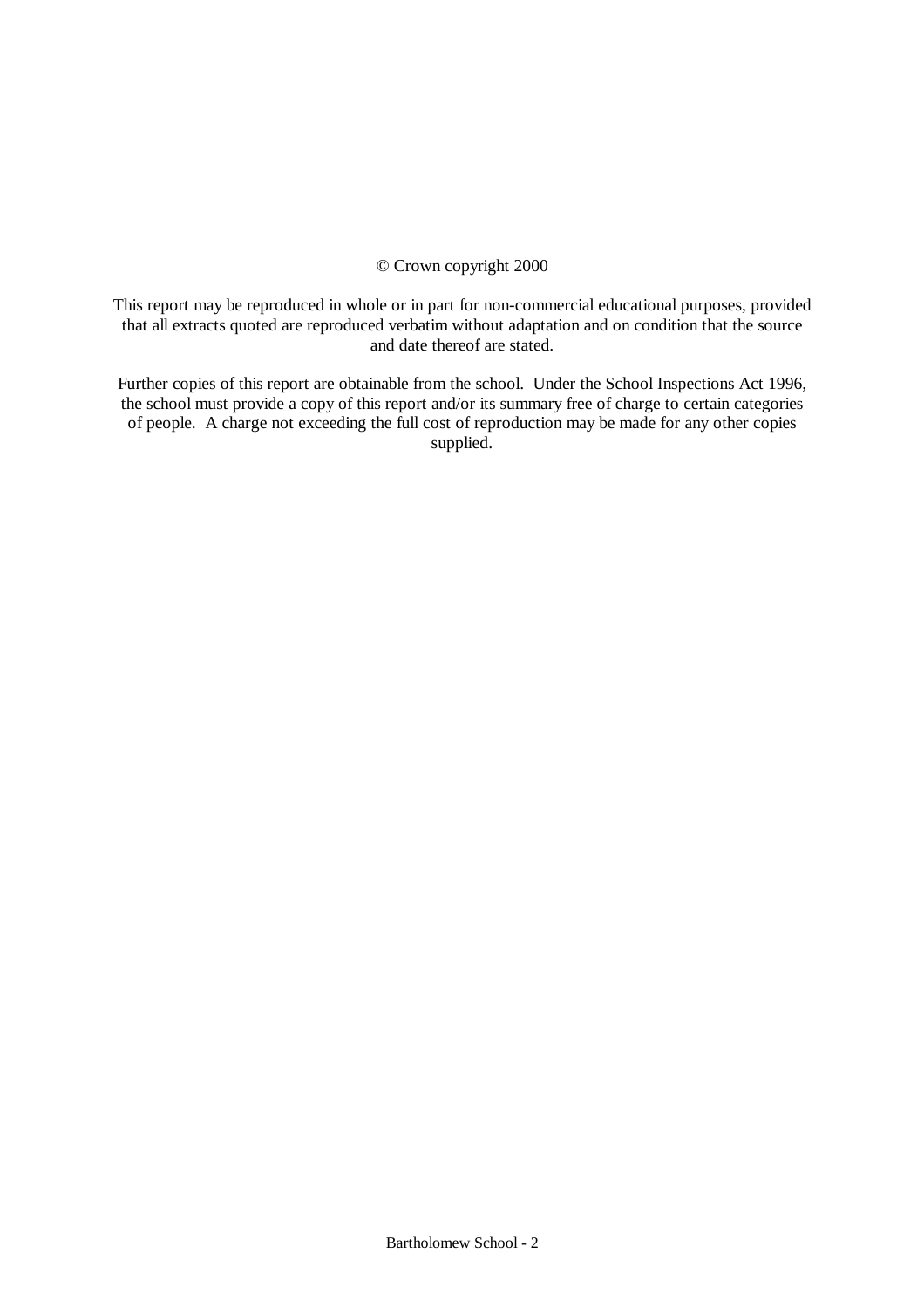# **INFORMATION ABOUT THE SCHOOL**

| Type of school:              | Comprehensive                                   |
|------------------------------|-------------------------------------------------|
| School category:             | Community                                       |
| Age range of students:       | 11 to 18 years                                  |
| Gender of students:          | Mixed                                           |
| School address:              | Witney Road<br>Eynsham<br><b>WITNEY</b><br>Oxon |
| Postcode:                    | OX8 1PQ                                         |
| Telephone number:            | 01865 881430                                    |
| Fax number:                  | 01865 883973                                    |
| Appropriate authority:       | The Governing Body                              |
| Name of chair of governors:  | Mr Peter George                                 |
| Date of previous inspection: | January 1996                                    |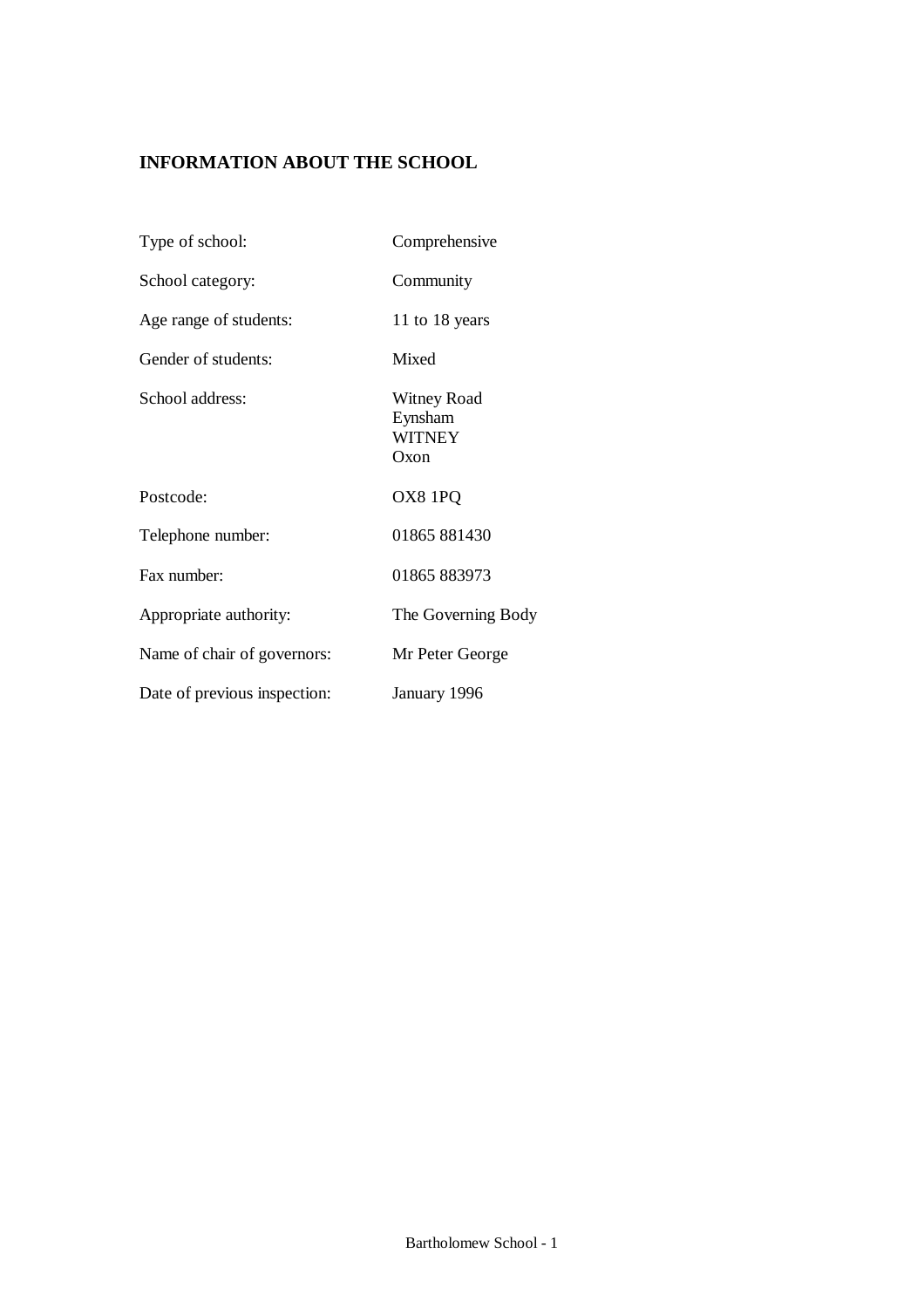| <b>Team members</b> |                      | <b>Subject responsibilities</b>            | <b>Aspect responsibilities</b>                                                |
|---------------------|----------------------|--------------------------------------------|-------------------------------------------------------------------------------|
| William Goodall     | Registered inspector |                                            | What sort of school is<br>it?                                                 |
|                     |                      |                                            | The schools results<br>and achievements                                       |
|                     |                      |                                            | How well is the<br>school led and<br>managed?                                 |
| <b>Robert Jones</b> | Lay inspector        |                                            | Pupils' attitudes,<br>values and personal<br>development                      |
|                     |                      |                                            | How well does the<br>school care for its<br>students?                         |
|                     |                      |                                            | How well does the<br>school work in<br>partnership with<br>parents?           |
| <b>Martin Cash</b>  | Team inspector       |                                            | How well are students<br>or students taught?                                  |
|                     |                      |                                            | How good are<br>curricular and other<br>opportunities offered<br>to students? |
| John Lumb           | Team inspector       | Mathematics                                |                                                                               |
| Phil Beal           | Team inspector       | Key Stage 4                                |                                                                               |
| Jackie Alexander    | Team inspector       | English                                    |                                                                               |
|                     |                      | Drama                                      |                                                                               |
| <b>Nick Daws</b>    | Team inspector       | Science                                    |                                                                               |
| Tim Brotherhood     | Team inspector       | Design and technology                      |                                                                               |
|                     |                      | Information<br>communication<br>technology |                                                                               |
| Victoria Ward       | Team inspector       | Modern foreign<br>languages                |                                                                               |
|                     |                      | English as an<br>additional language       |                                                                               |
| David Downey        | Team inspector       | History                                    |                                                                               |
| Chris Warn          | Team inspector       | Geography                                  |                                                                               |
| John Thirlwall      | Team inspector       | Art                                        |                                                                               |
| <b>Geoff Thomas</b> | Team inspector       | Music                                      |                                                                               |

# **INFORMATION ABOUT THE INSPECTION TEAM**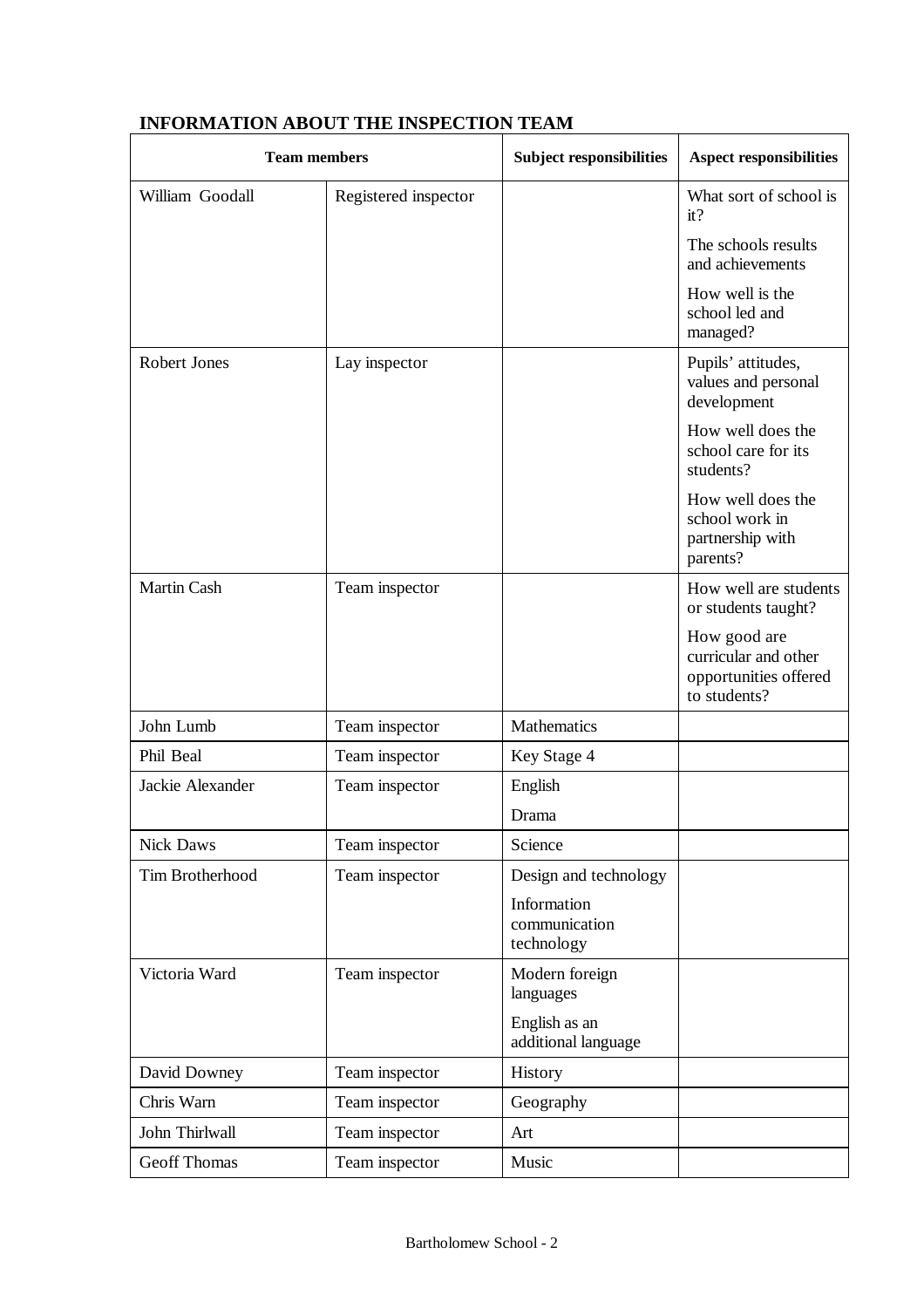| Team members cont'd |                | <b>Subject responsibilities</b> | <b>Aspect responsibilities</b> |
|---------------------|----------------|---------------------------------|--------------------------------|
| Ian Spode           | Team inspector | Physical education              |                                |
| <b>Heather Farr</b> | Team inspector | Religious education             |                                |
|                     |                | Equal opportunities             |                                |
| Roger Lister        | Team inspector | Special educational<br>needs    |                                |

The inspection contractor was:

Staffordshire and Midlands Consortium

Mr I Jones Kingston Centre Fairway Stafford ST16 3TW

Any concerns or complaints about the inspection or the report should be raised with the inspection contractor. Complaints that are not satisfactorily resolved by the contractor should be raised with OFSTED by writing to:

> The Registrar Inspection Quality Division The Office for Standards in Education Alexandra House 33 Kingsway London WC2B 6SE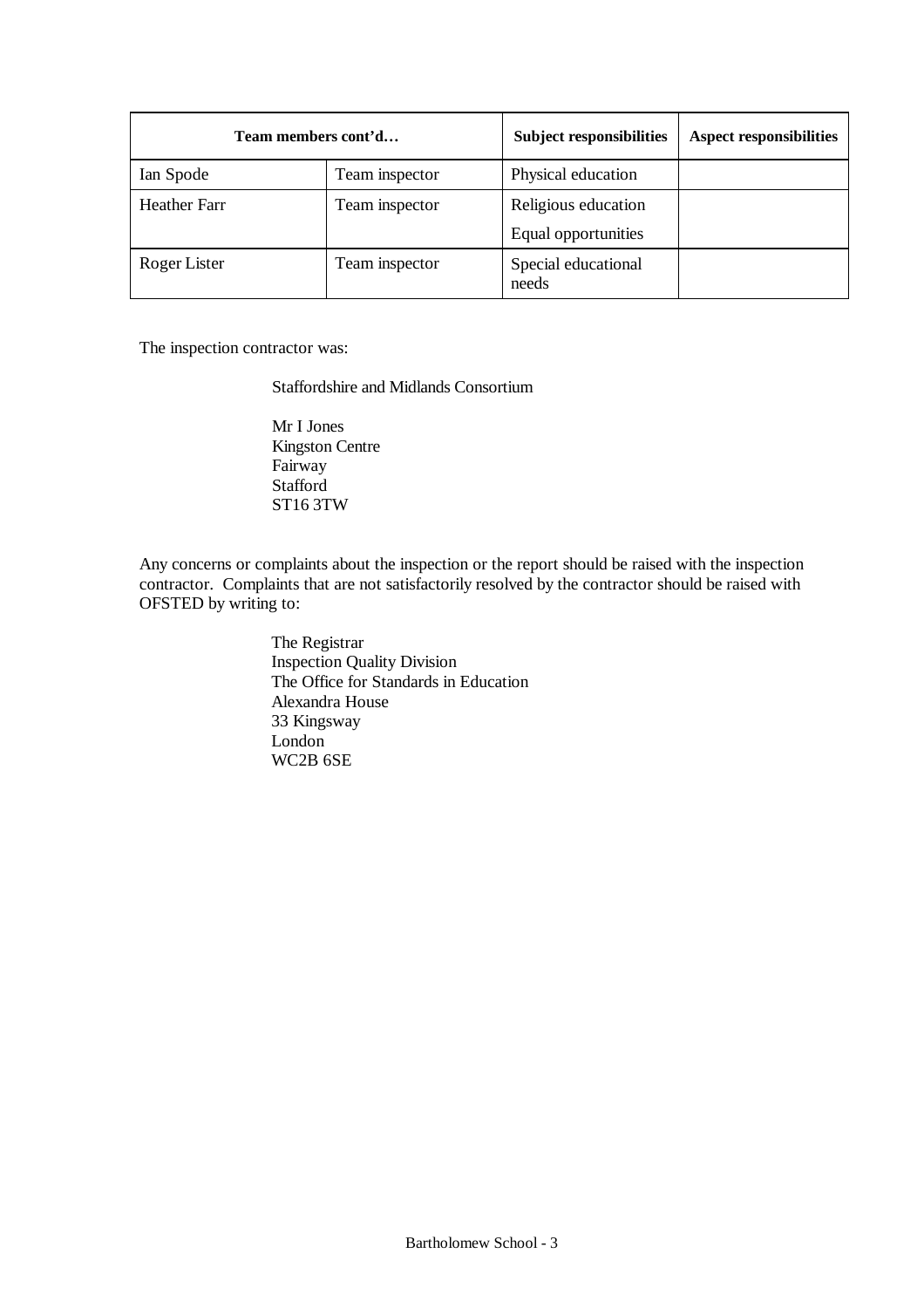# **REPORT CONTENTS**

|                                                                                                                                                                                                                                                                                                                                                                                | Page      |
|--------------------------------------------------------------------------------------------------------------------------------------------------------------------------------------------------------------------------------------------------------------------------------------------------------------------------------------------------------------------------------|-----------|
| <b>PART A: SUMMARY OF THE REPORT</b>                                                                                                                                                                                                                                                                                                                                           | $5-8$     |
| Information about the school<br>How good the school is<br>What the school does well<br>What could be improved<br>How the school has improved since its previous inspection<br><b>Standards</b><br>Students' attitudes and values<br>Teaching and learning<br>Other aspects of the school<br>How well the school is led and managed<br>Parents' and carers' views of the school |           |
| <b>PART B: COMMENTARY</b>                                                                                                                                                                                                                                                                                                                                                      |           |
| <b>HOW HIGH ARE STANDARDS?</b>                                                                                                                                                                                                                                                                                                                                                 | $9 - 12$  |
| The school's results and achievements<br>Students' attitudes, values and personal development                                                                                                                                                                                                                                                                                  |           |
| <b>HOW WELL ARE STUDENTS TAUGHT?</b>                                                                                                                                                                                                                                                                                                                                           | $12 - 14$ |
| <b>HOW GOOD ARE THE CURRICULAR AND OTHER</b><br><b>OPPORTUNITIES OFFERED TO STUDENTS?</b>                                                                                                                                                                                                                                                                                      | $15 - 18$ |
| HOW WELL DOES THE SCHOOL CARE FOR ITS STUDENTS?                                                                                                                                                                                                                                                                                                                                | 18-19     |
| <b>HOW WELL DOES THE SCHOOL WORK IN</b><br><b>PARTNERSHIP WITH PARENTS</b>                                                                                                                                                                                                                                                                                                     | $19 - 20$ |
| HOW WELL IS THE SCHOOL LED AND MANAGED?                                                                                                                                                                                                                                                                                                                                        | $20 - 21$ |
| WHAT SHOULD THE SCHOOL DO TO IMPROVE FURTHER?                                                                                                                                                                                                                                                                                                                                  | $21 - 22$ |
| <b>PART C: SCHOOL DATA AND INDICATORS</b>                                                                                                                                                                                                                                                                                                                                      | $23 - 27$ |
| PART D: THE STANDARDS AND QUALITY OF TEACHING IN                                                                                                                                                                                                                                                                                                                               |           |

Bartholomew School - 4

**AREAS OF THE CURRICULUM, SUBJECTS AND COURSES 28-50**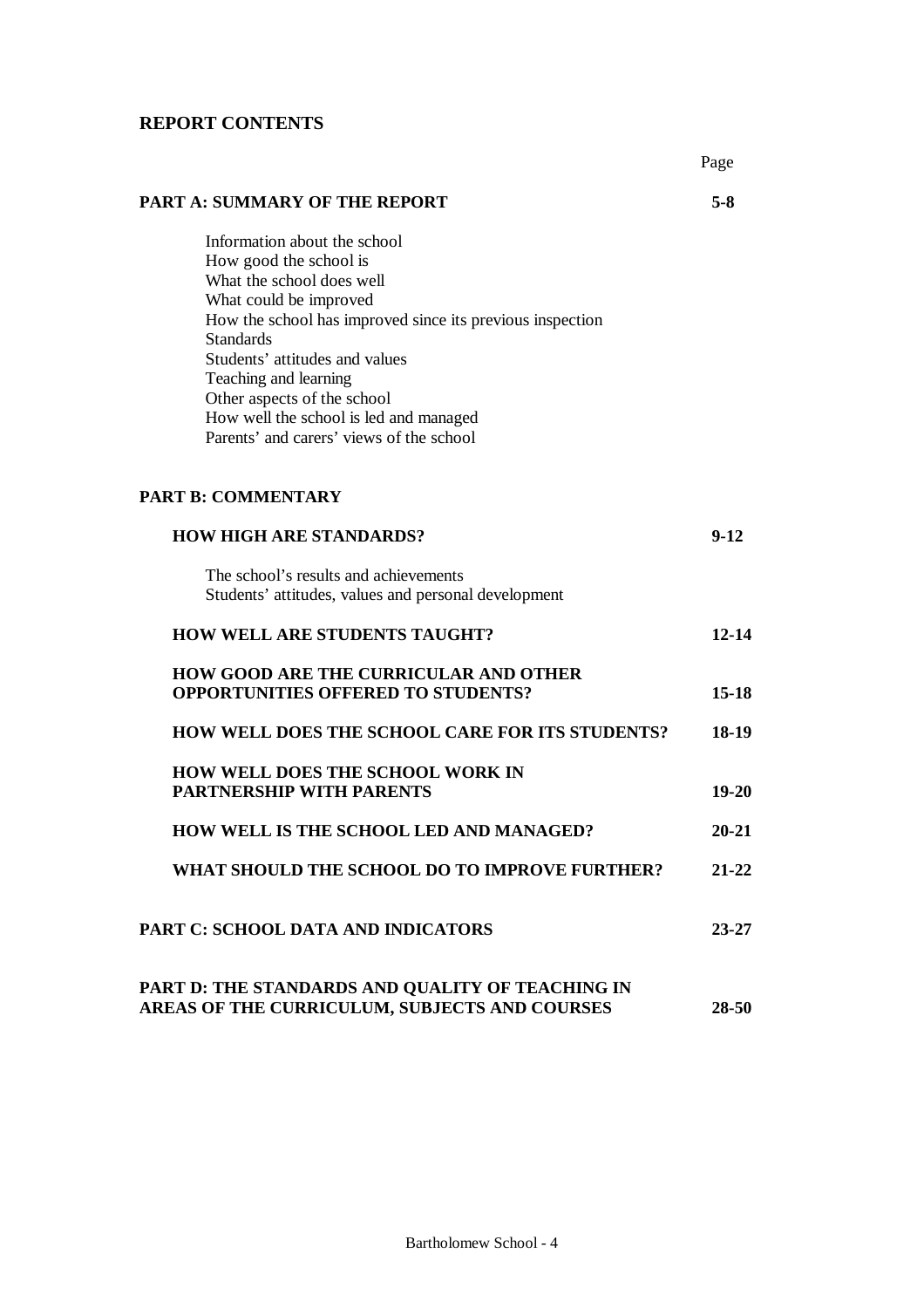# **PART A: SUMMARY OF THE REPORT**

# **INFORMATION ABOUT THE SCHOOL**

Bartholomew School is an 11-18 mixed comprehensive school situated in the village of Eynsham, approximately five miles west of Oxford. There are 880 students on roll, of whom 110 are in years 12 and 13. The numbers of students admitted into the school have grown over the past four years, and the school is now over-subscribed. The numbers in the Sixth Form, in which students study for A/AS examinations, remain steady and there are good relations with local further education colleges which offer vocational courses. The school population is very stable, with few changes in the students who attend. 6.6% of students in Years 7 to 11 are identified by the school as eligible for free school meals which is below average. Almost all students are of white European ethnicity, although 11 students have English as an additional language, which is a high number for shire county schools. 12.4% of students have special educational needs, and 2% have statements. This is lower than in most secondary schools. Students are drawn from a wide area around the school. The local area is quite advantaged in economic terms. Students have above average attainment on entry, with a high percentage of students achieving level 5 and above in the end of the Key Stage 2 National Curriculum tests, but also a below average percentage of students at level 4.

# **HOW GOOD THE SCHOOL IS**

The overall effectiveness of the school is good. The academic standards of the school are above the national average by the end of Year 9, are well above average by the end of Year 11, and in line with the average by the end of Year 13. Although Key Stage 3 test results are low compared to those of similar schools, the overall patterns of attainment are in line with those that could normally be expected from the range of ability that is present in the school. Students have a very positive attitude to their learning and behave very responsibly , the work on improving boys' attitudes to learning has been particularly effective. Almost all of the teaching is satisfactory or better, and in seven out of ten lessons it is good or better, with over one third of lessons being judged very good or excellent. Respectful and engaging relationships are developed that support students. As a consequence all students, including those with special educational needs, are learning well. A generally broad curriculum is offered to students, which includes drama and personal, social and health education (PSHE), but opportunities for art and music are limited in Key Stage 3, and there are no accredited vocational courses. There are very good arrangements for the care and guidance of students, who are closely involved in pastoral initiatives and parents are kept well informed about their son's or daughter's progress. It is well led and managed and governed effectively. Resources are used in a cost-effective way, providing good value for money.

## **What the school does well**

- Most students make good progress from the time that they arrive in Year 7 to the time that they leave Year 11, and this is continued for those that stay on to Year 13.
- GCSE results are well above the national average, with boys doing particularly well.
- Good teaching encourages students to learn well and develop independent skills.
- Students respond very well to the friendly, supportive and safe learning environment that is provided for them by working hard and maintaining very good relationships and attitudes.
- Students with special educational needs are very well supported and integrated into the life of the school.
- There is effective leadership and management from the headteacher and key staff of the school, supported well by the governors.
- Students, especially the Sixth Form and school council, are involved in counselling and support which has created a strong school identity and positive ethos.
- A very strong extra curricular provision.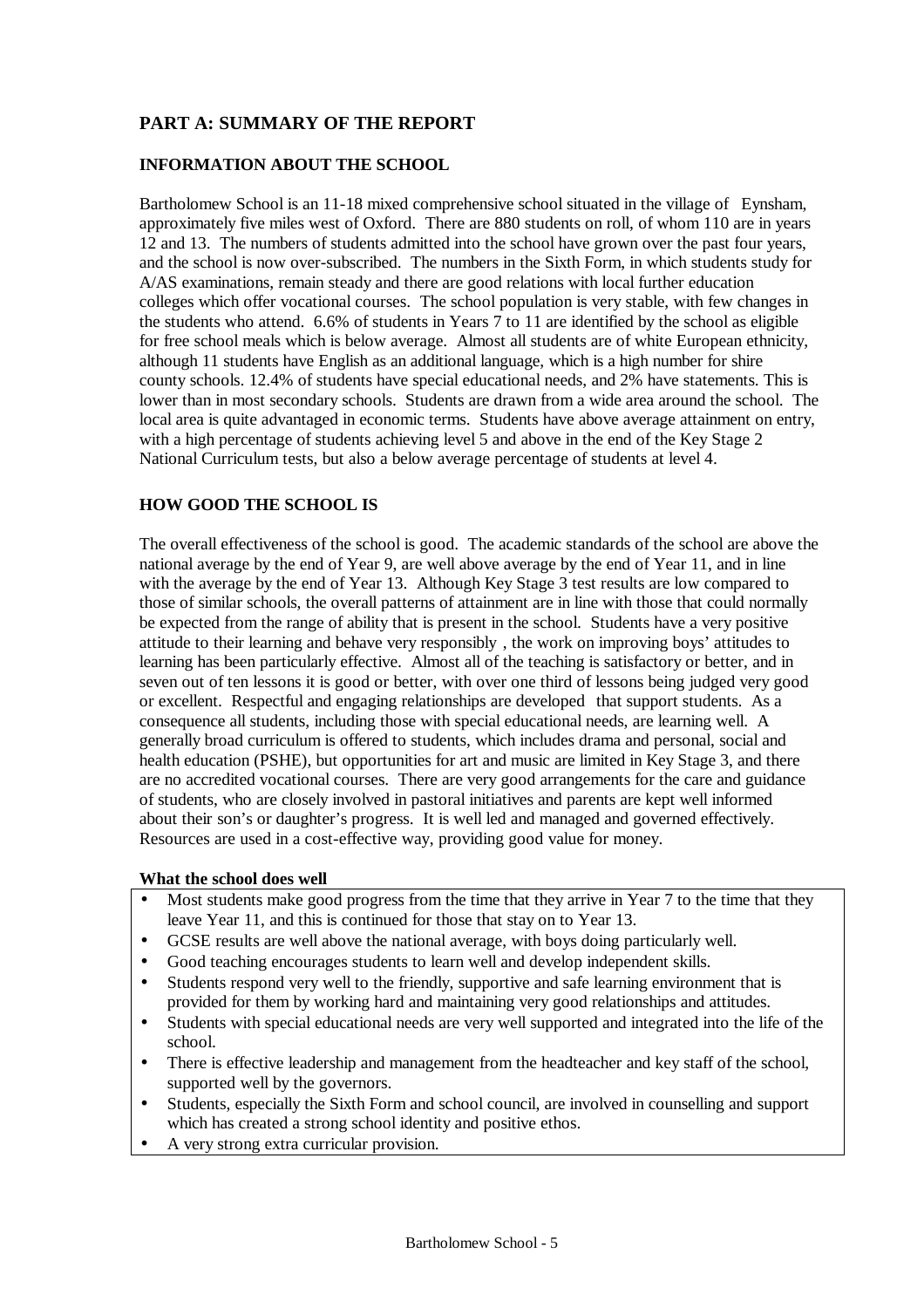## **What could be improved**

- Standards attained in the National Curriculum tests at the end of Key Stage 3, particularly in mathematics and science.
- Setting and achieving more ambitious learning targets based on the students' previous achievement.
- The consistency of the implementation of policies and procedures across the whole school.
- The provision of sufficient time for religious education for the older students to deliver the Agreed Syllabus.
- The timetable provision for art and music in Key Stage 3.

*The areas for improvement will form the basis of the governors' action plan.*

# **HOW THE SCHOOL HAS IMPROVED SINCE ITS LAST INSPECTION**

The school has made satisfactory progress in addressing the key issues for action from the previous inspection in January 1996. Decisive action has been taken to develop the special educational needs provision, and to establish procedures for planning and monitoring whole school and departmental development. Time for religious education is still not sufficient in Key Stage 4 or the Sixth Form, and a daily act of collective worship is not provided for all students. Test results for students at the end of Key Stage 3 have risen in line with the national trend, and GCSE results have remained above the national average and that of similar schools in terms of 5 A\*-C grades. A-level results remain broadly in line with national averages. Much has been done to raise the expectations of boys, and their results have improved faster than the girls' have. The school has the capacity to achieve its planned improvements.

# **STANDARDS**

|                          | compared with |      |      |                    | <b>Key</b>                          |                   |
|--------------------------|---------------|------|------|--------------------|-------------------------------------|-------------------|
| <b>Performance in:</b>   | all schools   |      |      | similar<br>schools | well above average                  | A                 |
|                          | 1997          | 1998 | 1999 | 1999               | above average<br>average            | B<br>$\mathcal C$ |
| <b>GCSE</b> examinations | A             | А    | B    |                    | below average<br>well below average | D<br>E            |
| A-levels/AS-levels       | D             |      | C    |                    |                                     |                   |

The table shows the standards achieved by 16 and 18 year olds based on average point scores in GCSE and A-level/AS-level examinations.

> B C

> D E

At the end of Year 9, students reach standards in National Curriculum tests that are well above the national averages, but compared to schools in similar contexts the standards are very low in science, well below the average in mathematics and close to the average in English. At the end of Year 11 overall GCSE results are very good. Results are best in science, information studies, drama, music, history and textiles. Governors have set targets for students taking GCSEs in 2000 and 2001 that are below the results obtained in 1999. They have done this on the basis of individual predictions from teachers and are confident that these are challenging. Since the previous inspection GCSE results have risen slightly, in line with national results. At A-level, results have remained around the national average points score. Boys' achievements have improved as a result of school initiatives.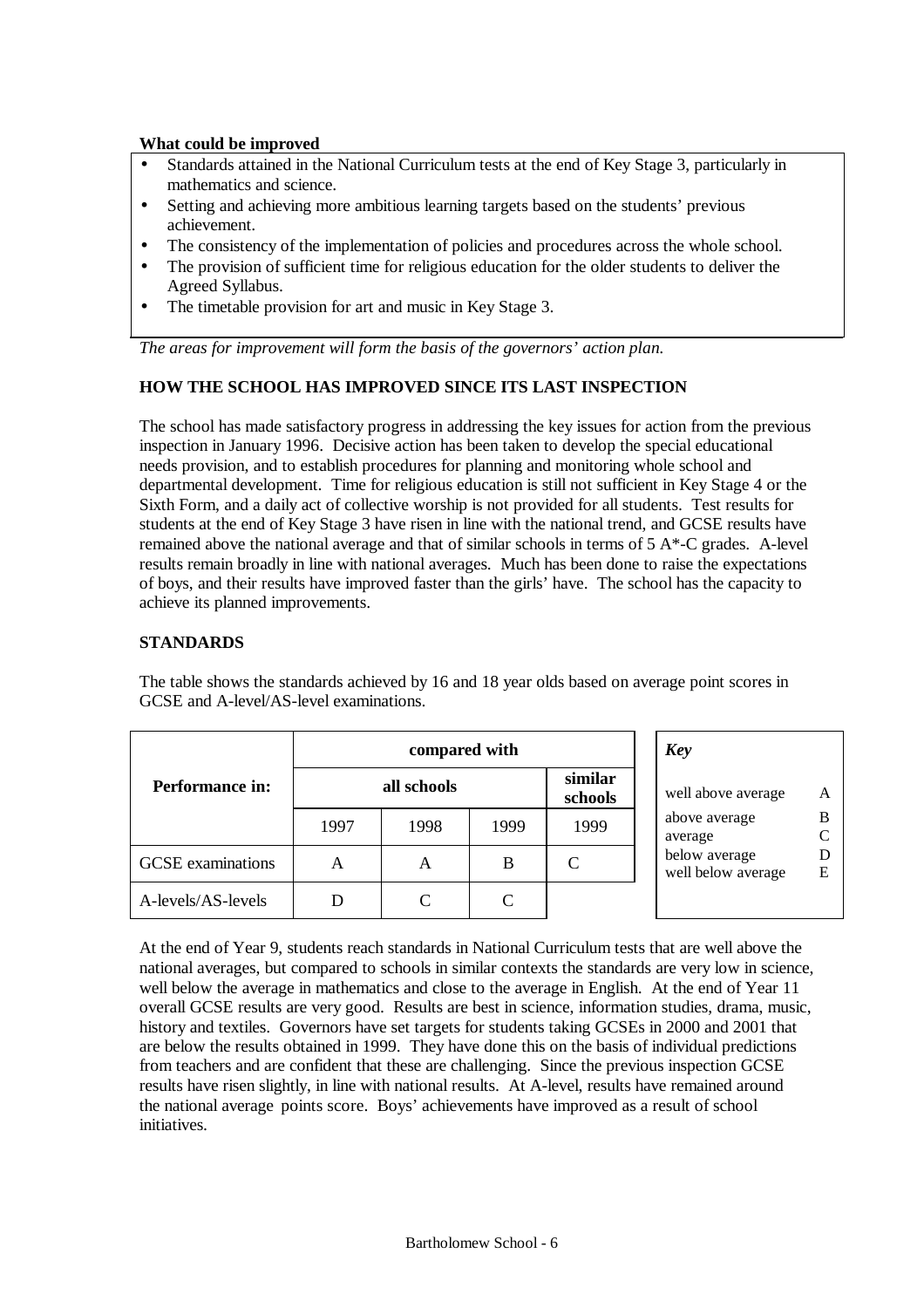# **STUDENTS' ATTITUDES AND VALUES**

| Aspect                                    | <b>Comment</b>                                                                                                                |
|-------------------------------------------|-------------------------------------------------------------------------------------------------------------------------------|
| Attitudes to the school                   | Attitudes are very good in all respects.                                                                                      |
| Behaviour, in and out of<br>classrooms    | Behaviour is very good, both within lessons and around the school.<br>Students are mature and are very considerate to others. |
| Personal development and<br>relationships | Students respond well and show initiative and take responsibility. They<br>form good relationships with others.               |
| Attendance                                | Attendance is good.                                                                                                           |

The high standards of conduct are a strength of the school. Students of all ages, including the Sixth Form are involved in a wide range of pastoral and supportive initiatives that are beneficial to all concerned.

# **TEACHING AND LEARNING**

| <b>Teaching of students:</b> | Aged 11-14 years | aged 14-16 years | aged over 16 years |  |
|------------------------------|------------------|------------------|--------------------|--|
| Lessons seen overall         | good             | good             | very good          |  |

*Inspectors make judgements about teaching in the range: excellent; very good; good; satisfactory; unsatisfactory; poor; very poor. 'Satisfactory' means that the teaching is adequate and strengths outweigh weaknesses.*

In 66% of lessons teaching is good or better, in 38 % of lessons it is very good or excellent and in 96% of lessons it is satisfactory or better. This represents an improvement since the previous inspection and confirms that the quality of teaching is a strength of the school. Teaching is good in English, mathematics and science at Key Stage 3 and is generally good in all three subjects at Key Stage 4. Important strengths in all subjects are teachers' knowledge, the use of effective teaching methods, the management of students and the use of time and resources. Weaker aspects are the consistency and accuracy of marking, and the monitoring of students' progress in relation to National Curriculum levels in Years 7 to 9.

# **OTHER ASPECTS OF THE SCHOOL**

| Aspect                        | <b>Comment</b>                                                       |
|-------------------------------|----------------------------------------------------------------------|
| The quality and range of the  | The curriculum provided generally meets legal requirements, apart    |
| curriculum                    | from religious education. It includes drama and PSHE. But time       |
|                               | and continuity in art and music are lacking. In Years 12 and 13 the  |
|                               | range of subjects offered at A and AS level is adequate. No          |
|                               | certificated vocational courses are provided.                        |
| Provision for students with   | The provision for students with special educational needs is very    |
| special educational needs     | good in all years.                                                   |
| Provision for students'       | Students experience a well-designed programme for personal and       |
| personal education, including | social education, and receive good career guidance. Their spiritual, |
| spiritual, moral, social and  | moral, social and cultural development is promoted very well.        |
| cultural development          |                                                                      |
| How well the school cares for | The arrangements for the safety and well being of students are very  |
| its students                  | good. An especial strength is the way that students are involved in  |
|                               | counselling and pastoral activities. Assessment arrangements,        |
|                               | particularly in Years 7 to 9, do not provide students with accurate  |
|                               | advice on how to improve further.                                    |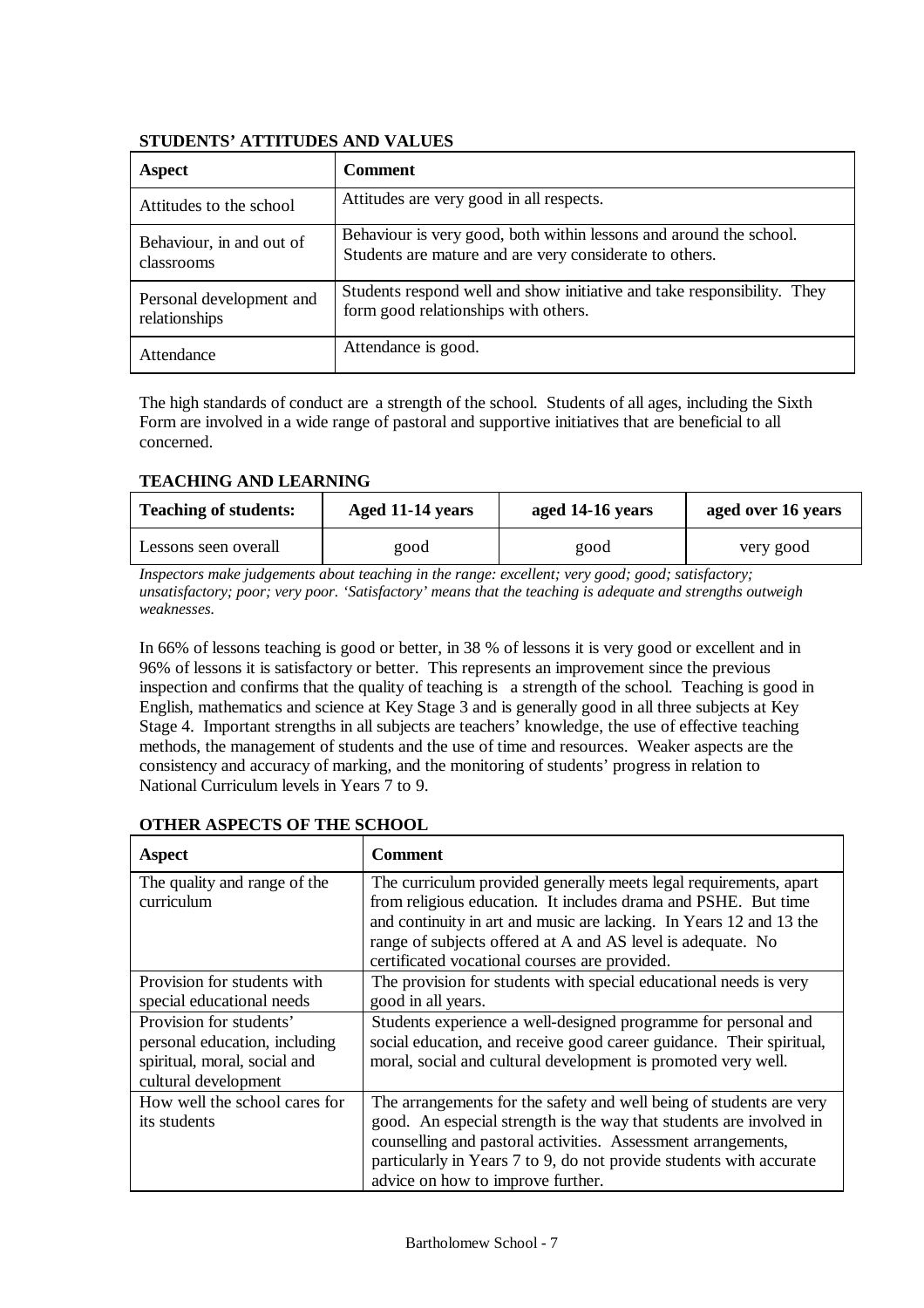The time allocation for religious education in Key Stage 4, and in Years 12 and 13 is low. There are no certificated vocational courses offered. The schools works well with in partnership with parents.

| Aspect                        | <b>Comment</b>                                                           |
|-------------------------------|--------------------------------------------------------------------------|
| Leadership and                | Managers provide a clear sense of direction and purpose which is         |
| management by the             | reflected in the positive ethos of the school. Development plans show a  |
| headteacher and other key     | clear insight into ways in which the school can improve although the     |
| staff                         | strategies for doing this are still being evolved.                       |
| How well the governors        | Governors are well informed and play an important part in shaping the    |
| fulfil their responsibilities | direction of the school and in setting standards. They use their         |
|                               | considerable financial, business and community expertise well.           |
| The school's evaluation of    | The school is in the early stages of evaluating its performance.         |
| its performance               | Detailed analyses have been carried out but are not yet used to plan for |
|                               | future improvement. There is not yet consistent monitoring of the way    |
|                               | policies are put into practice.                                          |
| The strategic use of          | Much of the accommodation is good, and resources used well.              |
| resources                     | Arrangements to overcome recent fire damage are efficient.               |

# **HOW WELL THE SCHOOL IS LED AND MANAGED**

Leadership is good, with particular strengths within the team of subject and pastoral leaders. However, the best practice in applying school policies and in monitoring and evaluating outcomes needs to be identified and disseminated in order to follow the clear direction given by the headteacher and governors. The principles of best value are being interpreted and implemented well.

## **PARENTS' AND CARERS' VIEWS OF THE SCHOOL**

| What pleases parents most                                                                                                                                                                                                                                                                                                                                                                                  | What parents would like to see improved                                                                          |  |  |  |  |
|------------------------------------------------------------------------------------------------------------------------------------------------------------------------------------------------------------------------------------------------------------------------------------------------------------------------------------------------------------------------------------------------------------|------------------------------------------------------------------------------------------------------------------|--|--|--|--|
| Teachers and staff know the students<br>individually, give time to get the best from<br>them and have high expectations.<br>Smooth transition from primary school.<br>The quality of teaching.<br>The progress their children are making.<br>The high standards of maturity and<br>involvement in education that all students,<br>particularly boys, develop.<br>The quality of leadership and management. | A regular allocation of homework.<br>Some areas of the accommodation.<br>A very few instances of poor behaviour. |  |  |  |  |

Inspectors were able to endorse all of the strengths that were identified by parents. Of those who expressed concern over homework, some felt that more should be set and others less. Inspectors considered that most homework was set in a satisfactory way, but agreed that students are occasionally overloaded. Behaviour was very good during the inspection, and is a strength of the school. There will always be occasions when individuals misbehave, but the school dealt with most of these very quickly and took appropriate action. A few parents clearly have had negative experiences, but the overwhelming consensus is that the school is successful and does its best for the students.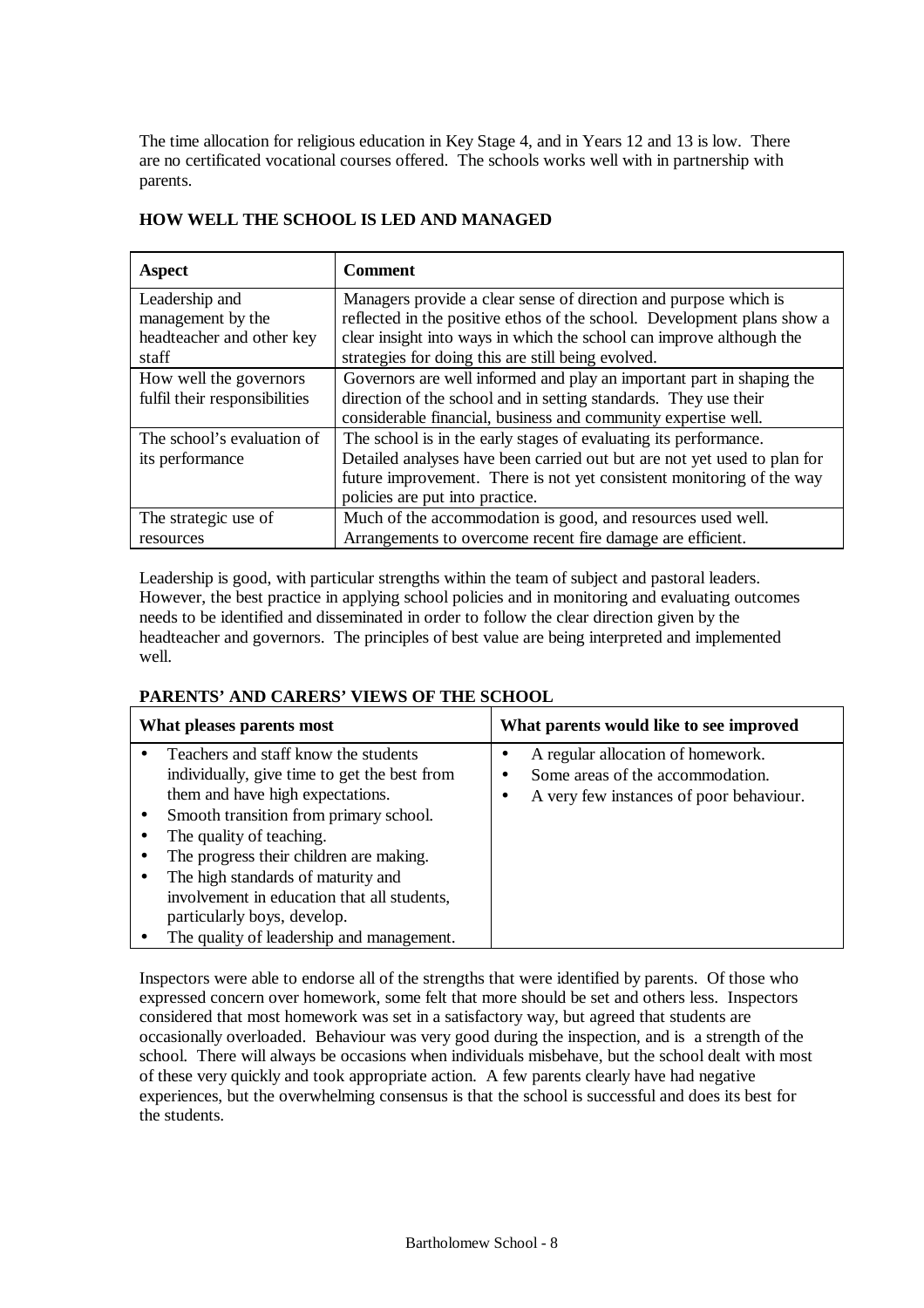# **PART B: COMMENTARY**

## **HOW HIGH ARE STANDARDS?**

## **The school's results and achievements**

1. Overall, taking account of students' standards of learning when they arrive, the circumstances of the school and the provision for students with special educational needs, the great majority of students attain standards that are at least satisfactory and frequently good at the end of both Key Stages 3 and 4 and also at the end of Years 12 and 13.

## *Key Stage 3*

- 2. In 1999, the percentage of students gaining level 5 or above in National Curriculum tests at the end of Year 9 was well above that achieved nationally in English, just above in mathematics, and in line in science. Over the last four years the results in English have remained consistently well above national levels, but mathematics and science results are satisfactory and have declined to be closer to them. The average total of the points scored by each student in the three core subjects is below that of schools in similar contexts. English standards are consistently in line with those found in similar schools. Observation by inspectors of work in school highlights the difference between students' actual attainment in mathematics and science and the low scores they achieve in the tests. The attainment in these tests reflects the curriculum focus and lack of preparation that each subject provides. Given the pattern of attainment on entry indicated by the school's analysis of Key Stage 2 results, the attainment identified in lessons indicates that the majority of students make satisfactory gains in their learning as they progress through Years 7 to 9. The progress in boys' achievement is good and has been improved by creating positive attitudes to their learning. However, the lack of confidence that some staff have in the national tests means that the analysis and use of information about attainment is not consistent across departments, and comparing the school's data with national figures is not secure.
- 3. Students' achievements in other subjects are often good. The majority of students reach commendably high standards in information technology and art and very high standards in drama, history and religious education by the end of Year 9. Elsewhere, achievements in the foundation subjects are as expected. In nearly all areas, the difference between the achievements of girls and boys is less than is the case nationally, and there are not variations in achievement amongst the different groups of students in the school.

## *Key Stage 4*

- 4. Over the last five years, the school's GCSE results have usually remained consistent and well above the national average apart from a dip in performance in 1996. The recent results have reflected the generally rising trend shown nationally. In 1999, 65% of Year 11 students gained five or more GCSE passes at grades A\* to C compared with a national figure of 46%. The average total of the points scored by each student was 43 points compared with a national figure of 38 points. Within this overall figure, boys at the school scored well above the national average for boys whilst girls scored closer to, but still above, the national average for girls. Thus the pattern of boys achieving comparatively well, compared to girls, continues.
- 5. The 1999 GCSE results in the core subjects, show students performing around the expected levels in mathematics and well above them in English, with results very high in science . Other GCSE subjects are taken by a smaller proportion of the year group, in all of these, overall attainment is above average.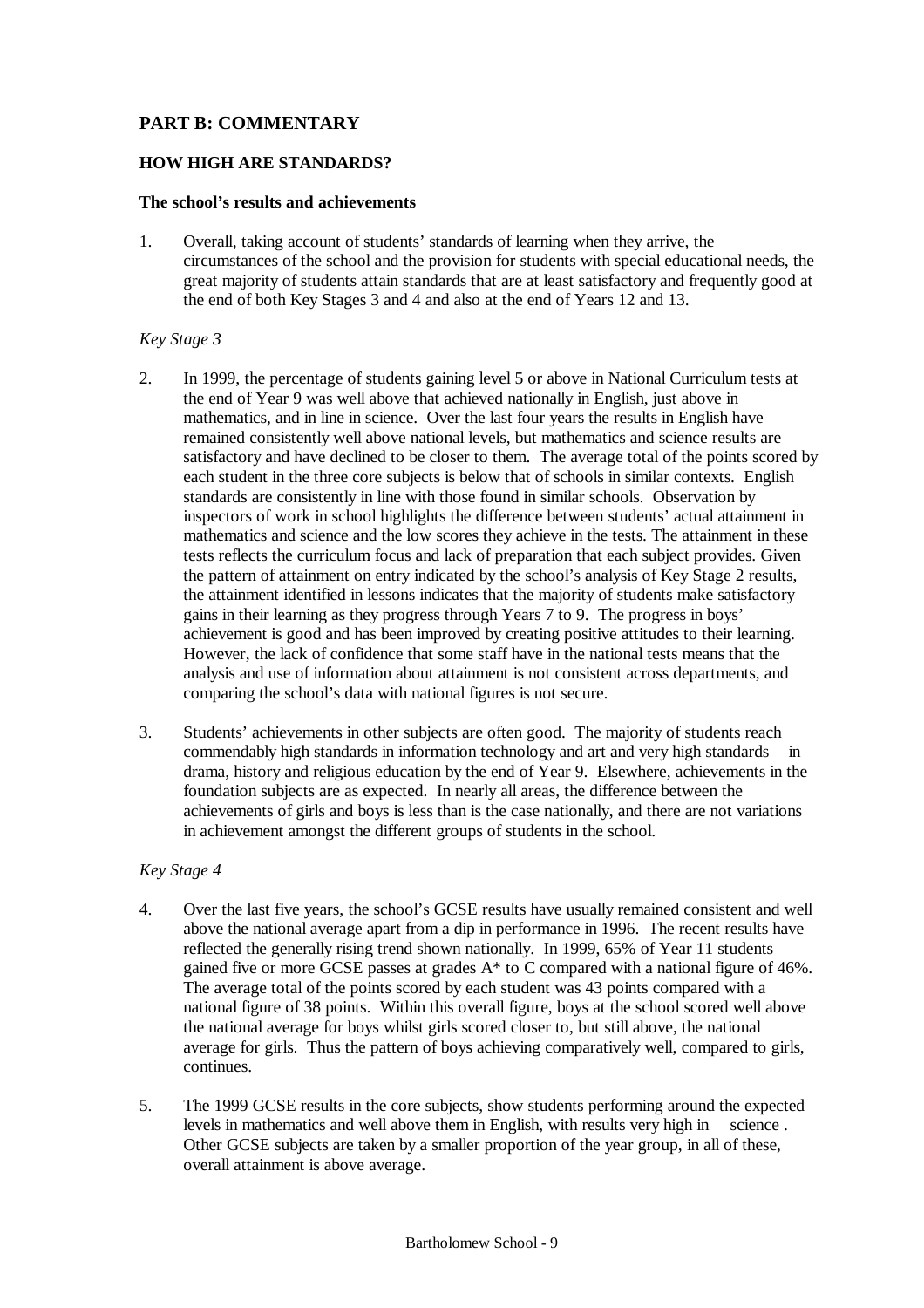6. In comparison with schools with a similar proportion of students known to be eligible to free school meals, the GCSE results are high in terms of students gaining five or more A\* to C grades. The average total points scores are average, but the percentage of students gaining A\* to G grades is below average compared to similar schools. Results in mathematics are low, but English and science are well above the averages. However, given the attainment of students when they enter the school and provision of non-examination courses, (which provide valuable experiences but depress the  $A^*$  to G figures), the overall attainment represents standards that are at least satisfactory and are good for the majority of students and their standards improve steadily during their time in the school.

# *Sixth Form*

- 7. Since the time of the previous inspection, the quality of students' A-level results has steadily improved. In 1999, the average points score was 15.7 per candidate, which is close to the national average. Very few students who complete their courses fail to gain a GCE A-level or AS-level certificate.
- 8. Observations indicate that the majority of students following A-level courses are achieving in line with their predicted grades. Students taking languages continue to build on the high standards in earlier years and achieve very well. In other subjects, achievements are broadly satisfactory.

## *Students with special educational needs*

9. Throughout the school, students with special educational needs are very well supported and most make good progress in their learning through Years 7 to 11. In most subjects, progress for most students with special educational needs is good and is enhanced by effective use of support staff, careful interpretation of individual education plans and overall knowledge of individual students' needs. In the core subjects, progress is good overall. In the Sixth Form, focused support generally ensures that the small number of students with special educational needs make good progress.

## *English as an additional language*

10. Eleven students from a wide range of backgrounds for whom English is an additional language are all fluent in English. They make good progress in English, attaining levels above or in line with the national expectation, and progress appropriately in other subjects.

## *Gifted and talented students*

11. Providing for the more able is a central issue in the school development plan. Individual subject teams have successfully supported the progress of gifted students by providing a variety of opportunities for students with particular interests and talents. These have been effective in that both within and outside classes, the nature of the activities often allows students to demonstrate unusual flair and commitment. This is a particular strength of the extra curricular activities. A task group of staff volunteers meets to extend and co-ordinate ideas across subjects and throughout all years and the use of strategies for identifying able students who would benefit from additional stimuli has ensured their progress is continued.

## *School targets*

12. Governors have set a target for 2000 of 60% of students achieving five or more GCSE passes at A\* to C grades. Given the positive learning culture of the school, this is not very challenging, particularly in the light of previous trends and the figure of 65.4% achieved in 1999, which was in line with previous years. The equivalent target for 2001 is 56%. On the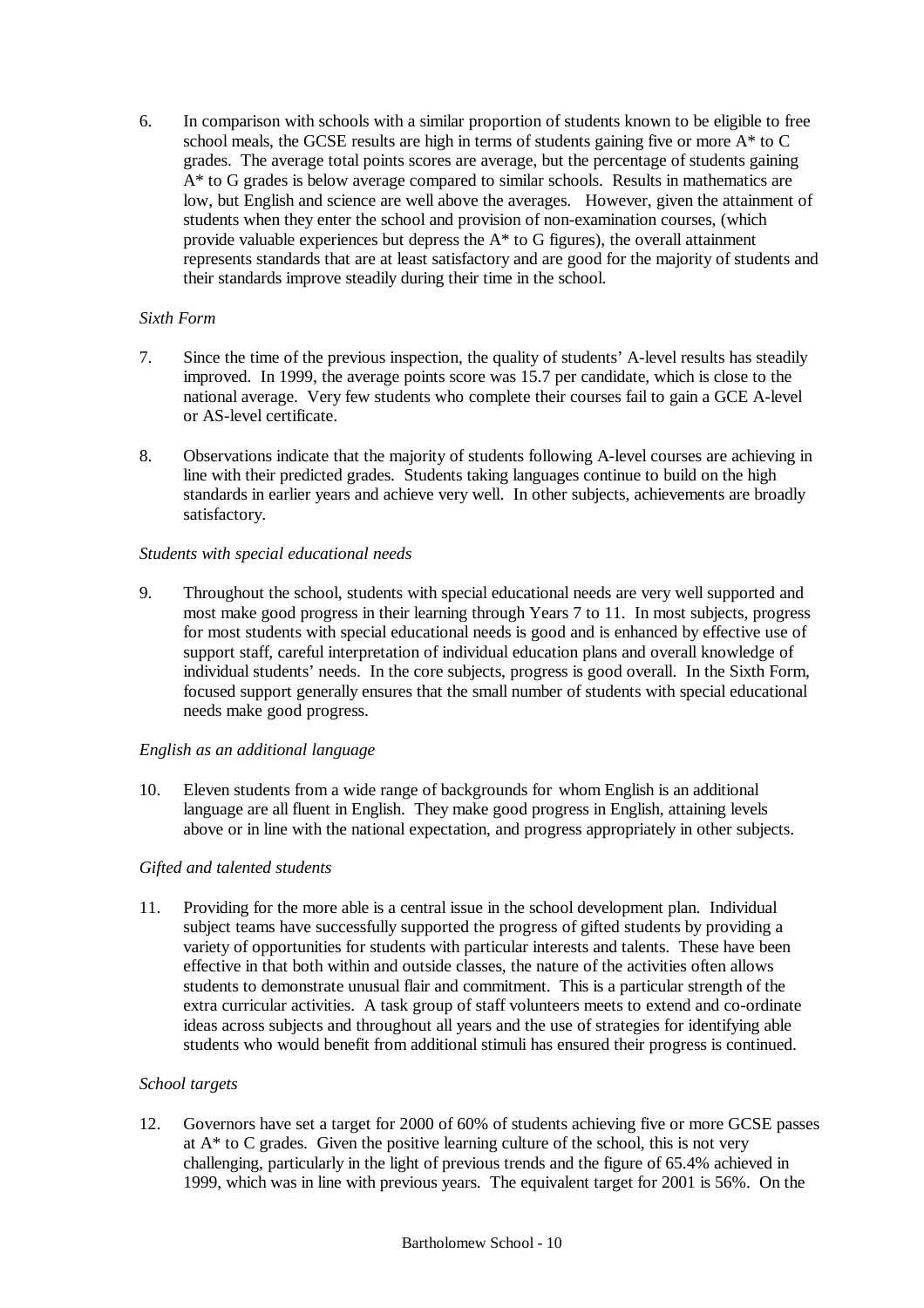evidence of recent attainment patterns this is also a conservative target. Governors are confident that these are challenging targets based on predictions about individual students' performance by their teachers, but these are based on a variety of practices in Key Stage 3 assessment, and on depressed National Curriculum test scores. Inspection evidence suggests that, based on current performance in lessons at the time of the inspection, results are likely to be higher than this and could match or exceed the 1999 figure. Other GCSE targets for 2000 include an average point score of 42 and 98% of students gaining at least one GCSE pass. These targets appear low and evidence suggests the school is on course to exceed them. Neither represents an improvement over the 1999 achievements. Improving on each of these targets in future years is a worthwhile aim which should be seriously considered. If these targets are not exceeded, the school would be in danger of being identified as 'underachieving' and this is a key issue the governors should address.

## **Students attitudes, values and personal development**

- 13. Students display very positive attitudes to learning and show an interest in their lessons and other aspects of school life. They indicate in discussions that they enjoy coming to school and this is confirmed by their parents. Attendance levels are above national averages.
- 14. In lessons students are keen to participate and contribute. In extra curricular activities such as a debate on censorship, younger students not only express their own opinions with confidence but also listen with interest to the views of others.
- 15. The previous inspection report judged standards of behaviour as good and this remains the case. Students behave well in lessons and when they are moving around the school they act sensibly even though at times there is a great deal of congestion in corridors and communal areas. At the end of the day many wait patiently before getting on the buses for home. During lunchtimes and breaks they use computers, library resources and other facilities with minimal supervision and the school site and property is treated with respect.
- 16. The incidence of students being excluded is much lower than that at other similar sized schools and last year there were no permanent exclusions. A well-established code of conduct containing provisions for both rewards and sanctions is understood by students and contributes effectively to the underpinning of the high standards.
- 17. Relationships throughout the school are very good. Students are clearly known well and valued by school staff and their achievements are celebrated in extensive displays of photographs around the school. Students confirm that bullying or other oppressive behaviour is not a major issue and if it does occur it is dealt with promptly. The school places great emphasis on the promotion of good relationships and the measures it has taken to provide counselling and pastoral support to achieve these have ensured the creation of an orderly and caring community where learning can take place. The school is carefully monitoring and intervening in the behaviour of some students, for example, in Year 8, where a significant minority is allocated additional resources in order to establish and sustain behaviour. When inappropriate behaviour does occur, most teachers, including the newly qualified, exercise authority to intervene effectively.
- 18. The school is very successful in promoting personal development by providing students with an extensive range of extra curricular activities, residential visits and opportunities to take responsibility. For example, an elected school council with representatives from each year group is active in projects connected with the school environment including litter control. A group of Sixth Formers have been trained as student counsellors to provide advice to other students in a well structured and supported programme which also includes them running a daily drop-in session. In Year 7 students accompany staff to primary schools to talk to and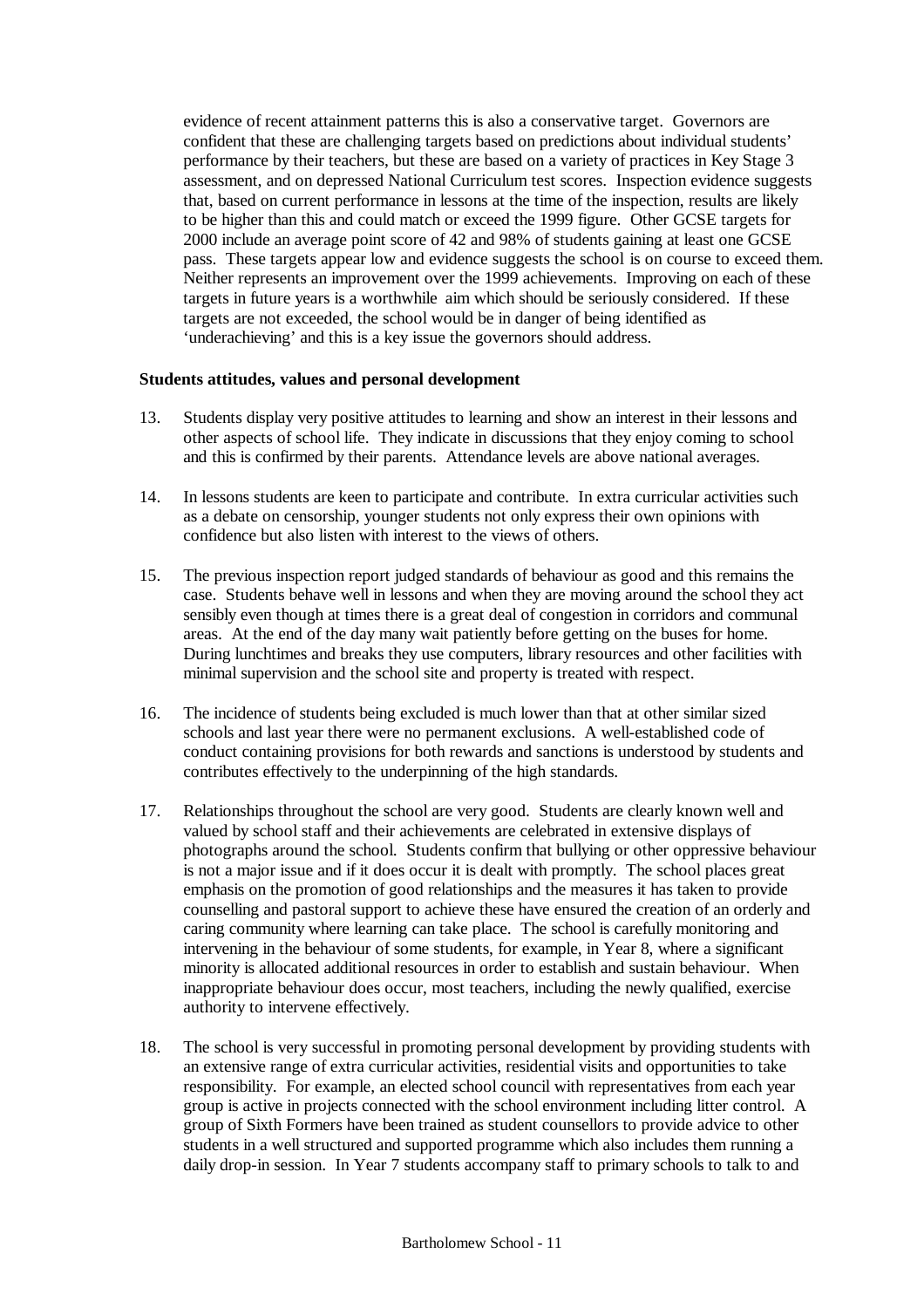reassure Year 6 students who will be joining the school. Students are also active in supporting charities and undertake voluntary work in the community.

19. Students for whom English is an additional language write positively about the school in the personal comments of their reports. Their attendance records are good and none have been excluded.

# **HOW WELL ARE STUDENTS TAUGHT?**

- 20. In the previous inspection in January 1996 it was reported that the teaching was sound in the majority of lessons and often had good features, some of which were outstanding. However, some shortcomings were noted in important areas particularly in the lower school.
- 21. The current inspection has found that significant improvement in the overall quality of teaching has taken place since the previous inspection and that the quality of teaching is now good overall. Teaching is satisfactory or better in 96% of lessons; it is good or better in 68% of lessons and is very good or excellent in over a third of lessons (38%) taught across all age groups.
- 22. The overall quality of teaching is similarly good in Key Stages 3 and 4 and very good in the Sixth Form. Whilst teaching in all subject areas demonstrates strengths, the quality of teaching is consistently good and often excellent in religious education, English and drama. The small minority of lessons (4%) where teaching is unsatisfactory is not found in a specific subject or related to a particular weakness. No teaching is judged to be poor or very poor.
- 23. The overall strength of the teaching is linked to very constructive relationships, and ensures good progress and consolidation in students' learning. With few exceptions, learning is at least satisfactory and is very good or excellent in over one third of lessons.
- 24. In all subjects, teachers display secure subject knowledge and a good understanding of how to present lessons in ways that support and consolidate learning. Teacher expertise is good, and ranges from demonstrating clay modelling techniques in art that presented a formidable but achievable challenge that extended students' knowledge and skill, to an English lesson on '*An Inspector Calls'* where detailed knowledge of the Edwardian era enhanced students' learning and understanding. In one Year 9 history lesson, covering the Nazi treatment of Jews, the teacher's knowledge and sensitivity fired student interest and generated poignant moments of empathy.
- 25. Teachers' subject knowledge is often reinforced by learning support assistants who demonstrate a good understanding of students with special educational needs by presenting lesson tasks and information in an appropriate context. In a minority of lessons, for example, in English, religious education and the non examination Enhanced Provision course, the contribution of learning support assistants is significantly improved by the teacher discussing specific strategies to enhance the learning of special educational needs students; this sharing of planning and expertise is an important area that needs to be developed in all subjects. The contribution made by Sixth Formers, for example, during library lessons, to support the learning of lower school students builds on the respectful relationships prevalent in the school and is valued by both parties.
- 26. A range of teaching and other support strategies have been promoted through the school development plan to focus attention on developing students' literacy and numeracy skills. Reading and writing projects that link with primary schools and involve parental support have been developed. Although examples of these strategies, such as the use of writing frames, key word lists, spider diagrams, drafting and adapted texts are evident in most subjects, their potential to enhance learning is not applied consistently by all staff.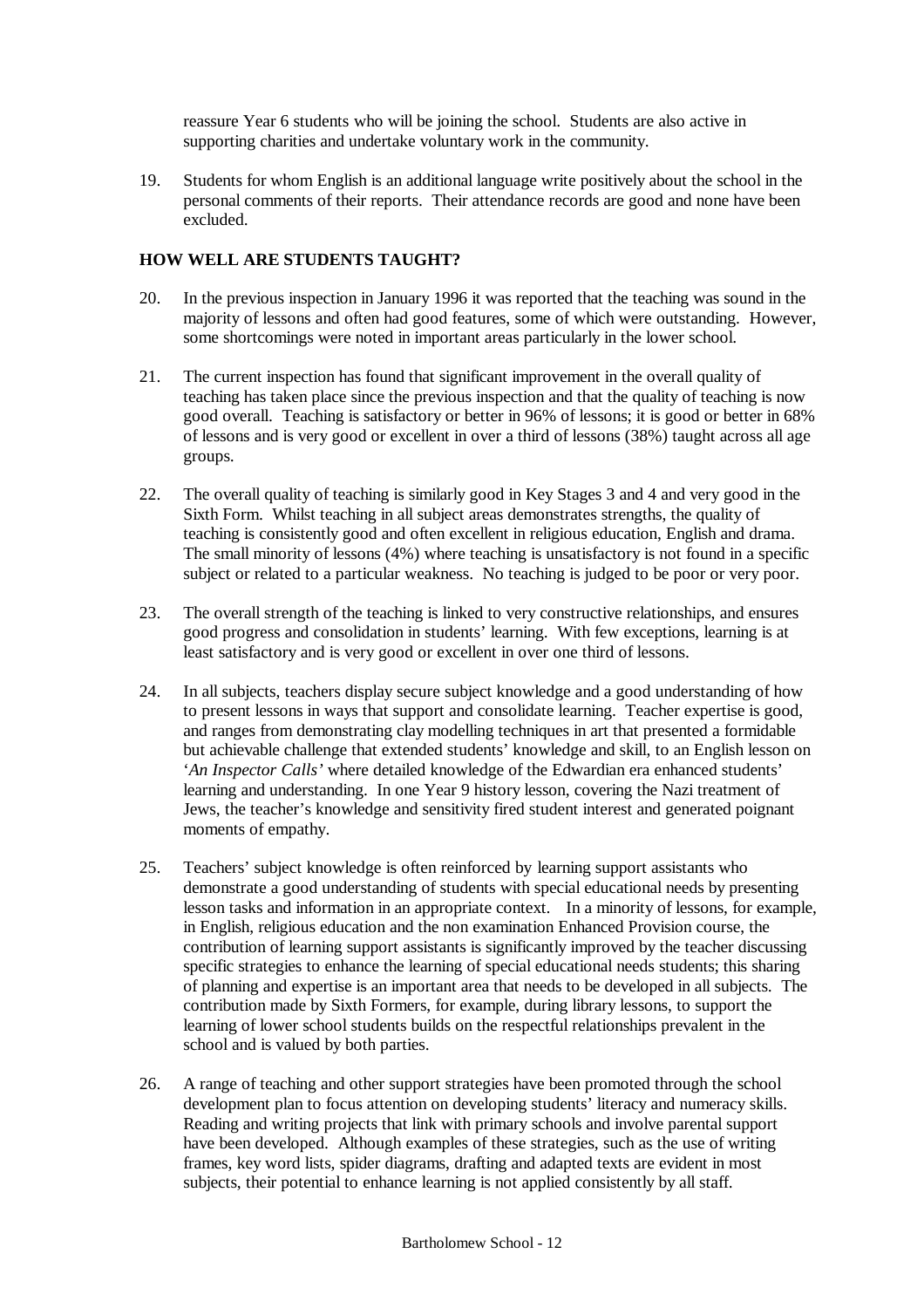- 27. The best teaching practice is seen where teachers and learning support assistants are planning and using different approaches and resources with students targeted for support; this is reinforced with marking and feedback that correct and guide students in how to improve. The learning support assistants make a valuable contribution to the teaching of students on the register of special educational needs; much of this success reflects the high quality relationships that are prevalent between students and the assistants. Their work is effectively monitored and co-ordinated by the special educational needs co-ordinator.
- 28. A particular strength of the school is the literacy and numeracy support that is targeted and provided for students with special educational needs by teachers and learning support assistants; this is particularly enhanced by all special educational needs staff in their 'homebase', for example, through the learning support assistants' out of hours clubs. These clubs provide good quality learning support, targeted at, though not exclusively for, students with special educational needs.
- 29. Most teachers plan the content of their lessons well, giving all students an appropriate range of tasks and demands that meet their needs and promote gains in their knowledge and understanding. In the best of these lessons teachers set out clear objectives that build on students' prior learning and link them to high expectations and time limits. The application of this best practice which, although evident in all subjects, needs to be more consistently applied by all teachers, particularly in science, music, mathematics, physical education and geography.
- 30. In these subjects there is often less clarity regarding attainment outcomes and in some instances in Key Stage 3, there is no difference evident in the planned outcomes expected from students with widely differing capabilities. The shortcoming of this lack of planning is sometimes overcome when learning support assistants are available to provide support and intervention. The need to tackle shortcomings in subject planning has been recognised by the school in the current school development plan. The plan indicates that most subjects are reviewing and updating their schemes of work with a recognition that there is the need to share good practice, improve the detail of planning and recognise the differing needs of students.
- 31. In the two thirds of lessons where teaching is good, very good or excellent, teachers capitalise and reinforce their good relationships with students to inspire and challenge them through the use of stimulating tasks. In addition to the use of appropriate textbooks and well planned and presented worksheets teachers commonly employ engaging techniques including: role play, video clips, the internet, 'hot seating', investigations, stimulating debate and humour; all of these lessons are characterised by their brisk pace and sharp focus. The student access to and use by teachers of information technology is predominantly good and often very good. The application of wide ranging strategies, presented in a respectful atmosphere help build students' self-confidence and commonly engage all, irrespective of gender or capability, in the extension of their knowledge and understanding.
- 32. In religious education lessons lower attaining students in Years 8 and 9 are confident to make sensitive and perceptive observations and can justify arguments with thoughtful comments. The high quality relations between teachers and Sixth Formers encourage sophisticated and challenging dialogue, for example, in business studies and English. In the very small number of lessons across all subjects that are unsatisfactory, there is limited planning of a narrow range of activities that are delivered at a pace that is pedestrian with poor attention to the range of student capabilities.
- 33. The standard of behaviour in lessons is, with very few exceptions, very good and reflects the respectful culture of the school community and the overall quality of teachers' classroom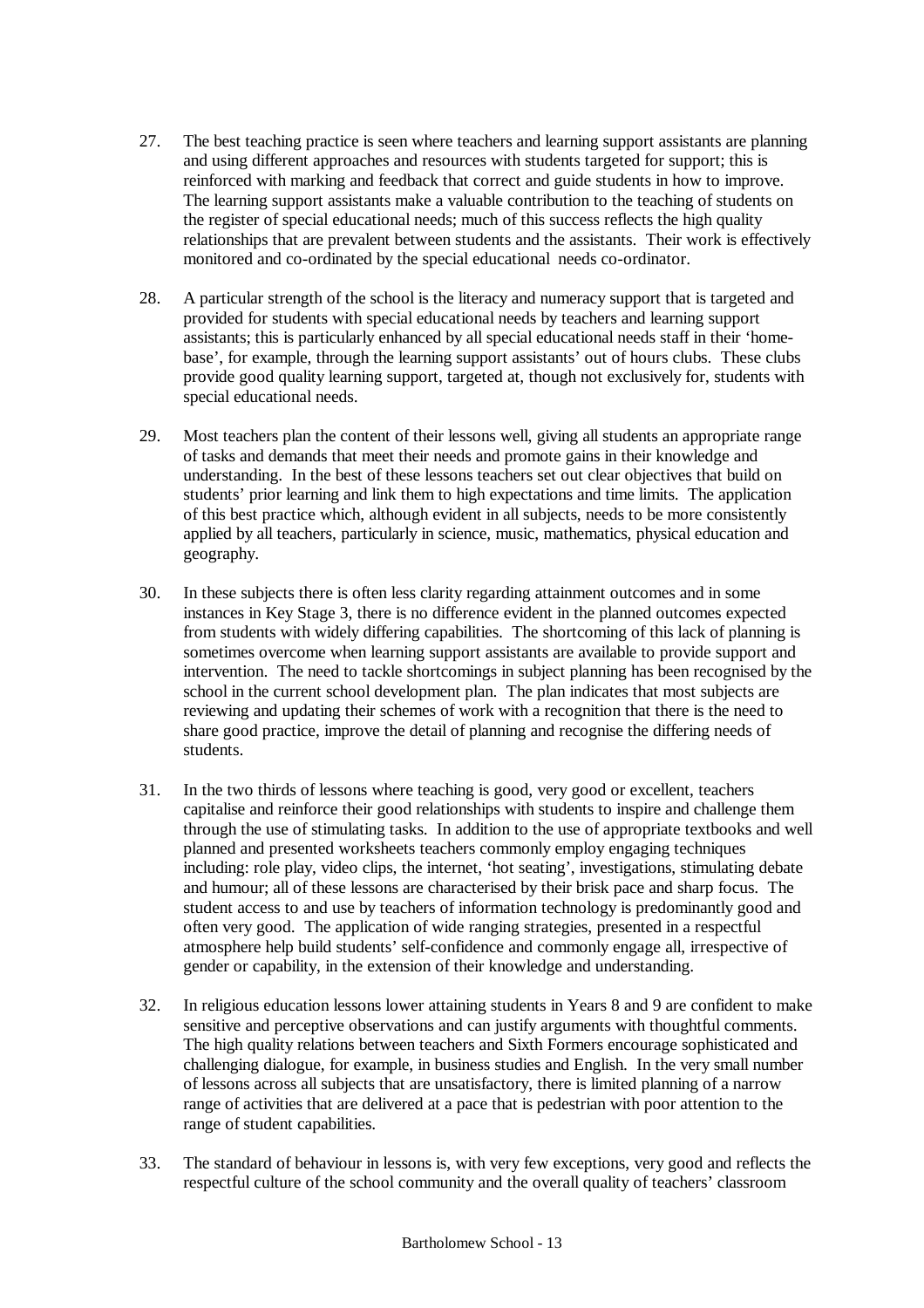management. In the great majority of lessons students are engaged with appropriately challenging activities and require very few serious teacher interventions to keep them ontask.

- 34. A particular strength throughout the school is in the high quality of teacher/student dialogue that promotes better understanding through praise, encouragement and challenge. In all subjects, students' work is monitored and many teachers provide constructive guidance that judges quality and effort and indicates necessary corrections or how it should be improved. The frequency, diligence and value of these marking assessments do however vary within and between subject areas and across year groups. This variation is evident in differing responses by teachers to the correction of literacy errors. In many instances in both Key Stages 3 and 4, teachers' comments focus on presentation at the expense of informing students how to improve further to achieve learning targets.
- 35. In some of the Key Stage 3 exercise books where little monitoring is evident, there is deterioration in the standard of work as the year progresses. In much Sixth Form work and Year 10 and 11 assignments, good quality and consistent diagnostic comments are written by teachers, for example, in English, history, religious education and drama; the application of these comments is often apparent in students' subsequent work. The marking of special educational needs students' work is consistent with that of other students, with notable exceptions such as in some areas of English teaching where it is considerably enhanced. Whilst the aims of marking are set out in staff documentation, the response to these ideals varies greatly and, consequently, the reviewing and monitoring of the teachers' application of these expectations is an issue that should be addressed. Teaching of both English as an additional language and gifted students are both good.
- 36. Homework is used effectively and integrates with class-work and course programmes. Most set-tasks allow students to work independently and demonstrate their varying levels of attainment. A significant quantity of homework across subjects and years makes good use of information technology both produced at home and using school resources. A minority of parents raised concerns about homework arrangements. The concerns, which were echoed by several students who were interviewed, centred on inconsistencies in the quantity and frequency of homework setting. Inspectors found that whilst homework allocations were easily tracked and generally set to the prescribed schedule in Years 7 and 8, the arrangements for Years 9, 10 and 11 allowed greater flexibility and therefore more chance of days with no homework followed by an excess. Students reported that the quantity often built up towards the end of the week. Homework guidelines produced by the school provide good advice for students and parents and emphasise the need for students to manage their homework timetable; parents are encouraged to monitor completion using homework diaries, but students are still occasionally overloaded.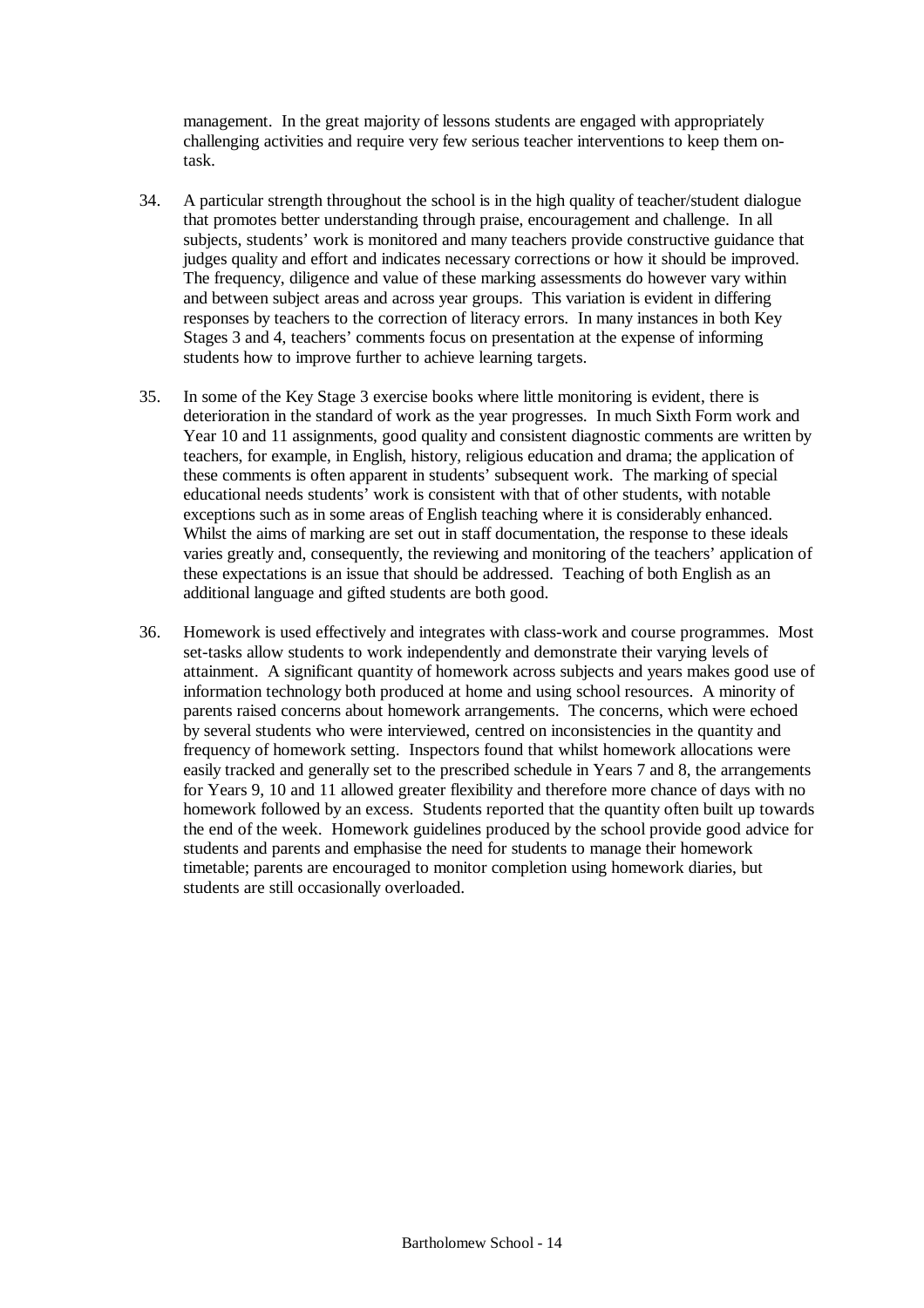# **HOW GOOD ARE THE CURRICULAR AND OTHER OPPORTUNITIES OFFERED TO STUDENTS?**

- 37. The school provides a broad and generally well-balanced curriculum which is enhanced significantly by extra-curricular activities, but statutory requirements for religious education are not met and the art and music curriculum arrangement is unsatisfactory. The school's development plan identifies the need to enhance its range of teaching and learning opportunities through additional vocational and work-related learning programmes. The 23 hours 20 minutes taught time is less than the national recommendation, but is sometimes extended when taught personal, social and health education (PSHE) activities occur during tutorial sessions. The use made by tutors of this time varies greatly.
- 38. All students have appropriate access to physical education, information technology and personal, social and health education programmes.
- 39. In the previous inspection in 1996 the co-ordination, support and monitoring of the special needs provision were identified as a key issue for action. The findings of this inspection show significant improvement; students with special educational needs are fully integrated into all school activities and resources are well co-ordinated and targeted at their identified needs. The liaison among teachers, learning support assistants and the special educational needs co-ordinator is a growing strength that contributes to measurable gains in students' learning. The students identified as having English as an additional language are fluent speakers and writers who, where necessary, have access to appropriate support. The school development plan has identified 'providing for the more able' as a particular focus for departments and other development groups. Many teachers showed good awareness of their needs and a willingness to adapt work to support individuals.
- 40. Students for whom English is an additional language are fully integrated into teaching groups. The school has limited additional arrangements for tracking the progress of students for whom English is an additional language as a distinct group. Form tutors monitor their progress within the normal procedures of monitoring the academic and personal development of all students in their tutor group.
- 41. Students identified with special educational needs follow predominantly the same pattern as other students and enjoy the same curriculum opportunities. In addition, however, special educational needs students benefit from the support of the special educational needs learning support assistant team which helps meet the needs of individual education plans and particularly target literacy and numeracy support. A small number of students are withdrawn from some mainstream classes for targeted support. The learning support assistants dedicate 77% of their time to Key Stage 3, and additional whole-school support is provided by staff through pre-school, lunchtime, and after school activities. The support programme enables students to achieve measurable gains in knowledge and understanding that are monitored and enhanced by staff; special educational support is now a strength of the school.

## *Key Stage 3*

42. In years 7 to 9, students study all National Curriculum subjects, religious education, and drama and receive appropriate instruction on health and sex education. All Year 7 lessons are taught in mixed ability groups whilst during Years 8 and 9 setting is introduced by the modern languages, geography, history and mathematics departments. Year 7 students follow modern language courses in either German or French and in Years 8 and 9 they study both languages.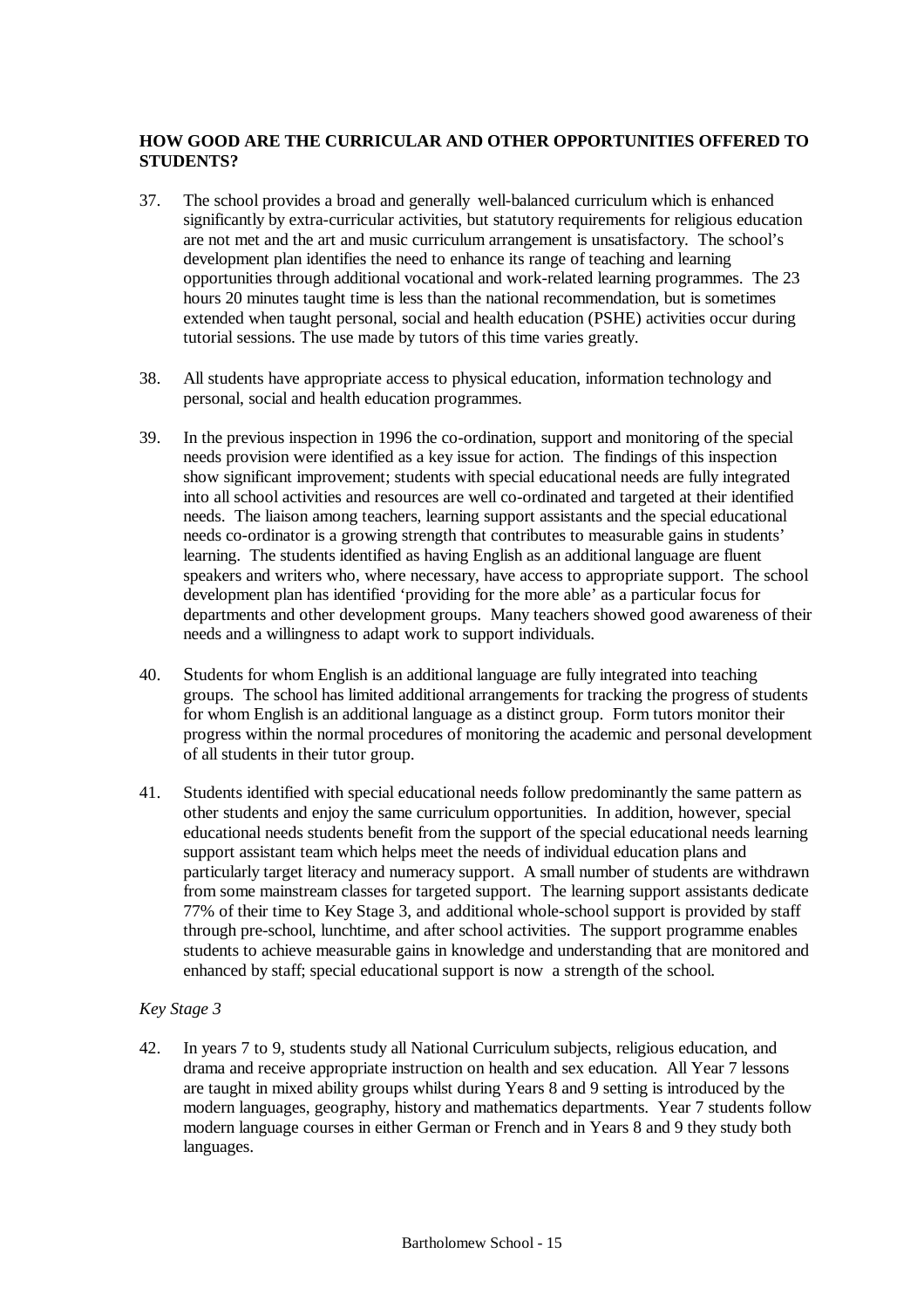43. The curriculum arrangements for art and music in Years 7 and 8 are unsatisfactory and result in students within the same year receiving a disjointed programme for differing lengths of time throughout each year. Insufficient time prevents clear progression and continuity of National Curriculum art and music and consequently, student attainment is limited; these findings reflect those of the previous inspection report completed in 1996, and there has been no improvement since then.

# *Key Stage 4*

44. In Years 10 and 11 the majority of students follow nine full GCSE courses including, English, mathematics, science, design and technology and a modern foreign language plus a local certificate course in information technology and a short course in religious education. Additionally, a range of optional subjects is available including non-examination community craft and enhanced provision. Currently there are no courses apart from the Youth Award that would provide a nationally recognised vocational pathway for students, including those for whom a GCSE programme might not be suitable. This is most marked for students with special educational needs where development and accreditation of their vocational and key skills are limited. As was the case during the previous inspection, the time allocation for religious education is insufficient to meet the requirements of the Agreed Syllabus. A small number of students who do not take a modern language course have not been disapplied from the National Curriculum, and the school does not meet current criteria for compliance with the National Curriculum.

## *Sixth Form*

- 45. The school currently provides open access to the Sixth Form for the 50% of Year 11 students likely to gain five or more GCSEs at grade C or above and who wish to follow A-level courses. The school has good arrangements for other Year 11 students, including those wishing to follow GNVQ or alternative vocational options who are directed to courses in neighbouring colleges or schools within the West Oxfordshire Learning partnership. A good range of A-level courses are offered and in addition all students follow courses aimed at broadening their experiences beyond chosen A-levels; these courses have developed to include general studies, key skills and religious education. There are some limited opportunities for students to re-sit GCSE courses and for a small number to re-sit A-levels as a third year sixth. Plans to introduce the new A1 and A2 courses, including the key skills programme, are well advanced. The time for students to study religious education is not enough for them to complete the Agreed Syllabus.
- 46. In addition to academic courses, Sixth Form students have their experiences significantly enriched by opportunities to help organise and participate in an impressive range of activities and events including, sporting, social, cultural, counselling, the Youth Award Scheme, Young Enterprise, Engineering Education and an annual arts festival. They work extensively with the school's counsellor to make a significant contribution to the activities and culture of the school. These opportunities, along with the provision of tutorial, personal and social, careers and higher education guidance, which are monitored through sensitive counselling and target setting are a strength of the school.
- 47. Currently the Sixth Form delivers a cost-effective provision by using its allocated resources efficiently across the carefully limited curriculum. The future changes in the post-16 curriculum and any efforts to provide for the broader needs of all those wishing to continue their studies set significant challenges for the school.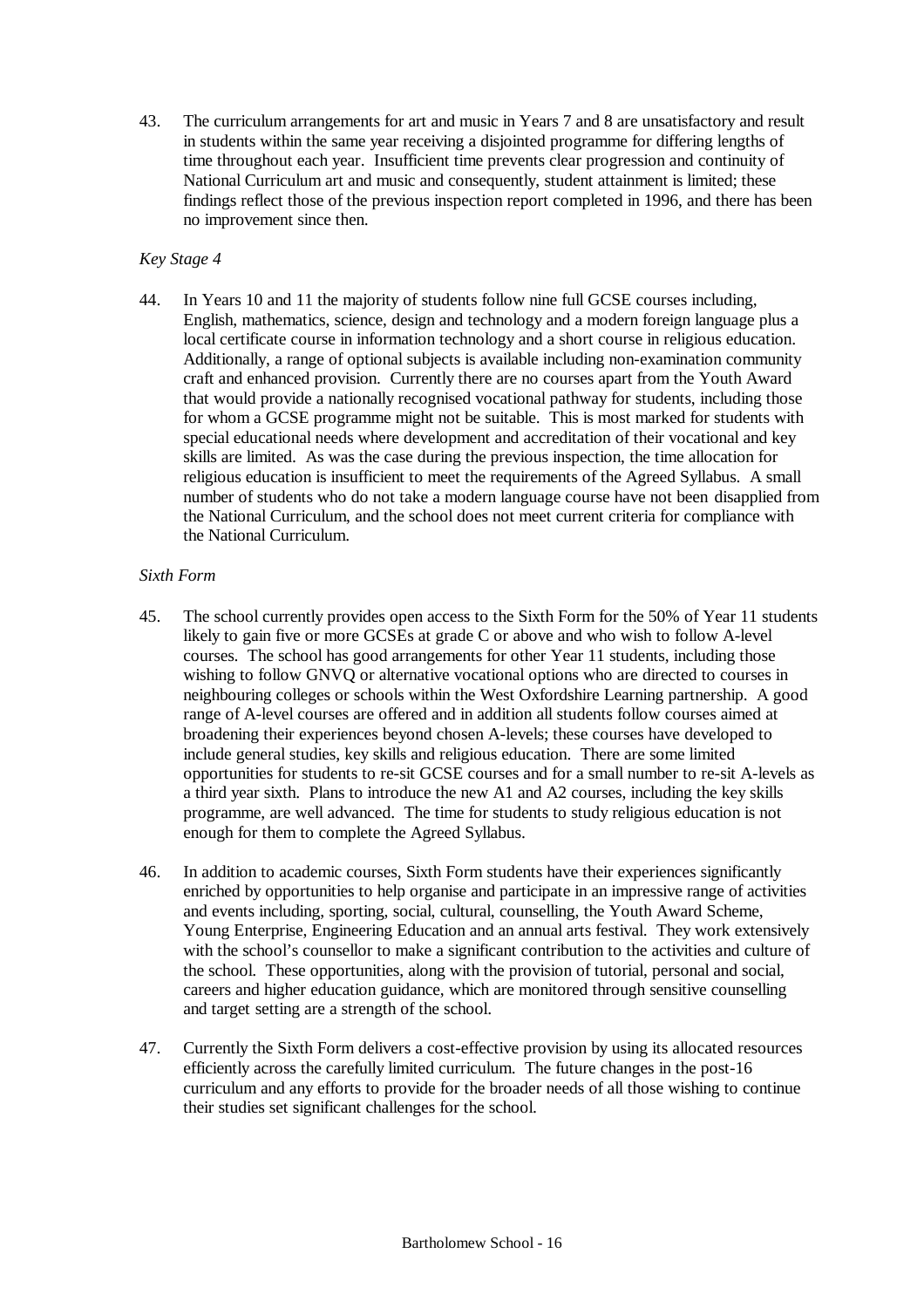# *Personal, Social, and Health Education (PSHE)*

- 48. A carefully structured and well-planned programme of PSHE is in place for all year groups. The programme ensures that sex and health education and attention to drug misuse are fully investigated. The Year 8 peer education approach to tackling the health hazards associated with smoking and the Year 10 work on drug awareness are particularly good. PSHE is also enriched through extra curricular provision, including, activity days, residential experiences and inputs from visiting guest speakers and theatre groups. Occasionally mixed age groups have been used to engage students successfully in the discussion of whole school issues like equal opportunities and bullying. Provision is further enhanced by an excellent system for peer counselling. In the Sixth Form the ASDAN award scheme is used to acknowledge and accredit students' key skills achievements.
- 49. The school's formal programme for career guidance provided by the external careers service and the school's own careers teacher is very good. The guidance is significantly enhanced by the students' ease of access to support and resources that are provided during lunchtimes by the careers teacher. The work experience programme which is organised by the careers teacher, and supported by many of his colleagues and the local community, is of a high standard.

# *Equality of Access*

50. The school offers satisfactory opportunities for all students to benefit from the full range of school provision. The school community is successful in creating an environment where all students can thrive, and this allows boys in particular to make good progress by comparison with national expectations. Students on the register of special educational needs, those with English as an additional language and ethnic minority students all make good progress within this environment. The discrepancies in some music and art timetabling and the limitations in the range of accredited work-related experiences have been identified by the school and represent access issues that need to be tackled.

## *Community Links, Social and Cultural Development and Extra Curricular Activities*

- 51. The school maintains a wide variety of very good links with the local community. Links with local primary schools are strengthening the knowledge and data that the school is able to build up and act on in order to support students' learning and monitor their progress. Partnership with secondary schools and colleges and liaison through the on-site youth centre and adult learning centre all reflect the school's commitment to lifelong learning. The information technology access, which is made available to students during and outside of lessons through Internet and email facilities, also reflects the school's commitment to engage students in the national and global community.
- 52. Many opportunities are available for students to discuss social issues and demonstrate their social awareness and responsibility. Students and staff work with mutual respect and many Sixth Formers provide good role models for younger students by engaging positively in their learning support and other activities.
- 53. The quantity and diversity of extra-curricular activities provided by the school community are excellent and provide superb opportunities for students and the wider community to enrich their social and cultural experiences and learning. Activities include a wide variety of sports, theatre visits, music, drama, Duke of Edinburgh and sports leadership awards, foreign exchanges, links with Norway and the Czech Republic, discos, an art festival and an annual Year 11 dinner dance.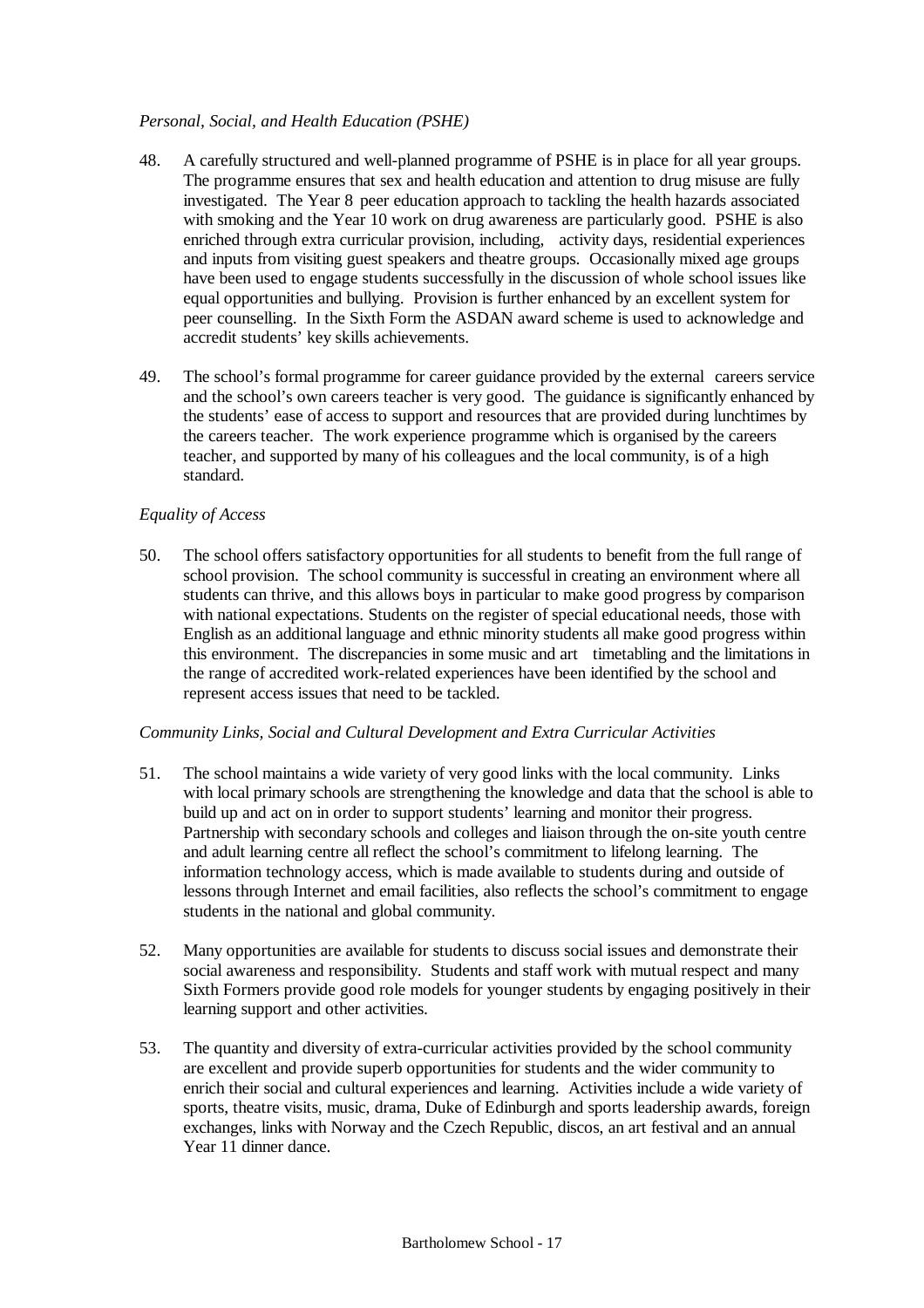54. Good access to library, information technology, special education and other specialist facilities, plus the support of many teaching and learning support assistant staff outside of normal lessons, provide very good study support for students. This study support is further enhanced by the work of the school's counsellor and other trained colleagues.

# *Spiritual and Moral Development*

- 55. The school makes good provision for students' spiritual development. Since the previous inspection the overall standards have been improved, particularly in the move to raise awareness of the spiritual dimension in all areas of the curriculum. There are opportunities for reflection built into collective worship using devices such as the lighting of a candle, and a dedication is offered at the end of each act of worship. There are planned opportunities to consider beliefs and values in religious education, English, drama, history and general studies, for example, in discussions on euthanasia and abortion.
- 56. Provision for students' moral development is very good and the success of this provision is evident in the culture of the school which is firmly based on respect and consideration for others and for the environment. There are planned opportunities to raise and discuss moral issues in, for example, religious education, drama, English, PSHE and general studies.

# *Collective Worship*

57. Meeting the full statutory requirements for a collective act of daily worship remains an issue from the previous inspection. However, within the organisational constraints facing the school there is a commitment from the governors and staff to collective worship and a recognition of the contribution it makes to the ethos of the school. It is used as an opportunity to celebrate what the school believes to be of worth. A cycle of themes and speakers, including local clergy, contribute well to the acts of worship and provide a variety of perspectives. During the inspection week, themes focused on moral issues , for example, Year 7 were challenged to consider what is of value in their lives by reflecting on the National Lottery.

# **HOW WELL DOES THE SCHOOL CARE FOR ITS STUDENTS?**

- 58. The school has effective procedures to deal with child protection matters. The headteacher and two senior teachers have responsibility for this and have received the necessary training.
- 59. The school receives good quality support from visiting professionals, particularly those involved with special educational needs and regular inter-agency meetings are held at the school. The school also pays for the services of an experienced school counsellor for part of the week who is available to work on a one to one basis with students experiencing problems with issues such as relationships and family tensions. The counsellor is also responsible for the training and support of a group of student counsellors who in turn are able to help their peers through difficult times and overcome problems which could otherwise have a detrimental effect on their learning.
- 60. Appropriate policies and procedures are in place covering the requirements of health and safety legislation. Site inspections are carried out regularly and a number of staff have been on training courses relating to their area of work. There are good first aid and fire precaution arrangements.
- 61. Accurate attendance registers are kept and regularly monitored, including checks by the Local Education Authority's social worker who visits weekly. Form tutors follow up any unexplained absences.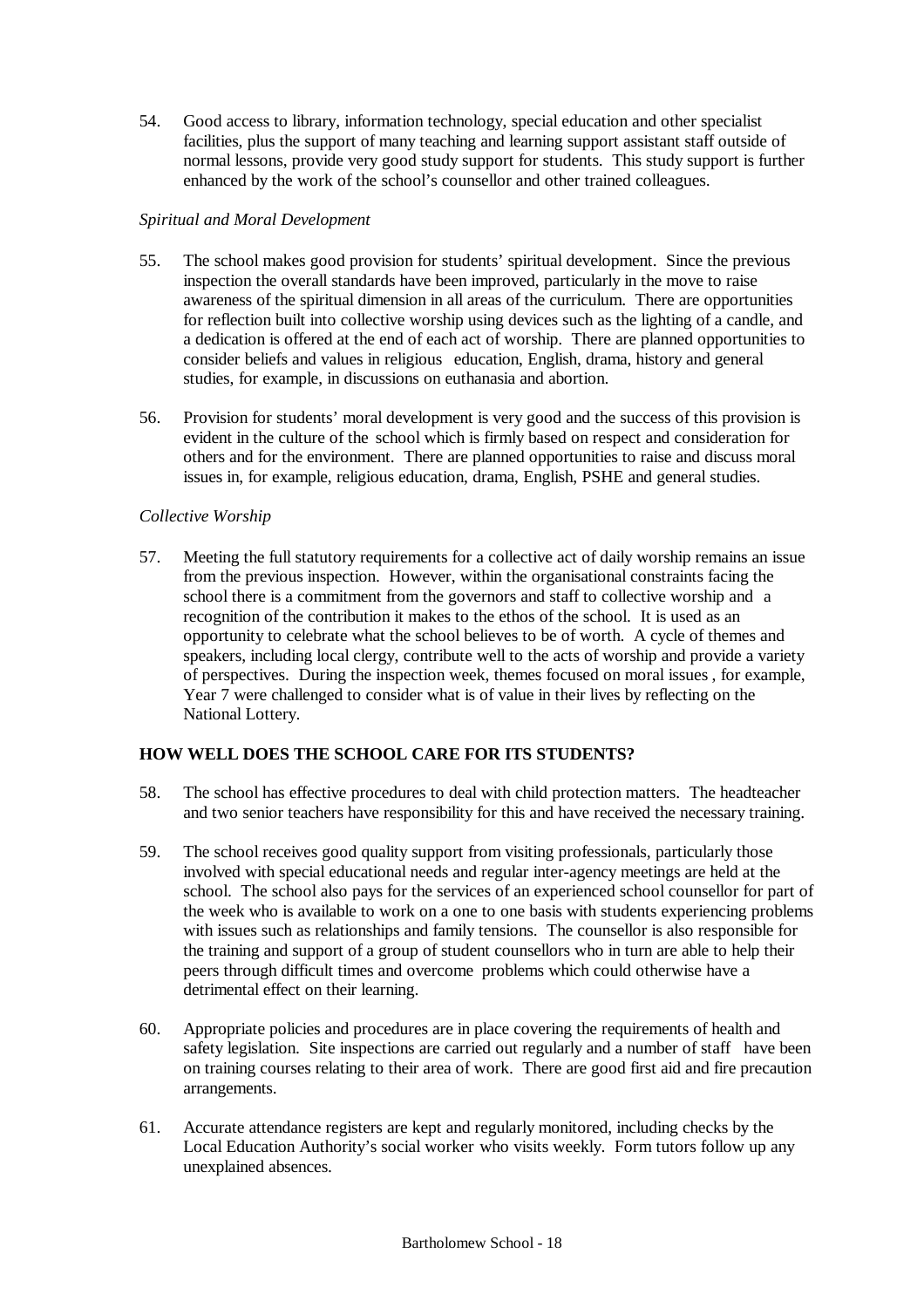- 62. Behaviour is well monitored in part through the formal recording systems of incident sheets, detention records and student files but also most effectively through the informal exchange of information between staff who clearly know the students and are able to identify potential problems at an early stage. Policies on behaviour are regularly reviewed and valuable work has also been done in conjunction with local primary schools to formulate a common approach to the issue.
- 63. Detailed policies are also in place for the monitoring and recording of academic progress. These are centred around the form tutors, who generally move with students as they go through the school. Each year a 'snapshot' report is produced on each student, which is used in review meetings to identify and produce action plans for those requiring additional help. The action plans are monitored on an individual basis by tutors during tutorial time.
- 64. At present there are inconsistencies between subjects in the way that assessment is carried out and information used and communicated to students. This means that student's targets tend to be focussed on effort rather than specific curriculum attainments. The "F ,I and H" (foundation, intermediate, and higher) assessments used during Key Stage 3 do not give students, or indeed teachers, sufficient information about attainment and progress towards National Curriculum levels. However, the school is continuing to renew its policies in this area and is making increased use of computerised data bases, so that identified groups of students, for example boys, can be monitored more effectively. A restructuring of senior teacher responsibilities is aimed at ensuring improved co-ordination of pastoral and academic monitoring across the whole of each key stage.
- 65. Students are well supported from the time they join the school and this has a positive effect on standards. There is very good pastoral and some curricular liaison with feeder primary schools, which ensures a smooth transfer between Key Stages 2 and 3. Similarly the various options at the end of Key Stage 4 are clearly explained and appropriate advice made available. The school provides a safe, secure and caring environment for all its students.

# **HOW WELL DOES THE SCHOOL WORK IN PARTNERSHIP WITH PARENTS?**

- 66. Overall the parents views of the school are very positive. The majority are satisfied with the way that the school works with them. They believe that the school is approachable and deals with their concerns.
- 67. The previous inspection report noted that parents were kept well informed and this remains so. The school produces a range of written material including regular newsletters and detailed attractive information packs dealing with the particular issues relating to Year 7, 10 and 12 students. This is supplemented by regular meetings to discuss progress and the school has also organised information evenings on specific aspects of the curriculum including religious education, languages and information technology.
- 68. The annual reports on students are detailed and personalised and also provide an opportunity for students themselves to comment on their own progress in each subject. In addition the school also sends out a short 'snapshot' report during the year. Both reports are helpful in keeping parents informed although the grading schemes used make it difficult to judge attainment against National Curriculum levels.
- 69. The school is conscious of the need to involve parents with their children's learning and has taken a number of initiatives including a reading partnership scheme for parents of Year 8 students. Some parents also assist in a number of ways with the careers education and general studies programmes. There is also an active parents' association which each year raises significant sums of money. These have been used to good effect for the benefit of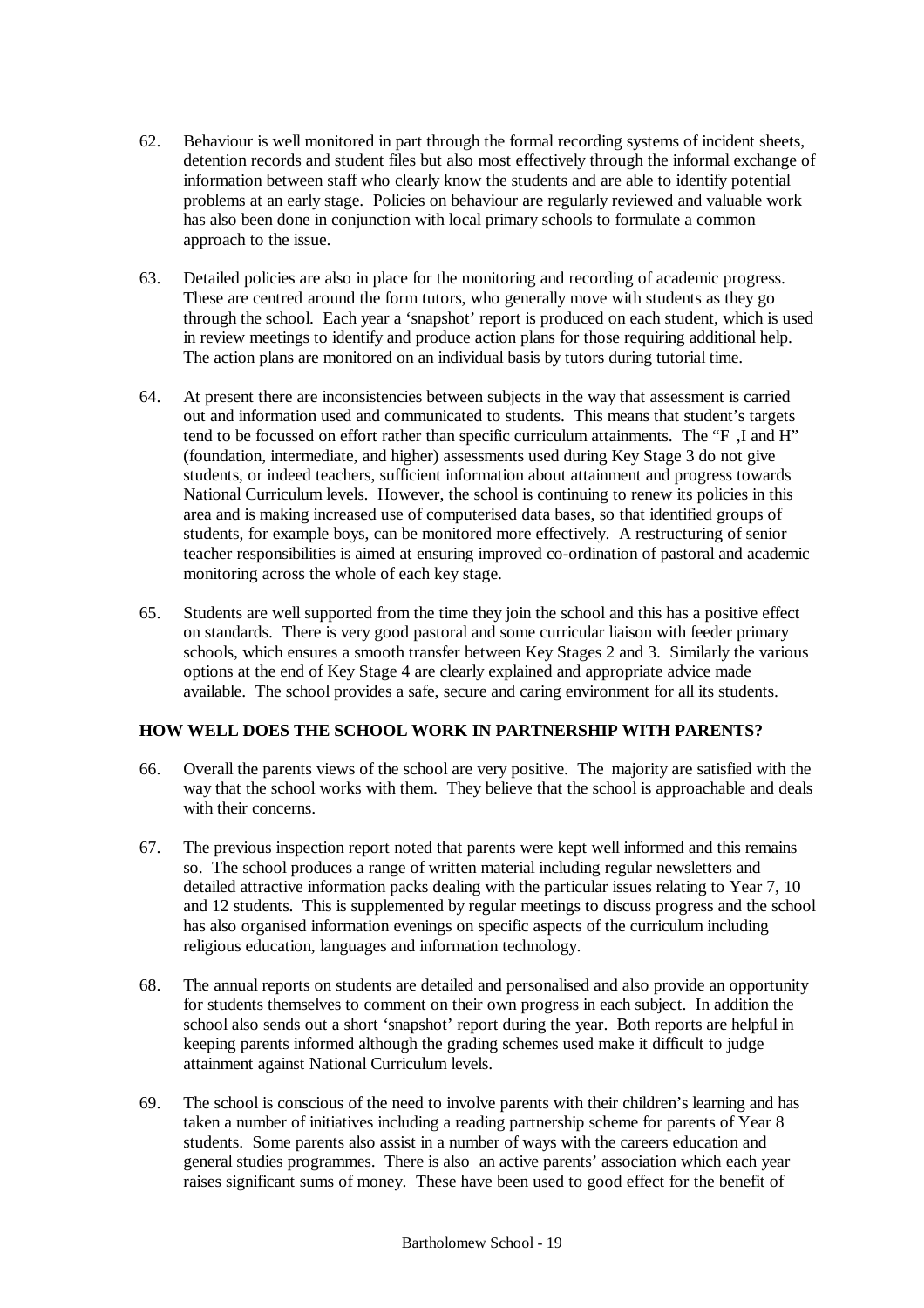students to buy resources including computer equipment, musical instruments and new textbooks. Funds from this source are also used effectively to support the students' school council.

# **HOW WELL IS THE SCHOOL LED AND MANAGED?**

- 70. In the previous inspection report the leadership and management of the headteacher and senior staff were reported to be effective, and they were supported well by the governors. Those strengths are still very much in evidence, as indicated by such features as above national average GCSE results, good teaching, high levels of parental approval for the work of the school, high standards of behaviour, very good pastoral support and a very friendly and supportive ethos.
- 71. The headteacher has a good strategic overview, a detailed grasp of finance, and continues to provide effective leadership and a clear sense of direction for the school. The headteacher is fully supported by a recently appointed team of senior managers with complementary skills and expertise and able and committed administrative staff. The heads of department have responsibility to interpret the school's aims and are given guidance to develop the strategies that are the most appropriate for their curriculum area. This means in practice that there is some variation in approach, and some middle managers are more pro-active and effective than others.
- 72. Heads of year and form tutors are very good at promoting good behaviour and are key people in the success of the arrangements for the guidance, welfare and safety of students. They play an active role in monitoring students' progress and personal development, but lack reliable assessment information from subject teams, especially in Years 7 to 9. The pastoral, counselling and monitoring systems, the involvement of all students, especially the Sixth Form, and the successful planning of the personal and social education programme are all very good.
- 73. Most of the heads of department provide good subject leadership and offer constructive ideas about how the school could improve further. Communication between the senior management team and individual departments is generally good. However, some aspects of school policy are interpreted differently in each subject area, this is particularly evident in each subject's contributions to the school's development plan. Not all plans are costed in detail or have quantifiable targets.
- 74. As at the time of the previous inspection, governors continue to provide good support and are keen to ensure that they fulfil their statutory obligations. They collectively have a very impressive range of expertise. This expertise is used well, especially in the work of the various committees. The current school development plan reports on progress towards meeting the previous year's targets, as well as establishing short-term targets for both the maintenance of existing strengths and the establishment of new ones. The plan identifies seven central issues, which are updating schemes of work, the development of literacy, 16+ courses, providing for the more able students, monitoring and evaluation, work related learning, and training. Very conservative targets have been set for the proportion of students expected to gain at least five higher grade GCSE results in 2000 and 2001 which the school is already exceeding.
- 75. The school monitors and evaluates its performance through both formal and informal approaches. Many of its strengths and weaknesses have been accurately identified and plans are in hand to extend these strengths and deal with these weaknesses. There is expertise amongst key staff in the analysis of performance data but little work is done on the constructive use of it within the process of setting learning targets and monitoring the progress being made to reach them. Formal arrangements for teacher appraisal and for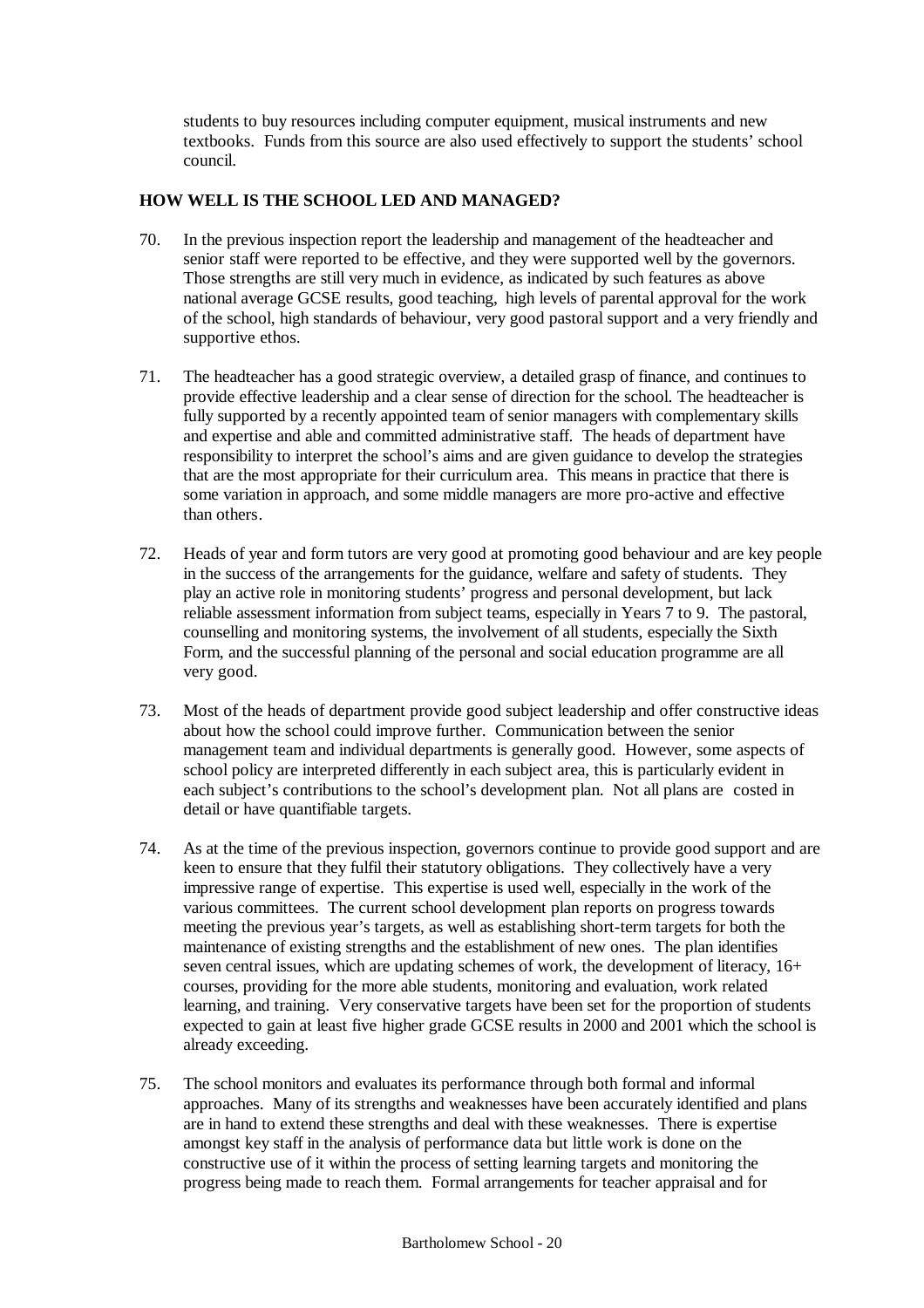monitoring the quality of teaching are in place. Different departments are interpreting some aspects of school policy in different ways, leading to a lack of consistency in such areas as homework, marking and assessment. Special educational needs students' individual education plans are not translated into specific targets for each subject. Tight quality assurance procedures linked to precise success criteria are not yet evident and lead to inconsistency.

- 76. Good strategic use is made of resources, including specific grants and additional funding. The school's income per student is broadly in line with the national median, although the governors express the view that the funding has been historically low, creating a backlog of repairs. A very detailed spending analysis has been undertaken which gives a precise level of accountability. Governors, the headteacher, and the school accountant together ensure that decisions on spending are suitably linked to educational priorities. The principles of best value are being applied successfully to the use of the school's finances. The most recent auditor's report was four years ago, but was very positive about the efficiency and accuracy of the school's accountancy procedures, and the recommendations for additional improvements have now been acted upon.
- 77. The proportion of the total income that is spent on staff costs is in line with the average for similar schools. The amount spent on administration is higher than similar schools, but this is used effectively to ensure the smooth running of the systems and allows teachers to focus on their teaching. The school spends a lower proportion of its income on learning resources than most comparable schools, but uses its reserves and external funds to address any areas needing development.
- 78. Arrangements for the training and development of staff are effective, and much benefit is derived from having student teachers working in the school. The organisation of the professional development days for staff is a particular strength. The learning support assistants need to be more closely involved in training so that they can contribute more effectively in class.
- 79. The overall effectiveness of the school is good. This judgement is based on a consideration of the overall levels of achievement of the students (which are good); the attitudes of the students (very good); the quality of teaching and the leadership and management of the school (all good); the improvement since the previous inspection (satisfactory) and the contextual factors (above average). This means that the school also provides good value for money.

# **WHAT SHOULD THE SCHOOL DO TO IMPROVE FURTHER**

- 80. The school has many more strengths than weaknesses. In order to raise standards still further, the governors, senior managers and staff should:
	- **i) improve standards at the end of Key Stage 3, particularly in mathematics and science (paragraphs, 2,100, 110).**
	- **ii) set and reach more ambitious end of key stage targets by:**
		- assessing and reviewing Key Stage 3 students' performance in relation to how well they have achieved against national standards (paragraph 64).
		- informing students of their progress against national information and what they need to do to improve (paragraph 64).
		- using benchmarks to compare performance with similar schools and use the information to set end of key stage targets (paragraphs 2, 12).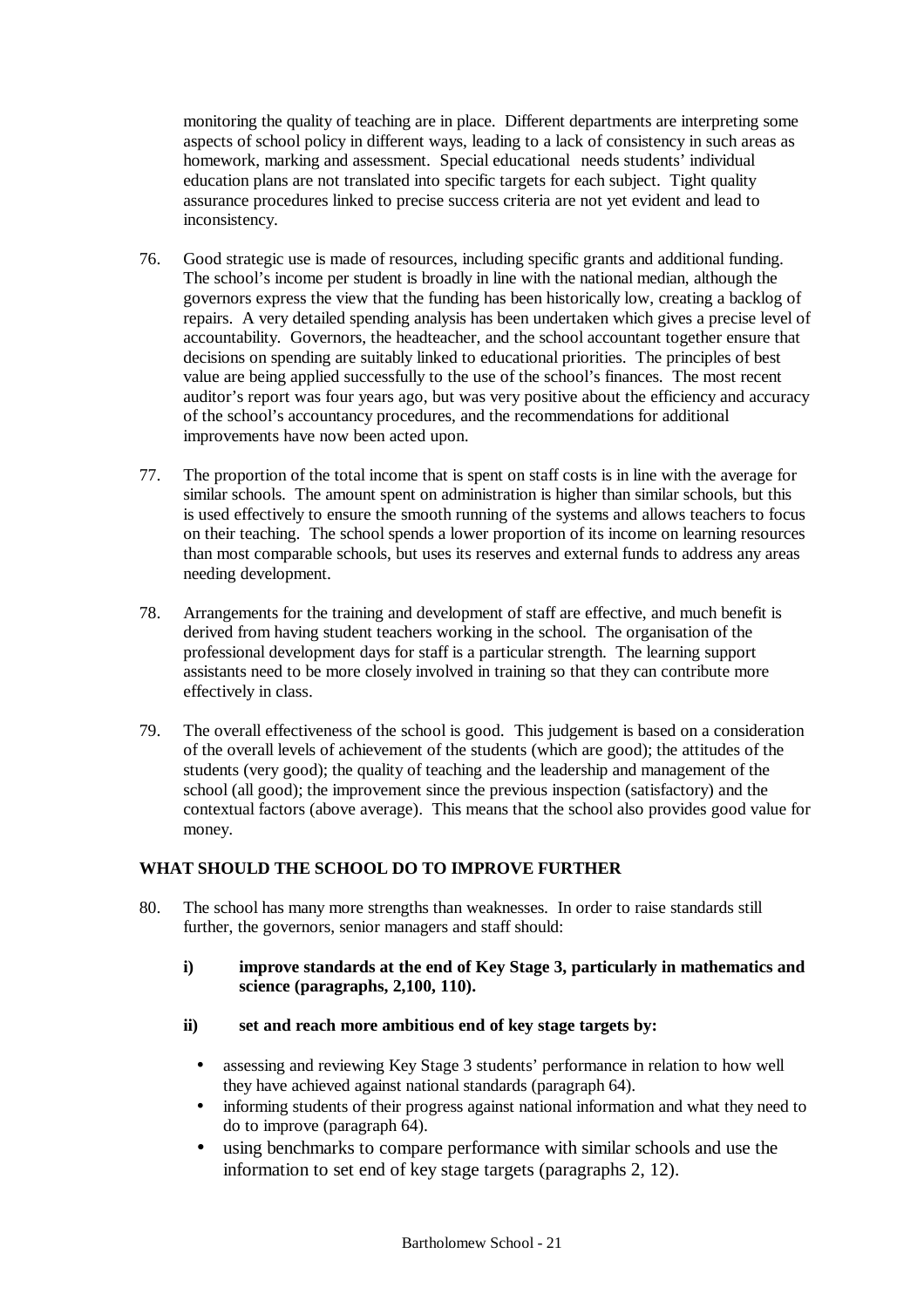- **iii) Extend arrangements for ensuring that policies and procedures and used consistently across the whole school (paragraphs 71, 73).**
- **iv) Ensure that all foundation subjects have appropriate opportunities to cover the statutory orders, especially in religious education, art and music (paragraphs 43, 44).**

In addition, the school should take steps to ensure that the statutory requirements for a daily act of collective worship are met, and that all students not disapplied from the National Curriculum study the appropriate courses.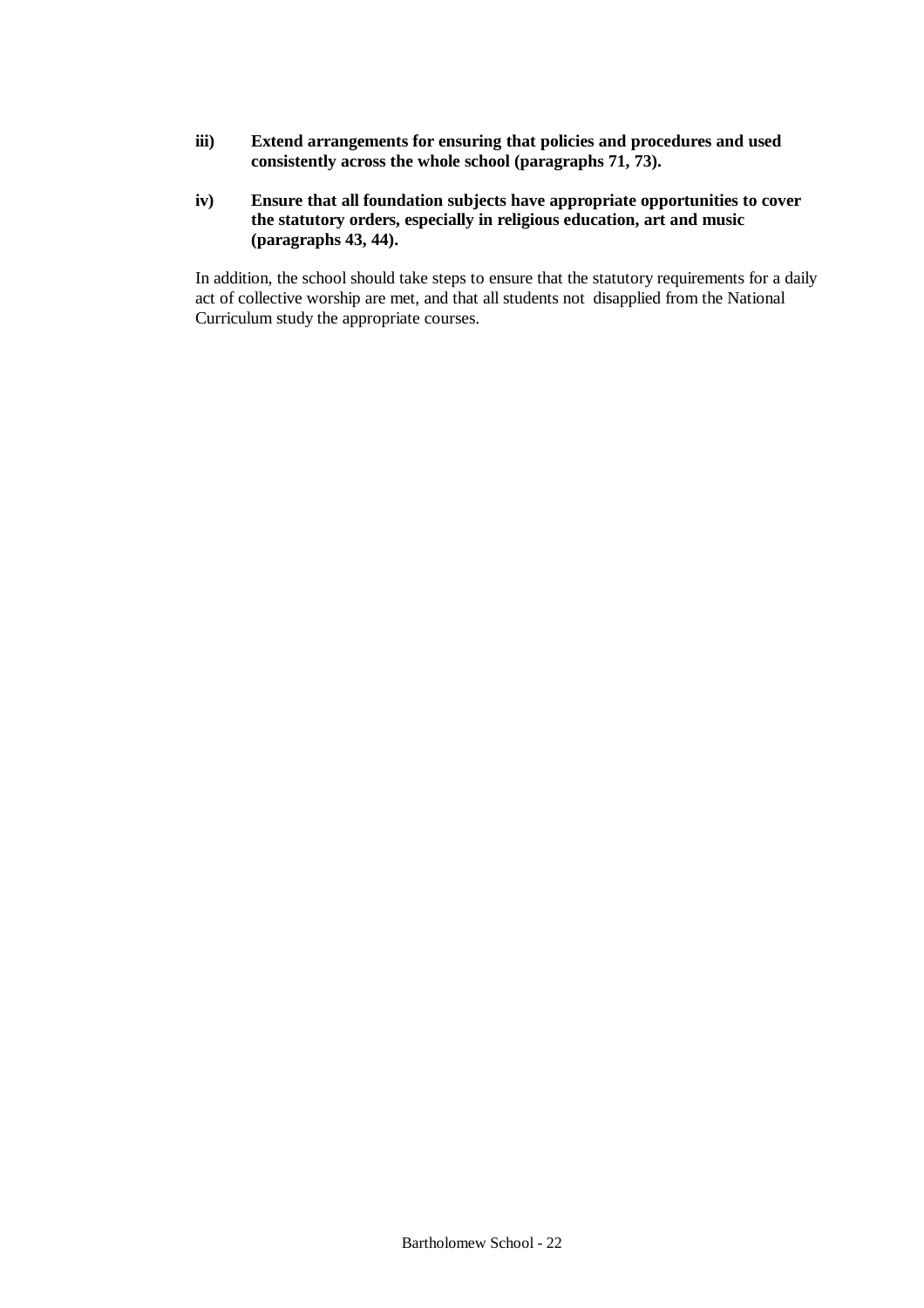# **PART C: SCHOOL DATA AND INDICATORS**

# 81. *Summary of the sources of evidence for the inspection*

Number of lessons observed 184

Number of discussions with staff, governors, other adults and students 51

### *Summary of teaching observed during the inspection*

| <b>ixcellent</b>     | ∕ery good | Good         | Satisfactory      | T<br>Unsatisfactorv | Poor | Very Poor |
|----------------------|-----------|--------------|-------------------|---------------------|------|-----------|
| $\ddot{\phantom{0}}$ | رے        | $\sim$<br>3U | $\sim$ $-$<br>. . |                     |      |           |

*The table gives the percentage of teaching observed in each of the seven categories used to make judgements about lessons.*

### *Information about the school's students*

| Students on the school's roll                               | $Y7 - Y11$ | Sixth form |
|-------------------------------------------------------------|------------|------------|
| Number of students on the school's roll                     | 770        | 110        |
| Number of full-time students eligible for free school meals | 51         |            |

| <b>Special educational needs</b>                                      | $Y7 - Y11$ | Sixth form |
|-----------------------------------------------------------------------|------------|------------|
| Number of students with statements of special educational needs       | 22         |            |
| Number of students on the school's special educational needs register | 96         |            |

| English as an additional language                         | No of<br>students |
|-----------------------------------------------------------|-------------------|
| Number of students with English as an additional language |                   |

| Pupil mobility in the last school year                                         | No of<br>students |
|--------------------------------------------------------------------------------|-------------------|
| Students who joined the school other than at the usual time of first admission | 29                |
| Students who left the school other than at the usual time of leaving           | 21                |

## *Attendance*

#### **Authorised absence Unauthorised absence**

|                           | $\%$ |                           | $\%$ |
|---------------------------|------|---------------------------|------|
| School data               | 6.2  | School data               | 0.9  |
| National comparative data | 7.9  | National comparative data | 1.1  |

| %   |                           | %   |
|-----|---------------------------|-----|
| 5.2 | School data               | 0.9 |
| 7.9 | National comparative data |     |

*Both tables give the percentage of half days (sessions) missed through absence for the latest complete reporting year.*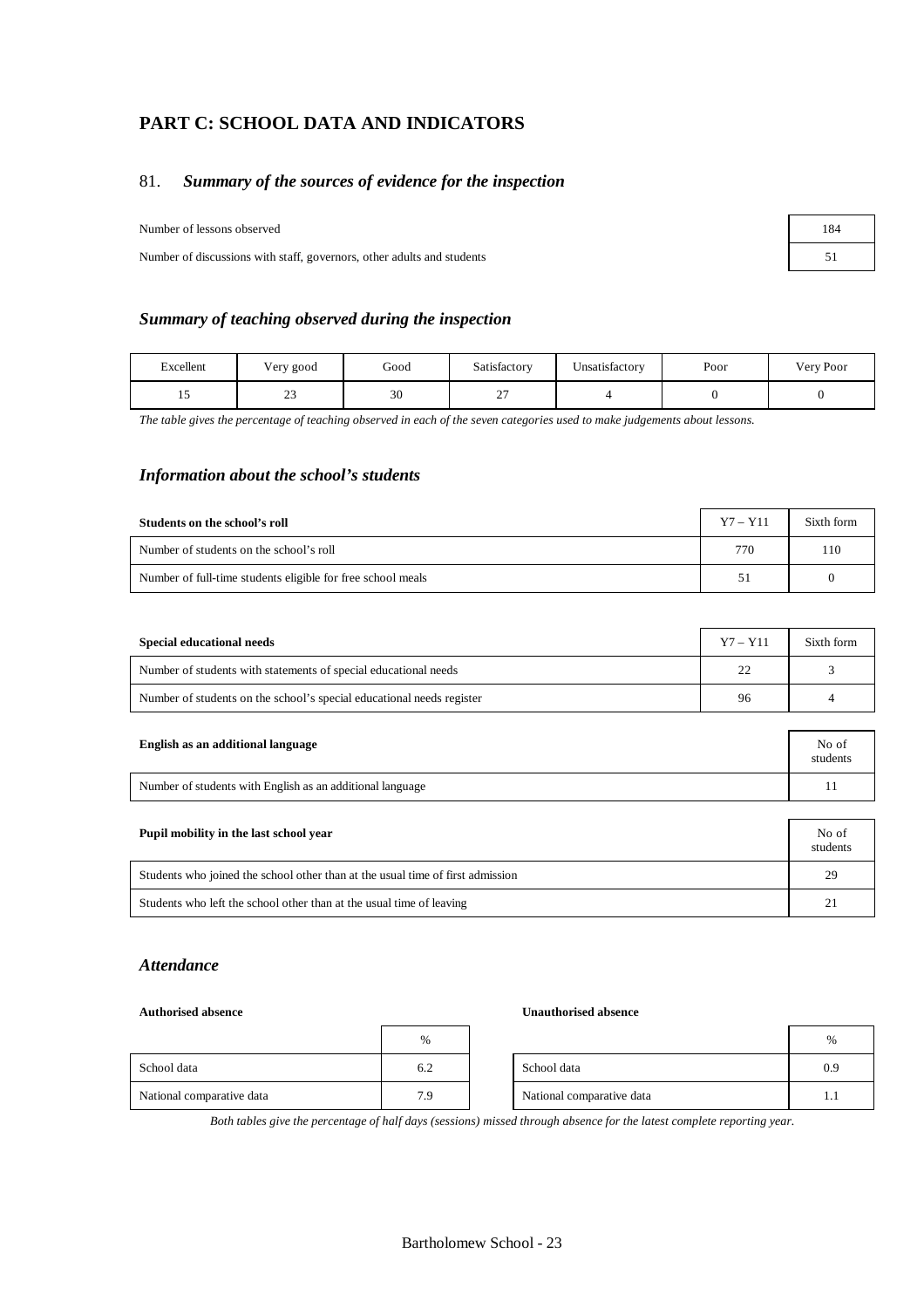|                                                                                          |             |                | Year               | <b>Boys</b>        | Girls          | Total          |  |
|------------------------------------------------------------------------------------------|-------------|----------------|--------------------|--------------------|----------------|----------------|--|
| Number of registered students in final year of Key Stage 3 for the latest reporting year |             |                | 1999               | 70                 | 74             | 144            |  |
| <b>National Curriculum Test/Task Results</b>                                             |             | <b>English</b> | <b>Mathematics</b> |                    | <b>Science</b> |                |  |
|                                                                                          | <b>Boys</b> | 48             |                    | 49                 |                | 41             |  |
| Numbers of students at NC level 5<br>and above                                           | Girls       | 69             |                    | 49                 |                | 46             |  |
|                                                                                          | Total       | 117            |                    | 98                 | 87             |                |  |
| Percentage of students                                                                   | School      | 81 (84)        | 68 (73)<br>60(71)  |                    |                |                |  |
| at NC level 5 or above                                                                   | National    | 64(65)         |                    | 62(60)             |                | 54 (56)        |  |
| Percentage of students                                                                   | School      | 36(57)         |                    | 38 (49)            |                | 21(36)         |  |
| At NC level 6 or above                                                                   | National    | 28(35)         |                    | 38 (36)            |                | 23(27)         |  |
|                                                                                          |             |                |                    |                    |                |                |  |
| <b>Teachers' Assessments</b>                                                             |             | <b>English</b> |                    | <b>Mathematics</b> |                | <b>Science</b> |  |
|                                                                                          | <b>Boys</b> | 45             |                    | 50                 |                | 44             |  |
| Numbers of students at NC level 5<br>and above                                           | Girls       | 67             | 53                 |                    |                | 56             |  |
|                                                                                          | Total       | 112            | 103                |                    |                | 100            |  |
| Percentage of students                                                                   | School      | 78 (83)        |                    | 72 (70)            |                | 69 (83)        |  |
| at NC level 5 or above                                                                   | National    | 65(61)         | 65(64)<br>60(61)   |                    |                |                |  |

# *Attainment at the end of Key Stage 3*

*Percentages in brackets refer to the year before the latest reporting year.*

# *Attainment at the end of Key Stage 4*

|                                                                        |              |             | Year        | <b>Boys</b>                   | Girls       | Total                         |    |  |
|------------------------------------------------------------------------|--------------|-------------|-------------|-------------------------------|-------------|-------------------------------|----|--|
| Number of 15 year olds on roll in January of the latest reporting year | 1999         | 63          | 67          | 130                           |             |                               |    |  |
|                                                                        |              |             |             |                               |             |                               |    |  |
| <b>GCSE</b> results<br>5 or more grades $A^*$<br>to C                  |              |             |             | 5 or more grades $A^*$ -<br>G |             | 1 or more grades $A^*$ -<br>G |    |  |
|                                                                        | <b>Boys</b>  | 40          | 59          |                               |             |                               | 60 |  |
| Numbers of students achieving the<br>standard specified                | <b>Girls</b> | 45          |             | 64                            |             | 65                            |    |  |
|                                                                        | Total        | 85          |             | 123                           |             | 125                           |    |  |
| Percentage of students achieving                                       | School       | 65 (64)     | 95 (97)     |                               | 96 (99)     |                               |    |  |
| the standard specified                                                 | National     | 47.8 (44.6) | 88.4 (89.8) |                               | 93.9 (95.2) |                               |    |  |

Percentage of students School 39 (55) 41 (51) 33 (40) at NC level 6 or above National 32 (31) 38 (37) 38 (37) 29 (31)

*Percentages in brackets refer to the year before the latest reporting year.*

| <b>GCSE</b> results              |          | <b>GCSE</b> point score |
|----------------------------------|----------|-------------------------|
| Average point score<br>Per pupil | School   | 43 (43)                 |
|                                  | National | 37.8                    |

*Figures in brackets refer to the year before the latest reporting year.*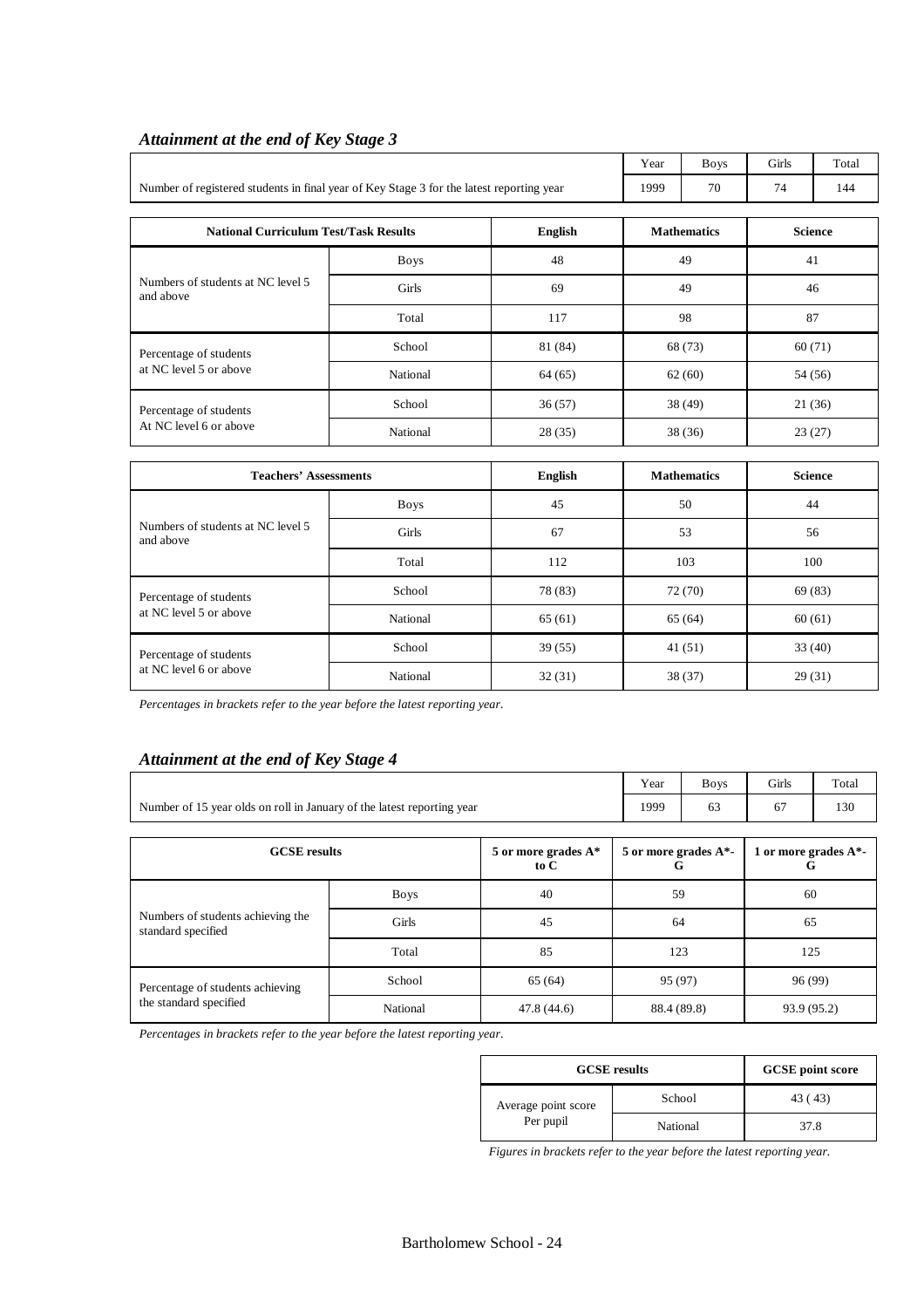| <b>Vocational qualifications</b>                                     |          | <b>Number</b> | % success rate |
|----------------------------------------------------------------------|----------|---------------|----------------|
| Number studying for approved vocational qualifications or units and  | School   | N/a           | N/A            |
| the percentage of those students who achieved all those they studied | National |               | N/A            |

# *Attainment at the end of the Sixth Form*

| Number of students aged 16, 17 and 18 on roll in January of the latest reporting year | Year | <b>Boys</b> | <b>Girls</b> | Total |
|---------------------------------------------------------------------------------------|------|-------------|--------------|-------|
| who were entered for GCE A-level or AS-level examinations                             | 1999 |             |              | 108   |

| Average A/AS<br>points score per<br>candidate |      | For candidates entered for 2 or more A-levels or<br>equivalent |          |      | For candidates entered for fewer than 2<br>equivalent | A-levels or |
|-----------------------------------------------|------|----------------------------------------------------------------|----------|------|-------------------------------------------------------|-------------|
|                                               | Male | Female                                                         | All      | Male | Female                                                | All         |
| School                                        | 15.3 | 16.1                                                           | 15.7(17) | 2.2  | 1.3                                                   |             |
| National                                      | 17.7 | 18.1                                                           | 17.9     | 2.7  | 2.8                                                   | 2.8         |

*Figures in brackets refer to the year before the latest reporting year.*

| <b>Vocational qualifications</b>                                                 | <b>Number</b> | % success rate |     |
|----------------------------------------------------------------------------------|---------------|----------------|-----|
| Number in their final year of studying for approved vocational qualifications or |               | N/A            | N/A |
| units and the percentage of those students who achieved all those they studied   | National      |                | N/A |

| <b>International Baccalaureate</b>                                 | <b>Number</b> | % success rate |     |
|--------------------------------------------------------------------|---------------|----------------|-----|
| Number entered for the International Baccalaureate Diploma and the | School        | N/A            | N/A |
| percentage of those students who achieved all they studied         | National      |                | N/A |

|                                 | No of<br>students |                              | Fixed period | Perma       |
|---------------------------------|-------------------|------------------------------|--------------|-------------|
| Black – Caribbean heritage      |                   | Black – Caribbean heritage   | $\Omega$     | $\theta$    |
| Black - African heritage        | $\Omega$          | Black - African heritage     | $\Omega$     | $\theta$    |
| $Black - other$                 |                   | $Black - other$              | $\Omega$     | $\theta$    |
| Indian                          |                   | Indian                       | $\Omega$     | $\theta$    |
| Pakistani                       | $\Omega$          | Pakistani                    | $\Omega$     | $\theta$    |
| Bangladeshi                     | $\Omega$          | Bangladeshi                  | $\Omega$     | $\theta$    |
| Chinese                         | 3                 | Chinese                      | $\Omega$     | $\theta$    |
| White                           | 855               | White                        | 12           | $\Omega$    |
| Any other minority ethnic group | 17                | Other minority ethnic groups |              | $\mathbf 0$ |

# *Ethnic background of students Exclusions in the last school year*

|                              | Fixed period | Permanent |
|------------------------------|--------------|-----------|
| Black – Caribbean heritage   | 0            | $\Omega$  |
| Black - African heritage     | $\Omega$     | $\Omega$  |
| $Black - other$              | $\theta$     | $\Omega$  |
| Indian                       | $\Omega$     | $\Omega$  |
| Pakistani                    | $\theta$     | $\Omega$  |
| Bangladeshi                  | $\Omega$     | $\Omega$  |
| Chinese                      | $\Omega$     | $\Omega$  |
| White                        | 12           | $\Omega$  |
| Other minority ethnic groups |              |           |

*This table gives the number of exclusions, which may be different from the number of students excluded.*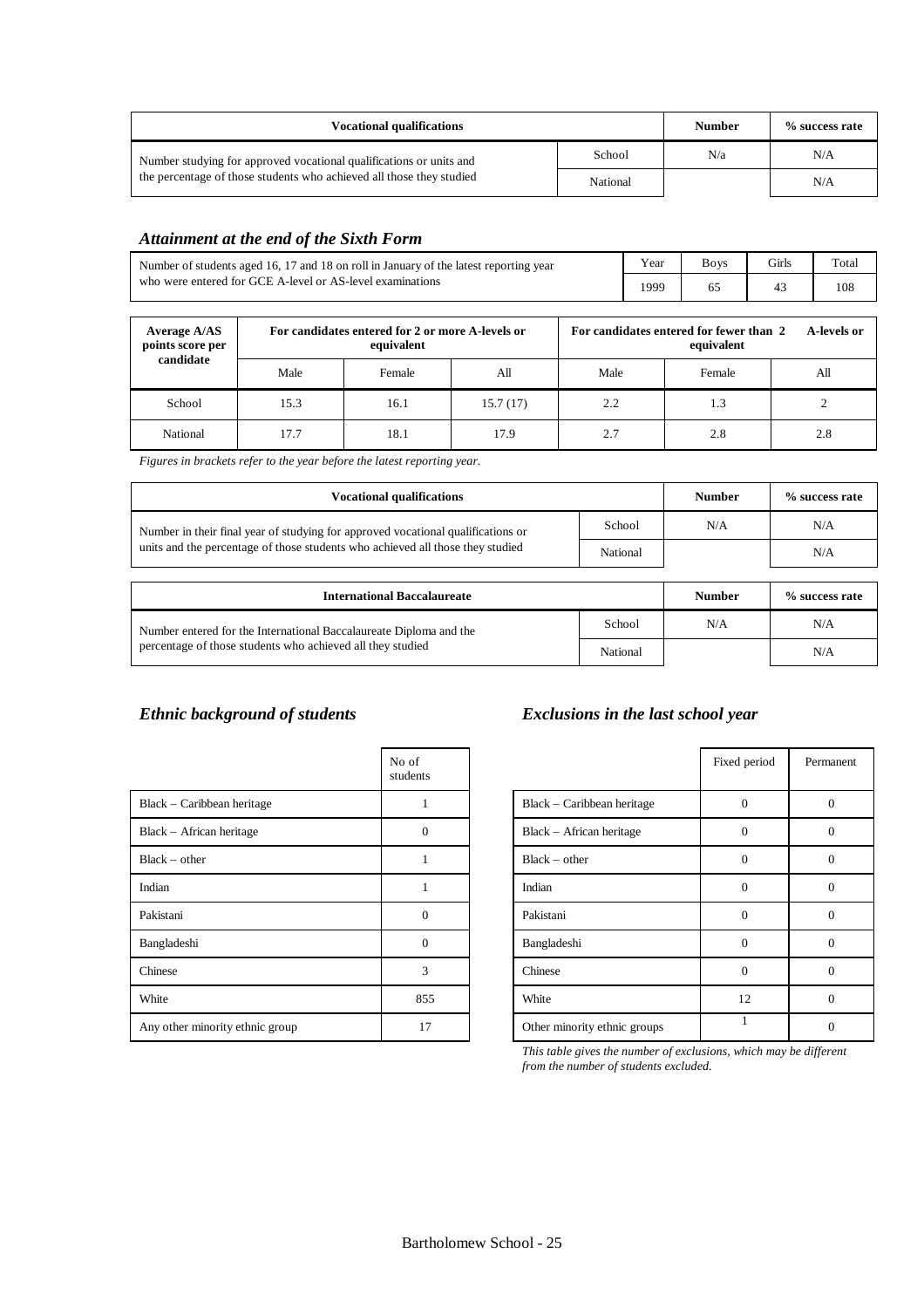#### **Qualified teachers and classes: Y7 – Y13**

| Total number of qualified teachers (FTE) | 49.9 |
|------------------------------------------|------|
| Number of students per qualified teacher | 17.6 |

*FTE means full-time equivalent.* £

#### **Education support staff: Y7 - Y13**

| Total number of education support staff | 20  |
|-----------------------------------------|-----|
| Total aggregate hours worked per week   | 435 |

#### **Deployment of teachers: Y7 – Y13**

| Percentage of time teachers spend in contact<br>with classes | 78 |
|--------------------------------------------------------------|----|
|                                                              |    |

### **Average teaching group size: Y7 – Y11**

| Key Stage 3 | 25.6 |
|-------------|------|
| Key Stage 4 | 21.5 |

# *Teachers and classes Financial information*

| Total number of qualified teachers<br><b>FTE</b><br>$\sim$ | Financial year<br>. |
|------------------------------------------------------------|---------------------|
|------------------------------------------------------------|---------------------|

| FTE means full-time equivalent.              |    |                       |                                            | £         |
|----------------------------------------------|----|-----------------------|--------------------------------------------|-----------|
| Education support staff: Y7 - Y13            |    |                       | Total income                               | 1,996,532 |
| Total number of education support staff      | 20 |                       | Total expenditure                          | 1,992,735 |
| Total aggregate hours worked per week<br>435 |    | Expenditure per pupil | 2,151                                      |           |
|                                              |    |                       | Balance brought forward from previous year | 37,891    |
| Deployment of teachers: Y7 - Y13             |    |                       | Balance carried forward to next year       | 41,688    |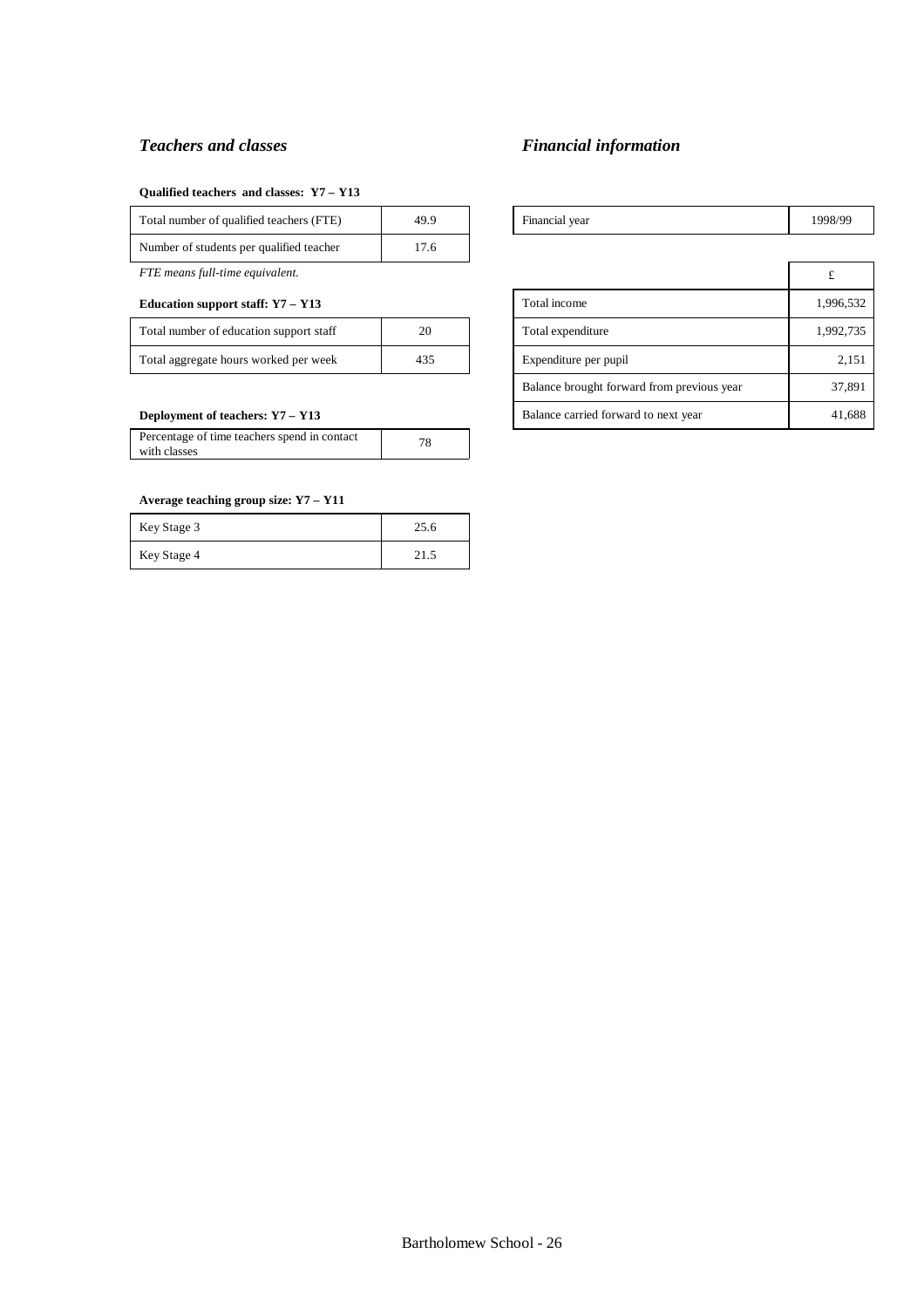## *Results of the survey of parents and carers*

#### **Questionnaire return rate**

| Number of questionnaires sent out | 880 |
|-----------------------------------|-----|
| Number of questionnaires returned |     |
|                                   |     |

 $\mathsf{r}$ 

#### **Percentage of responses in each category**

|                                                                                       | Strongly<br>agree | Tend to<br>agree | Tend to<br>disagree | Strongly<br>disagree | Don't<br>know  |
|---------------------------------------------------------------------------------------|-------------------|------------------|---------------------|----------------------|----------------|
| My child likes school.                                                                | 43                | 46               | 7                   | $\overline{4}$       | 1              |
| My child is making good progress in school.                                           | 45                | 45               | 6                   | 1                    | $\overline{2}$ |
| Behaviour in the school is good.                                                      | 26                | 48               | 14                  | 1                    | 11             |
| My child gets the right amount of work to do at home.                                 | 26                | 52               | 17                  | 3                    | 2              |
| The teaching is good.                                                                 | 34                | 54               | 6                   | 1                    | 5              |
| I am kept well informed about how my child is getting<br>on.                          | 30                | 51               | 16                  | 2                    | 2              |
| I would feel comfortable about approaching the<br>school with questions or a problem. | 53                | 37               | 7                   | 3                    | 1              |
| The school expects my child to work hard and achieve<br>his or her best.              | 54                | 40               | 5                   | 1                    | 1              |
| The school works closely with parents.                                                | 28                | 51               | 15                  | 2                    | $\overline{4}$ |
| The school is well led and managed.                                                   | 53                | 32               | 6                   | 2                    | 7              |
| The school is helping my child become mature and<br>responsible.                      | 48                | 38               | $\tau$              | $\overline{2}$       | 5              |
| The school provides an interesting range of activities<br>outside lessons.            | 43                | 42               | 6                   | 1                    | 8              |

### **Other issues raised by parents**

In personal notes attached to the questionnaire forms and at the meeting held by inspectors prior to the inspection week for parents to express their views, several additional points were raised. In general, comments were very supportive of the work of the school and apparent criticisms were mostly intended to highlight some aspects where further improvements could be made.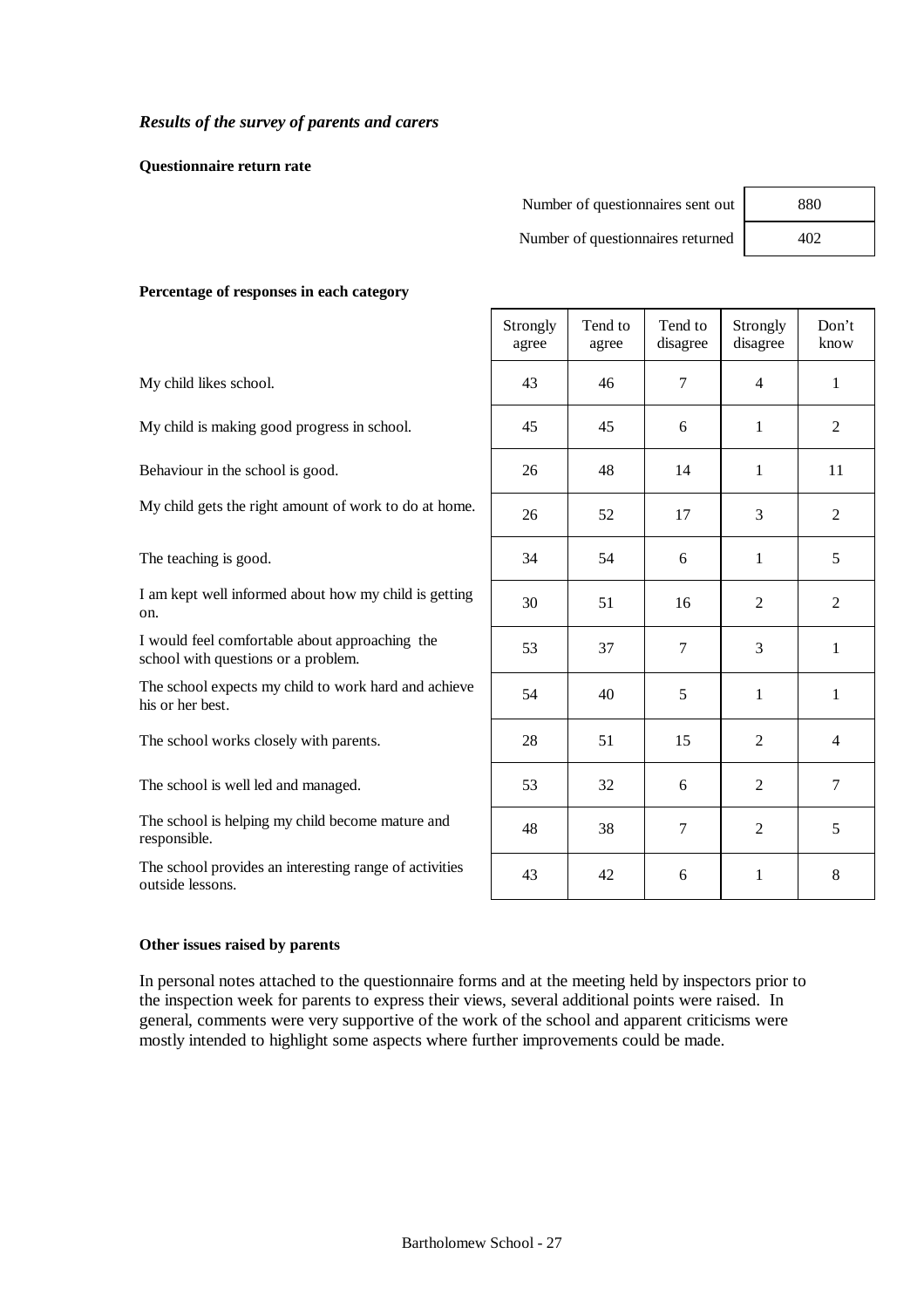# **PART D: THE STANDARDS AND QUALITY OF TEACHING IN AREAS OF THE CURRICULUM, SUBJECTS AND COURSES**

# **ENGLISH**

- 82. Overall standards of attainment in English at the end of both Key Stages 3 and 4 are well above the national average, as they were at the time of the previous inspection, and they are in line with those of similar schools. A-level results are very good. Teaching and learning are both very good. The 1999 National Curriculum tests at the end of Key Stage 3 indicate that 80% of students gained Level 5 or above. Girls achieved higher scores than boys and the total results were above the national average and broadly in line with those in similar schools. During the inspection students' attainment was judged to be at or above the national average in 88% of Key Stage 3 lessons, and only below the national average in 12%. Additional emphasis on skills development in English and on literacy development in the school as a whole is already resulting in improved reading and spelling performance.
- 83. GCSE English results over the last three years have not been consistent, but the 1999 results in both English language (65.4%) and English literature (73%) at grades A\*-C are significantly above the national average and in line with the average for similar schools. The department is particularly pleased with the boys' literature results as these are well above the national average for boys. Nevertheless girls continue to do better and the department is developing strategies to improve boys' results even further. The attainment in over eighty per cent of the Key Stage 4 lessons seen during the inspection was at the level of average national expectations or better (14% was well above). Particularly commendable was the achievement of most lower ability students, for example, some Year 11 students whose preparation for interviews on the work of Simon Armitage's poetry showed clear knowledge and understanding.
- 84. Students' attainment in Years 12 and 13 is consistently high both in lessons and in examinations. In 1999 there was a 100 per cent pass rate at A-level English literature, which was 6% higher than the previous year. There is no significant difference between boys' and girls' attainment at this level.
- 85. Generally students of all abilities are confident and often competent speakers, although, as mentioned in the previous Ofsted report, there is still room for improvement with more formal expression. The English department is encouraging involvement in debate and formal interview to enhance progress in this area.
- 86. In all key stages students are excellent listeners and are able to respond very positively and confidently to questioning. For example, in a Year 8 religious education lesson, on prejudice, students gave clear and interested responses to their teacher's questioning. They work extremely well in pairs, groups and with their teachers to extend their thinking and learning. Learning support assistants are often key players in the success of group work with lower ability students.
- 87. The approach of students to reading is positive overall and this is very much encouraged by the consistent emphasis of the English department on the importance of literature, on silent reading sessions and on reading projects such as one involving parents. The library is also used for some English lessons and work with the librarian has resulted in an increase in book borrowing.
- 88. There is clear evidence of developing reading skills in all years, including reading aloud with expression and interest. This interest is exemplified in exciting Year 8 English work where students have used desktop publishing to create colourful book jackets, which express their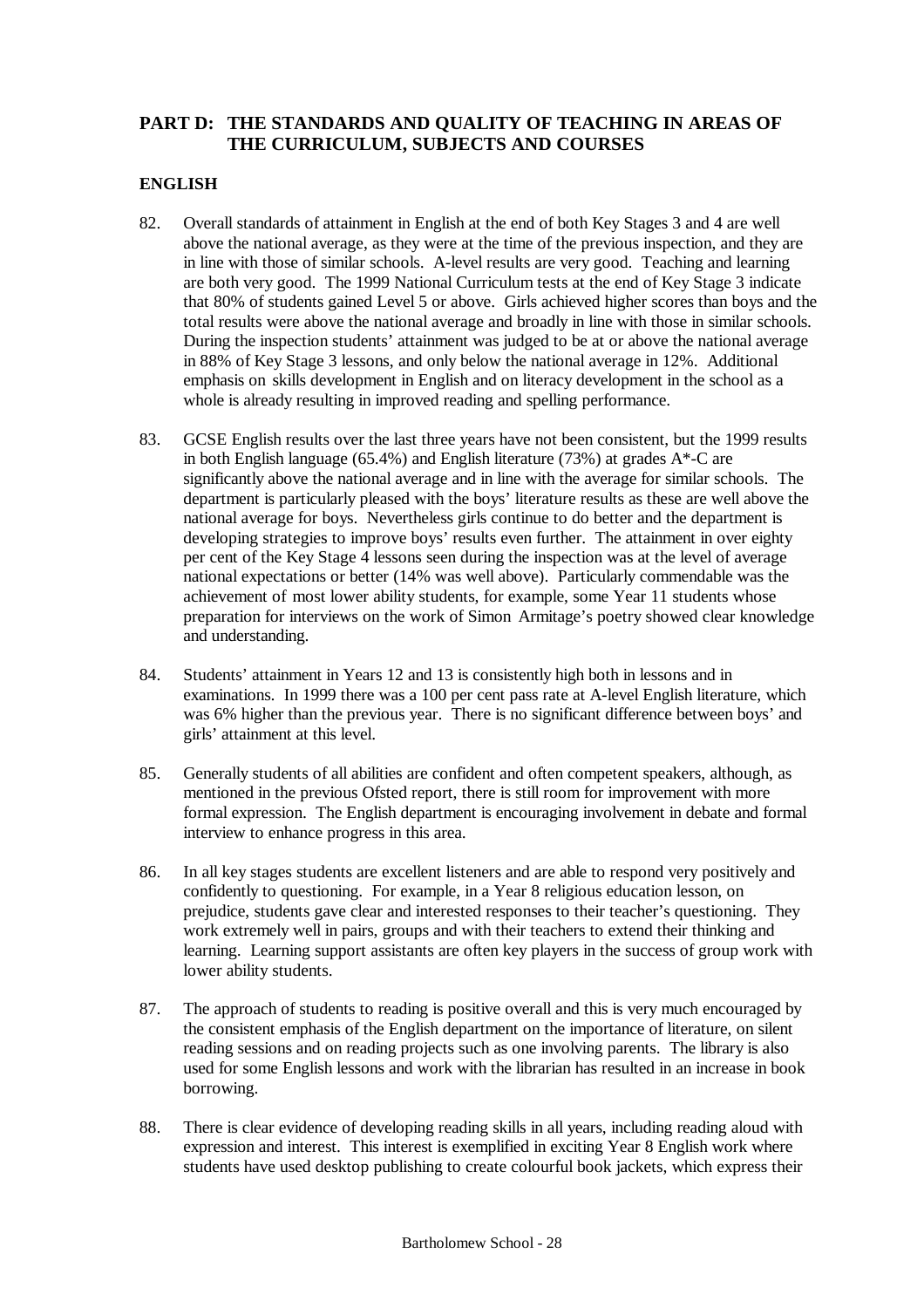enjoyment of the text. In all years there is a developing grasp of literary terms and a large number of students, even some of the least able students in Years 7 to 9, are able to explain simile and metaphor and to use imagery in their writing.

- 89. By the end of Key Stage 4 the majority of students can write creatively, at length and for specific audiences, but there are still grammatical mistakes in evidence and presentation is still poor in some cases, particularly amongst boys. Some Year 7 boys expressed the view that they would like handwriting lessons. Re-drafting skills are being used well by many students, often with the aid of information technology. Some students, particularly at Key Stage 4, are effective note-takers, although others need more help in structuring and summarising facts and concepts. In some other subjects, such as religious education and design and technology teachers are providing very helpful support to those with literacy problems, for example, by using writing frames. In Year 13, most students can take useful notes, write discursively and discuss texts with considerable confidence and understanding and are enthusiastic and supportive participants.
- 90. Students' attitudes to their learning are in almost all cases very positive, and behaviour in most lessons is extremely good. In the best lessons students are very supportive of their teachers and peers. In these lessons they remain interested and keen to progress and are genuinely helpful. In a minority of lessons there are some instances when students, particularly less able boys in Key Stage 4, are inclined to become restless and inattentive, especially if tasks are lengthy and inappropriate.
- 91. The quality of teaching overall is very good, particularly at Key Stage 3 and at Post-16 level. English teachers have a very thorough knowledge of their subject, use a variety of methods, managing time, students and tasks well in the majority of lessons. The most successful teachers use pace, tone and humour superbly and there is excellent use of a wide variety of quality resources. These include much that has been produced by members of the department, for example, computer based records and schemes of work, as well as revision booklets for students. Teachers have excellent relationships with students, set relevant homework regularly and most have clear objectives for their lessons. However, objectives sometimes do not clearly relate to the development of skills, knowledge and understanding in students.
- 92. Most of the assessment comments by teachers are positive and constructive, helping students to progress, as does the use of self assessment where it is encouraged. The mixed ability teaching is very successful in most cases where tasks are appropriately targeted and support staff play a key role.
- 93. The English department is led by a very hardworking and competent team, who possess tremendous enthusiasm and flair. Because there are a number of part-time teachers and initial teacher training students, as well as key departmental staff who have significant other responsibilities, there is pressure on the head of department, but members of the team continue to provide enthusiastic, varied and relevant work for their students. Monitoring of work is done on a regular basis by the head of department and is facilitated by the use of 'colleague visits' to encourage the sharing of ideas and good practice. Much evaluation of the work of the department has been carried out and led to some planned improvements including the use of a departmental management information system to facilitate recording and sharing. The subject has continued to develop well since the previous inspection.
- 94. The English curriculum is providing opportunities for personal development as well as developing knowledge and skills in the subject. Liaison with primary schools is an important feature of a focus on improving transition; and liaison with businesses, and Further and Higher Education, could further enhance this. Curricular opportunities include debates, a creative writing club, extension work for Year 11 and visits to the theatre, as well as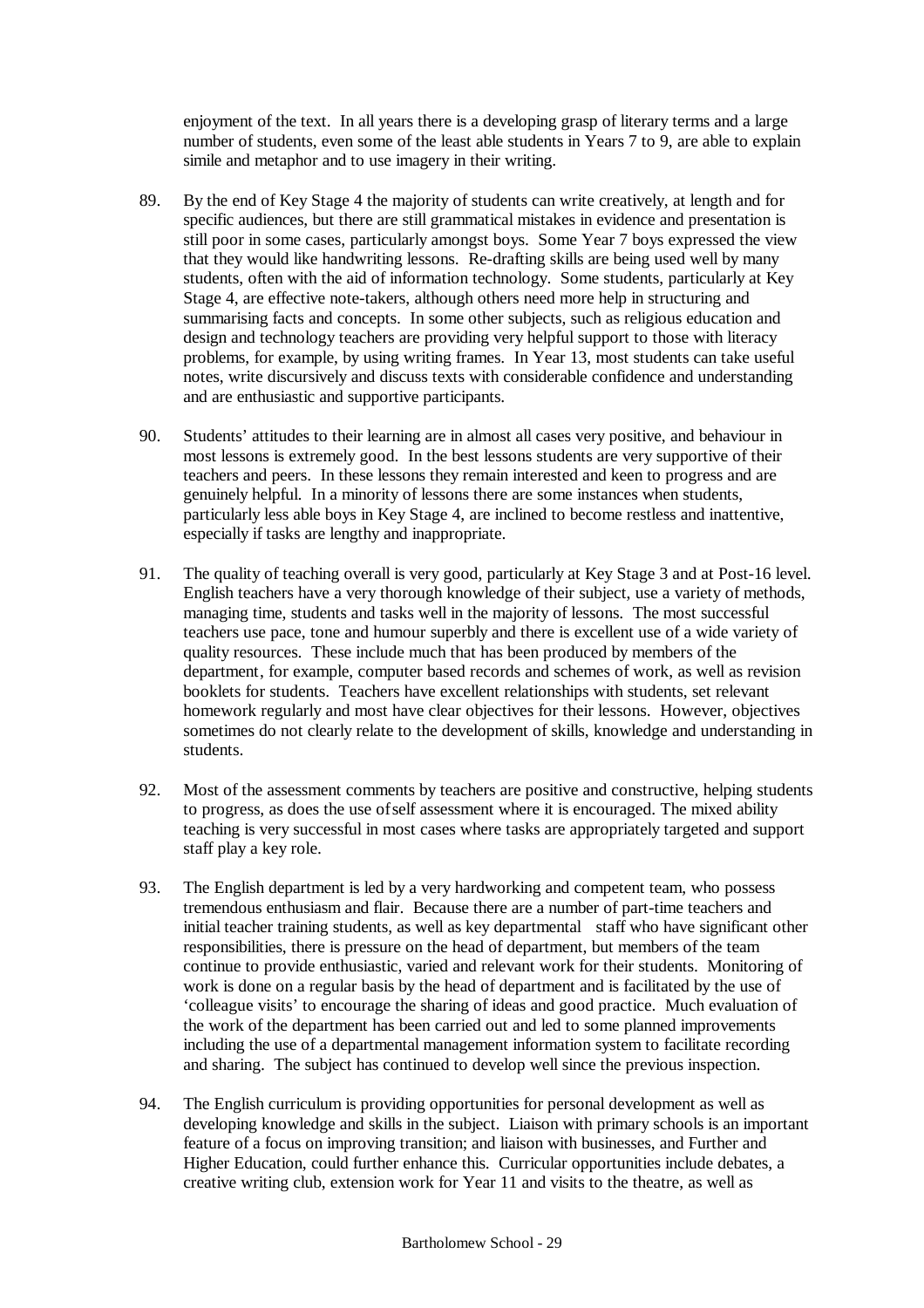residentials for Post-16 students. The statutory requirement to deliver the National Curriculum is also met.

## **DRAMA**

- 95. Attainment in drama lessons is very good. In Key Stage 3 the performance of students is exceptional. At Key Stage 4 and Post-16 levels students showed impressive knowledge of production and acting technique. 85% of students gained grades A\*-C for GCSE drama in 1999. This was slightly less than the numbers gaining top grades in1998. There was also a slight drop in A-level theatre studies results between 1998 and 1999. However the drama department is pleased with the results gained on the basis of the intake.
- 96. Drama is provided on a "carousel" basis with art and music in Year 7 and Year 8 to provide an expressive arts curriculum. In Year 9 students have two thirty-five minutes lessons per week. At Key Stage 4 drama is offered to GCSE level and in the Sixth Form A-level theatre studies is an option. The previous Ofsted report in 1996 praised the drama provision in the school and this provision has been maintained and enhanced.
- 97. Students clearly enjoy their drama lessons and all learning is very good or excellent, with students developing skills in movement, speaking, listening, teamwork and presentation. They demonstrate high levels of concentration, involvement and support for each other and for their teachers. In one Year 9 lesson, held last period on a very wet afternoon, the students' enthusiasm and commitment ensured their concentration and involvement in thoroughly probing the characters of Willy Russell's *'Blood Brothers'*.
- 98. All drama teaching is very good or excellent. Apart from the occasional lack of focus on clear learning objectives for students, lessons are well planned, timed and paced. Teachers have good subject knowledge, use resources well, have high expectations of students and include positive assessment. The use of a variety of teaching and learning strategies is enabling students of all abilities to make good progress.
- 99. The department is well managed. Drama teachers work closely together and with other departments on cross-curricular themes and productions. They also arrange extra curricular activities including theatre visits and performances. Drama is a valued part of the school curriculum.

## **MATHEMATICS**

- 100. Standards of attainment in mathematics are good in national terms, as they were at the time of the previous inspection, but in both Key Stages 3 and 4 the results are low compared to those of similar schools. Standards in the Sixth Form are good.
- 101. Test results in mathematics at the end of Key Stage 3 have remained above the national average since the previous inspection. In 1999, 68% of students attained the national target of Level 5 or better, but this was below the average for similar schools. Standards of work in Key Stage 3 lessons are good apart from in a small number of lessons where lower ability students were working on single sheets of paper rather than exercise books, resulting in unsatisfactory standards. There was no significant difference in the Key Stage 3 results gained by boys and girls. This is a marked improvement since the previous inspection.
- 102. GCSE results have fluctuated since the previous inspection but have always remained above the national average. In 1998 58% of students achieved a pass at grades A\* to C, but in 1999 the percentage was 49%, broadly the same figure as at the time of the previous inspection. This figure is below the average for similar schools. The difference in performance between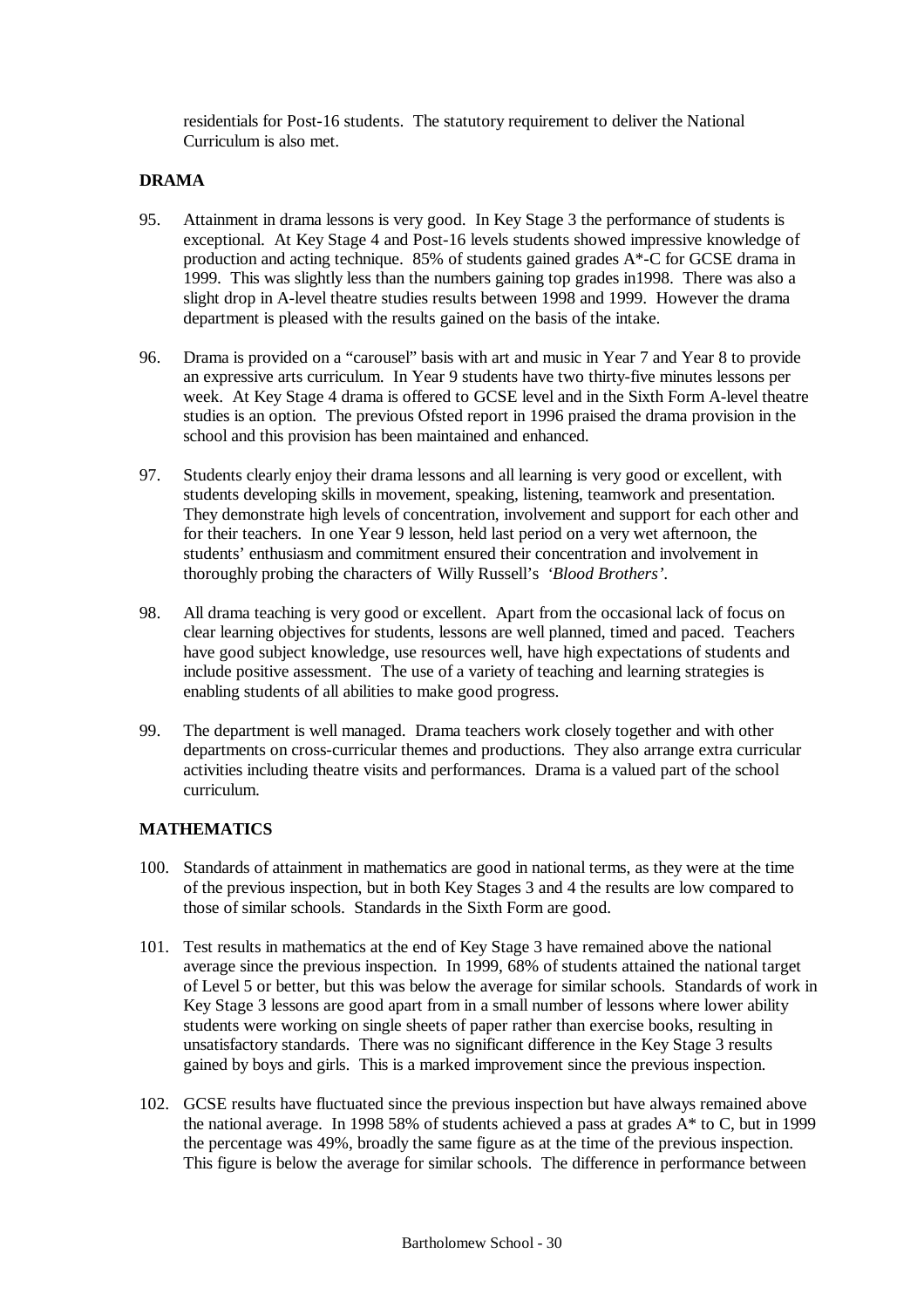boys and girls has narrowed since the previous inspection, and boys are now doing comparatively well.

- 103. The standard in A-level classes is good. In 1998 eight of the fifteen students entered, achieved grades A or B which is better than the national average distribution of grades. In 1999 all students entered gained a pass with a similar good distribution of grades.
- 104. Although standards have remained above the national average in Key Stages 3 and 4 since the previous inspection, the school's results in national test and examination have, however, shown no significant improvement, except in the narrowing of the difference in performance between boys and girls. The quality of written work has improved with the exception of the isolated examples in lower ability groups. The quality of note taking is consistently high and in Years 11, 12 and 13 is excellent. The students are particularly good at investigation work and finding innovative solutions. There are good, clear schemes of work being introduced in Key Stage 3 indicating National Curriculum levels, and these have led to an improvement in assessment. Individual target setting is now in use at Key Stage 4, and this is working well.
- 105. The quality of teaching is at least good in the majority of lessons and very good in a significant proportion. Lesson planning is invariably of a high standard with good, clear , well thought out worksheets. Teachers are able to vary their teaching methods and have a very good knowledge of their subject. Suitable homework is set in most cases but not always as a planned extension of the class work. Students respond well when given clear targets and time scales within the lessons. In the small number of lessons where teacher expectation is not made clear there are isolated instances of students 'switching off' or remaining passive. A full range of mathematical skills is being developed and numeracy skills are given prominence. The use of a tables test at class registration with each pupil responding in turn is particularly successful. The department is strongly supportive of the school's literacy policy with key words given prominent display and attention in all maths classrooms.
- 106. All the members of the department are aware of the individual students with statements of special educational need and their attainment. The deployment of learning support assistants is good and they know their roles within the classroom. In one Year 8 lesson the number of statemented students caused problems for the teacher which was exacerbated by a student with behavioural difficulties.
- 107. Higher ability students are always given extension work. Students are invariably enthusiastic about their learning and display very positive attitudes towards mathematics. The use of praise is noticeable in all lessons and students are almost always pleased to answer questions and are aware of and comment on their own progress. Relationships between teachers and students are good in all lessons and excellent in some.
- 108. The department has a satisfactory level of resources although there is a lack of provision of dedicated information technology hardware. The department is developing a computer based recording system to monitor the grades for attainment and effort. Assessment using differentiated tests in Year 7 is good and is guiding curricular planning. These two initiatives are planned to be extended to Years 8 and 9.
- 109. The head of department who joined the school in September 1999, with two new members of staff, has selected appropriate priorities and is making good progress with them. The mathematics office is being developed into an excellent resource for the department. The department's development plan has undergone a number of changes since September, but is still more of a job list, rather than a document which follows the aims of the school and has targets, with time limits and named responsibilities. Monitoring of teaching and learning is inadequate and consequently does not support the dissemination of good practice. The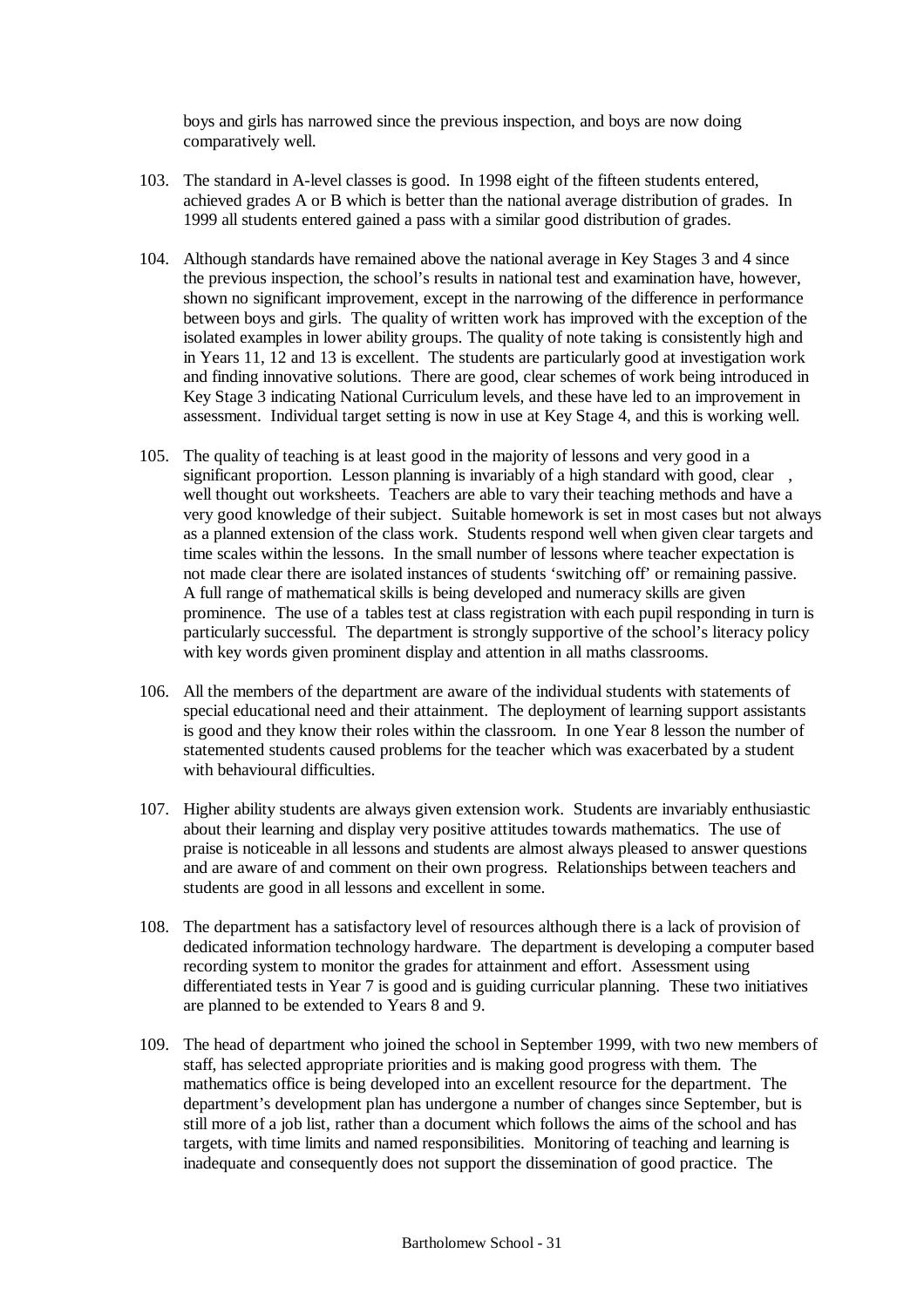students do not always follow their formal homework timetable, to enable them to plan their work. This prevents homework being built into curriculum planning effectively.

## **SCIENCE**

- 110. Standards in science are very good overall as they were at the time of the previous inspection. The national test results at the end of Key Stage 3, although above national averages, are very low compared to similar schools, but the work in lessons does not confirm low standards. Results in GCSE examinations are very good compared to national averages and similar schools. Standards in the Sixth Form are good. Teaching and learning are both very good.
- 111. In 1999 students' results in standard assessment tests at the end of Key Stage 3 indicate that the proportion of students achieving level 5 and above was above the national average. However, it was well below the average for schools with a similar intake. The trend over the last three years 1997-1999, indicates that students' performance in these tests has declined. The proportion of students attaining level 6 and above fell in 1999 to its lowest level for five years. Boys performed better than girls in the science Key Stage 3 statutory tests at Levels 5, 6 and 7 for the last three years. Standards observed in lessons are much higher than this, and the teacher's negative attitudes to the tests affect the results drastically because little effort is made to prepare the students to achieve the appropriate national standards. They feel that the very good GCSE results justify this approach.
- 112. Throughout Key Stage 3 students work successfully in groups at practical and project work. Their good social skills are important in supporting learning. Students co-operate, share ideas and support one another. They exercise care for themselves and each other. Those with particular interest and enthusiasm for a topic motivate and help sustain the concentration of their peers. By Year 9 students demonstrate that they have reached average levels of attainment in their lessons. Practical skills are well developed and all students can use a range of laboratory equipment safely and effectively. They are suitably extending their knowledge of materials, living things and physical processes.
- 113. In Year 7 Cognitive Acceleration in Science Education (CASE) activities are developing students' thinking skills. Reflection on practical findings is improving students' understanding of balance and moments. Through problem-solving activities students' are led to improve their appreciation of physical relationships relating to conservation and proportionality. In Year 8 students are making force meters, and modelling elements, compounds, and mixtures, using role play and plasticine atoms. These activities illustrate further teaching strategies which effectively move students' understanding of science concepts from practical experience to abstract relationships of force, molecules and the behaviour of materials. In Year 9 students relate their prior knowledge of electrical circuits to explain and predict the operation of components in parallel and series arrangements. The activities allow students to engage the learning at different levels, and for students to share ideas and support each other. However, the maximum level of challenge is at level 6 and thus the highest attaining students are not challenged.
- 114. Opportunities are often lost for applying knowledge to real-life situations of importance and interest. In a Year 8 study of disease and immunity. for example, students' enquiries regarding their personal and family experiences of infections were not incorporated into the class discussion to enrich learning. Where students are required to spend lengthy periods copying text and diagrams, or listening to teacher exposition, otherwise stimulating and engaging learning activities can be undermined.
- 115. There is a lack of considered planning for pace and differentiation to improve the overall standard of activities. Planning through the scheme of work does not make it explicit how activities can be made accessible to students across a range of attainment. The National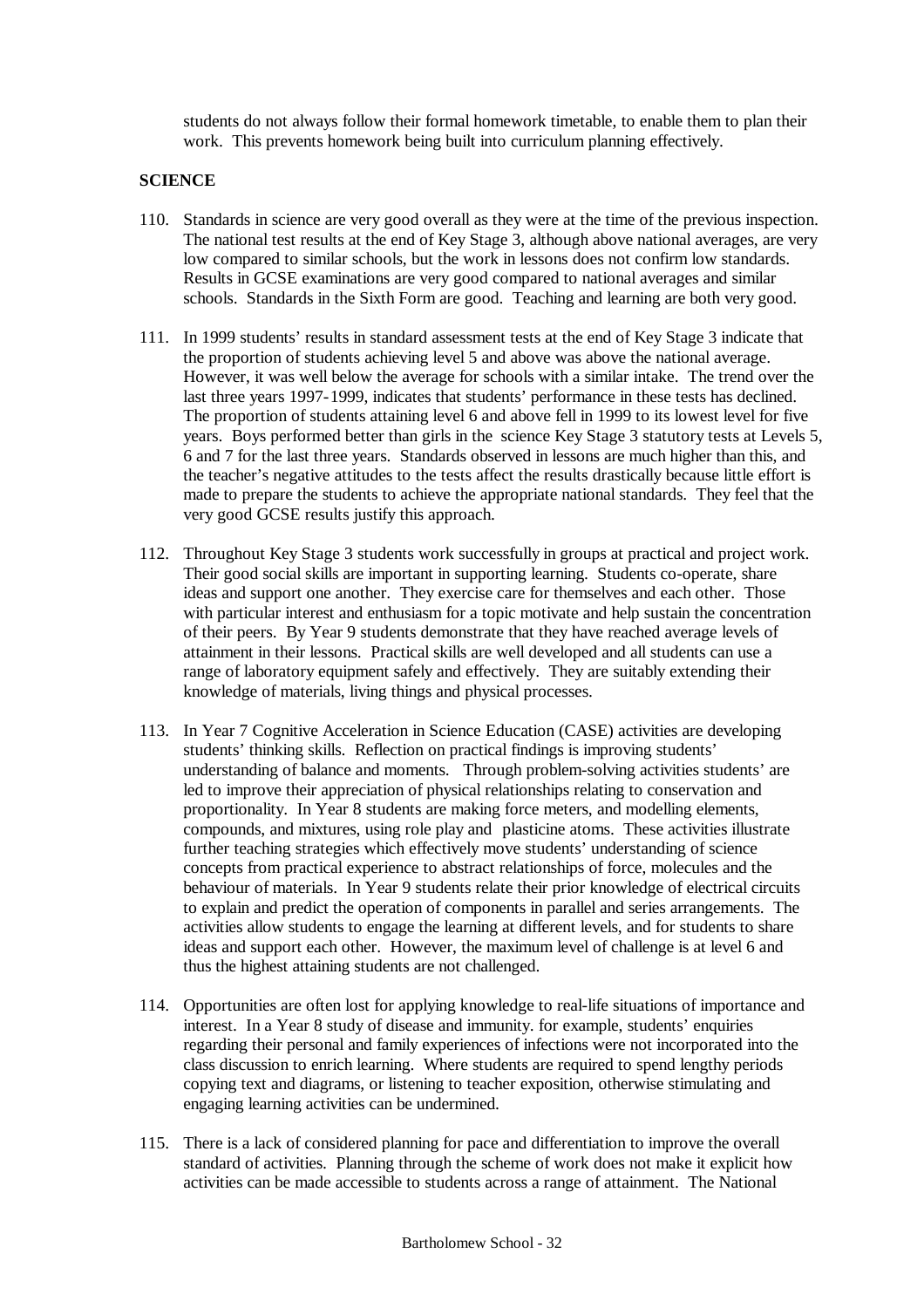Curriculum levels of activities are not made clear. Each student is not supported in assessing and monitoring his/her progress against each lesson's learning objectives pitched at the level appropriate to their learning needs. By the end of the key stage, students know many scientific facts but are not always able to express their understanding in novel contexts. Good practice observed in Key Stage 4 to prepare students to effectively demonstrate their understanding in written assessments, is not in place in Key Stage 3.

- 116. The GCSE attainment of students is very good. In 1999 the proportion of students obtaining an  $A^*$  - C grade is well above the national average and compares favourably with similar schools. It compares well with other core subjects and the school's 5A\*-C performance. Boys and girls tend to achieve more highly in science than they do, on average, in their other subjects at GCSE. All students entered for GCSE science examinations gained a GCSE grade. This is an improvement since the previous inspection.
- 117. In Years 10 and 11 students carry out investigative work and undertake guided research using books and other resources including the Internet. In Year 10 students are extending their understanding of bacteria and viruses, building effectively on work started in Year 8. The revision strategy deployed by the teacher encourages a cross-section of students to explain their ideas and uncovers their misunderstandings. Active, hands on tasks timed for appropriate pace, effectively reinforce and extend students' understanding, and boosts their confidence, in preparation for GCSE module tests. Students in Year 11 are systematically reminded to keep on top of their learning. Questioning during a demonstration of light behaviour exhibiting wave properties invites students to link new learning with old. Students are advised to revise refraction as the concept was necessary for a deeper understanding of dispersion. Pace in lessons, generally at Key Stage 4, effectively drives learning. By Year 11 a significant proportion of students are demonstrating above average attainment in relation to the course requirements.
- 118. A significant number of students are achieving well in A-level sciences in the Sixth Form. As examples of the high standards being reached in chemistry, Year 12 students are successfully linking their knowledge of the periodic table to explain the electro-negativity of halogens. They can use organic chemistry nomenclature to draw the shape of organoalkanes and predict their propensity to react with alkali. In physics, Year 12 students are able to enter into detailed discussion relating the concrete experience of observing the behaviour of a charged pith ball to the formula defining the strength of an electric field. In biology, Year 13 students are supported in a seminar approach to critique the statistical methods, such as Ttest, chi-squared, Mann-Whitney U, that they are using to analyse project data. Practical skills in Sixth Form science are impressively high. Again, students work in a mutually supportive fashion.
- 119. The teaching across the science faculty is typically satisfactory to good, and occasionally it is very good. Teachers have comprehensive subject knowledge, good relationships, purposeful organisation and make good use of questioning. Lesson planning is largely linked to the organisation of activities and does not always specify a range of targets for the full range of abilities. Lesson learning objectives are not shared with students and individual targets for improvement are not set.
- 120. The display work in many laboratories and corridors is of a high standard and reinforces students' understanding of key concepts at Key Stage 3 and 4. Evidence of students' information and communication technology skills are present in the quality of word processed and desk top published materials. However, information and communication technology is under-utilised in science in enriching teaching and learning. Students' literacy is supported through the "Word Blitz" displays, which support students' learning and spelling of major scientific terms.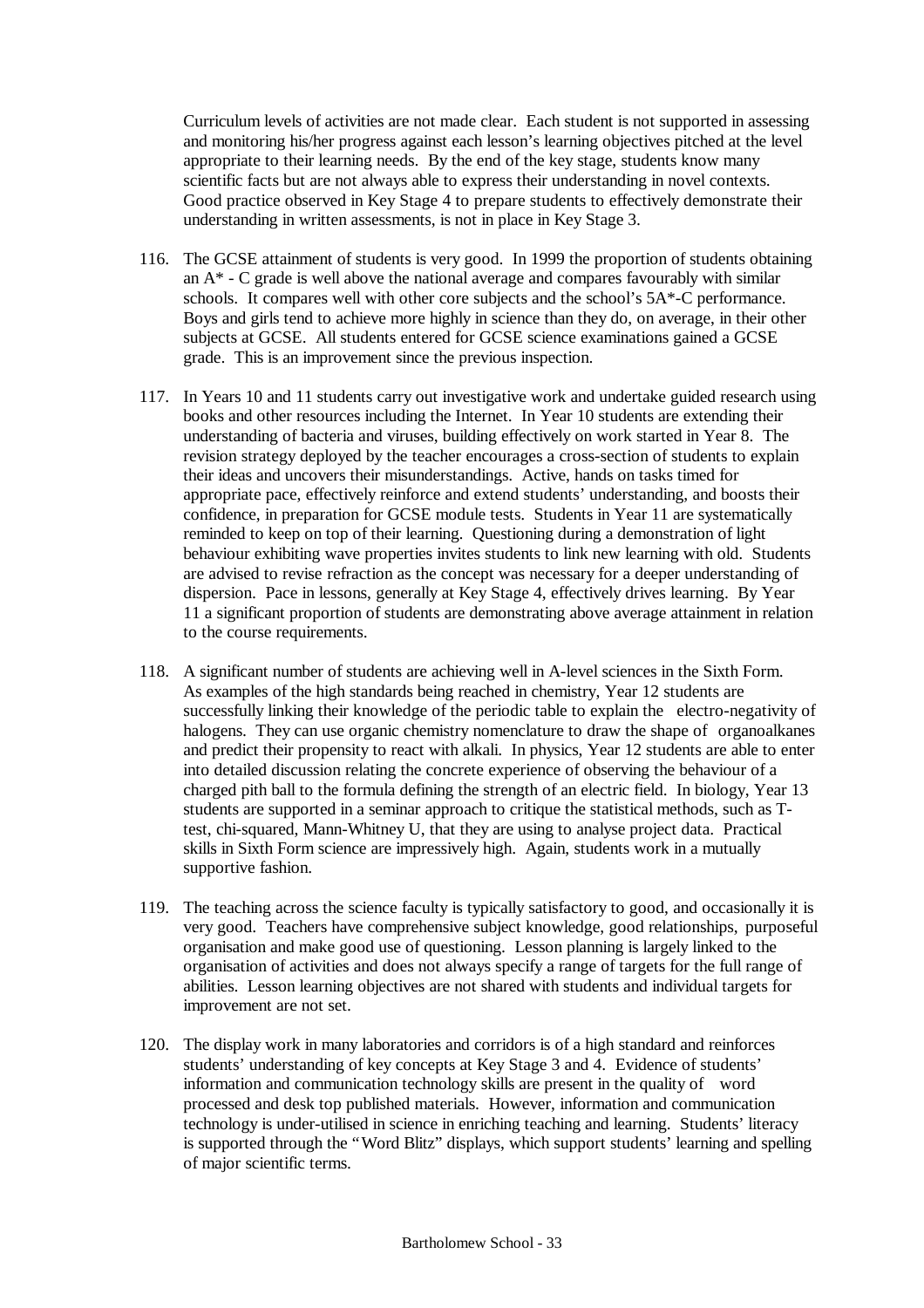- 121. Students of all ages show an interest in science and work with a sense of purpose to acquire new knowledge, often independently of their teacher. Many are willing to talk about what they have done. However, students are not able to identify their own particular strengths and weaknesses. Students with special educational needs take a full part in lessons and are adroitly supported by learning support assistants. Their interventions would be further improved through teachers' planning specific support activities related directly to targets in students' individual education plans.
- 122. Excellent relationships between staff and students promote effective learning. Students are willing to share their ideas in class discussions and are supported in doing so through teachers valuing their contributions. Boys and girls make equally satisfactory progress in Years 7 to 9. Students on the register of special educational needs draw on the support they receive, from peers and adults, to take a full and active part in their lessons. Consequently, they make good progress.
- 123. Students' knowledge at Year 9 is not consolidated through effective revision strategies in order to help them demonstrate their understanding with confidence and facility in the end of Key Stage 3 statutory assessment test. Students' knowledge is suitably built upon in Years 10 and 11 with high attaining students beginning to apply what they know to show better understanding. Students' skills in successfully tackling written assessments are developed systematically. Progress continues for those students who stay on in the Sixth Form where they effectively link ideas across key topics and further develop their powers of analysis.
- 124. Subject staff understand their roles and their contribution towards the team's effectiveness. The head of science provides sound leadership and has clear views as to how the department can further improve. The technicians make a valuable contribution to the work in science, as do the learning support staff who work alongside students on the register of special educational needs. There are adequate learning resources and sufficient accommodation, when the burned laboratory is refurbished, to meet the demands of the current science curriculum. The science accommodation has been improved in line with recommendations made in the previous report. Textbooks remain in short supply at Key Stage 3.
- 125. Steps are being taken to involve staff in monitoring and evaluating by using paired observations to effectively share good practice and raise further standards of teaching and learning.

# **ART**

- 126. Overall standards of attainment in art are good in all key stages. In Key Stage 3 students are achieving high standards, which is an improvement since the previous inspection, as is the good A-level performance. GCSE results have remained consistently high. Teaching and learning are both good.
- 127. By the end of Key Stage 3 standards of students' work are at least in line with national expectations, with many students achieving beyond this. Teacher assessment indicates that in 1999 the great majority of students reached the national expectation, and that girls did particularly well. Work in collage, clay and collagraph printing is particularly effective. All students develop some knowledge of contemporary Western art and craft. Drawing from direct observation is not strong in sketchbooks or in student portfolios.
- 128. The standards reached by the end of Key Stage 4 are good and build upon earlier experiences in Key Stage 3. In 1999 the proportion of students who gained GCSE A\*-C grades in art was above national averages, with girls out-performing boys at the higher grades. Art is more popular with girls. Students' projects are thoroughly researched in terms of image development and set in the context of a variety of contemporary artists or some ethnic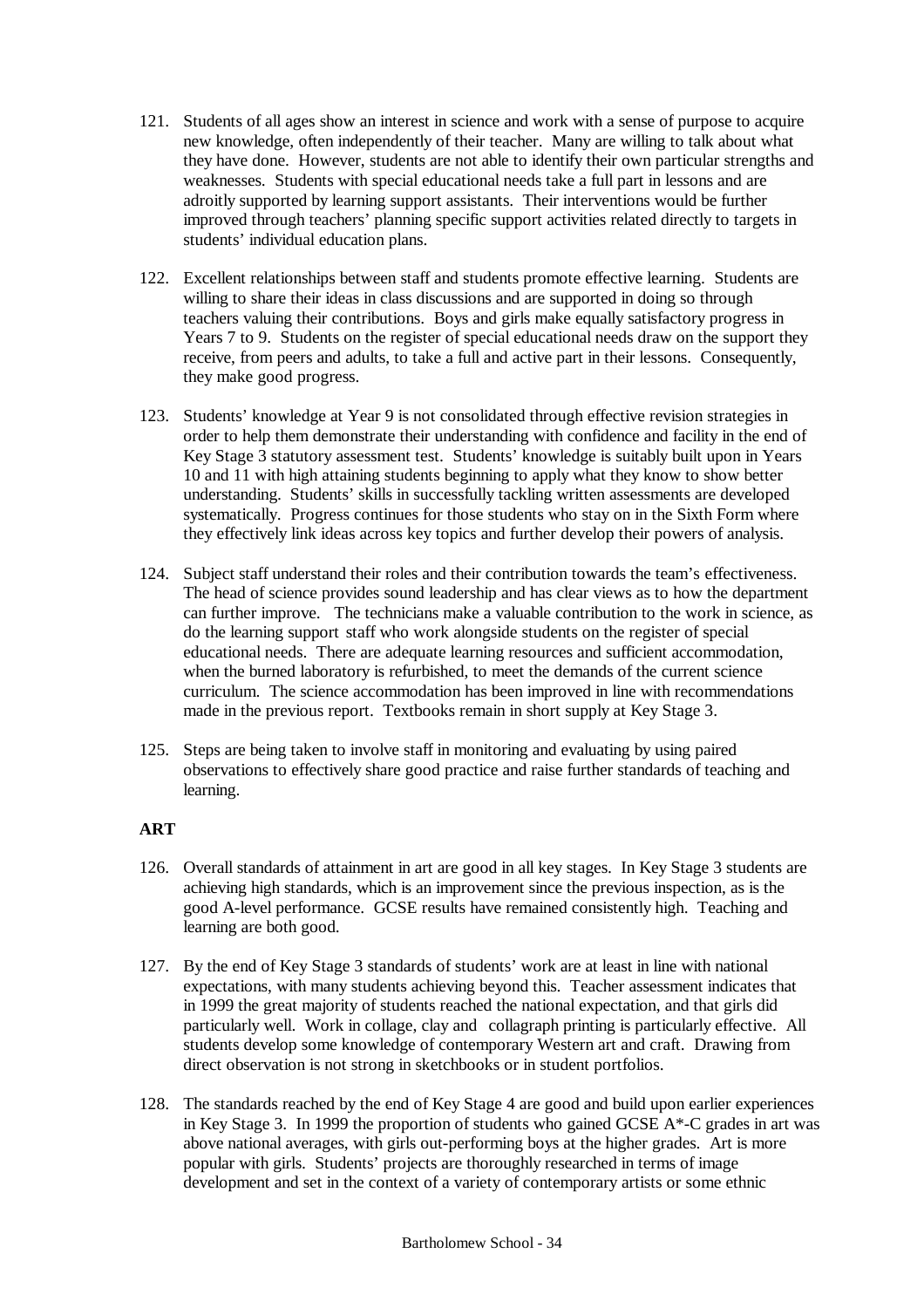sources. The presentation of completed works is well planned, but drawing from direct observation is not strong in either the sketchbooks or portfolios.

- 129. Standards of attainment at A-level are consistently good. Works are preceded by periods of experimentation and background research, and show the value and influence of trips to galleries and museums for first hand experience of looking at major art forms.
- 130. Since the previous inspection the art department has maintained external examination results above the national averages. The quality of learning has remained good overall. Students continue to have constructive experiences with a variety of art, craft and design forms, both two and three-dimensional, and show interest and technical competence with tools and materials. They have continued to engage with art forms from various styles and cultures. The quality of teaching has improved, with lessons having clear objectives and good use being made of the specialist language of art. Demonstrations of techniques such as clay construction and joining are an important feature of all lessons.
- 131. Information technology is now more widely available to students, in spite of the limited facilities within the studios. Students use CD ROMs for research, digital cameras for recording, and computer programmes for exploring creative images. The planning of schemes of work has improved since the previous inspection, and shows a good balance of creative starting points, materials, methods and visual elements.
- 132. The standard of teaching is good in all years and has improved since the last inspection. Lessons have clear learning objectives, which include good practical demonstrations of techniques to facilitate understanding. Teachers engage students in verbal responses to appropriate questions, and present them with a variety of two and three dimensional challenges that have stimulus and contexts from a variety of sources covering art, craft and design issues, mainly from a 20<sup>th</sup> Century perspective, and includes the teachers' own work. Lessons are well prepared and organised and appropriately resourced. Class management is effective. Staff establish good relationships with the students which encourages confidence in their approach to work. The units of study are appropriately matched to student needs and abilities, but lack detailed differentiation of content within each year group, especially where students of all abilities are required to do almost identical work. Homework is consistently set, although not always showing a mark or comment to set targets for continued development. Staff give generously of their own time and resources to help any student who wishes to take advantage of such opportunities.
- 133. All students make good progress in developing practical skills for a variety of purposes, and in establishing an understanding of the language of art through its constant use and application. They develop a knowledge of art mainly from a contemporary perspective. The work of women artists and art from earlier periods does not have a high profile. Students with learning difficulties make good progress through personal encouragement and enthusiasm. All students have positive attitudes , work at a good pace and concentrate well on the tasks they are set. They use information from a variety of sources to develop ideas for work. Exhibition visits are particularly effective, as too is the use of books and information and communication technology to inform planning. Collage work in Year 7, printing work in Year 8, portrait painting in Year 9, clay construction work in Year 10, and a variety of individually developed projects from older students illustrate the skilful use of materials, the effectiveness of research and the application of the visual elements of art.
- 134. In Years 7 and 8 the time allowance for teaching this foundation subject is low and is also inconsistent, in that while some students can be taught throughout the year, others are only taught for two thirds of the year. This adversely affects continuity and progression of learning at a critical time in the students development, and limits their achievement. The art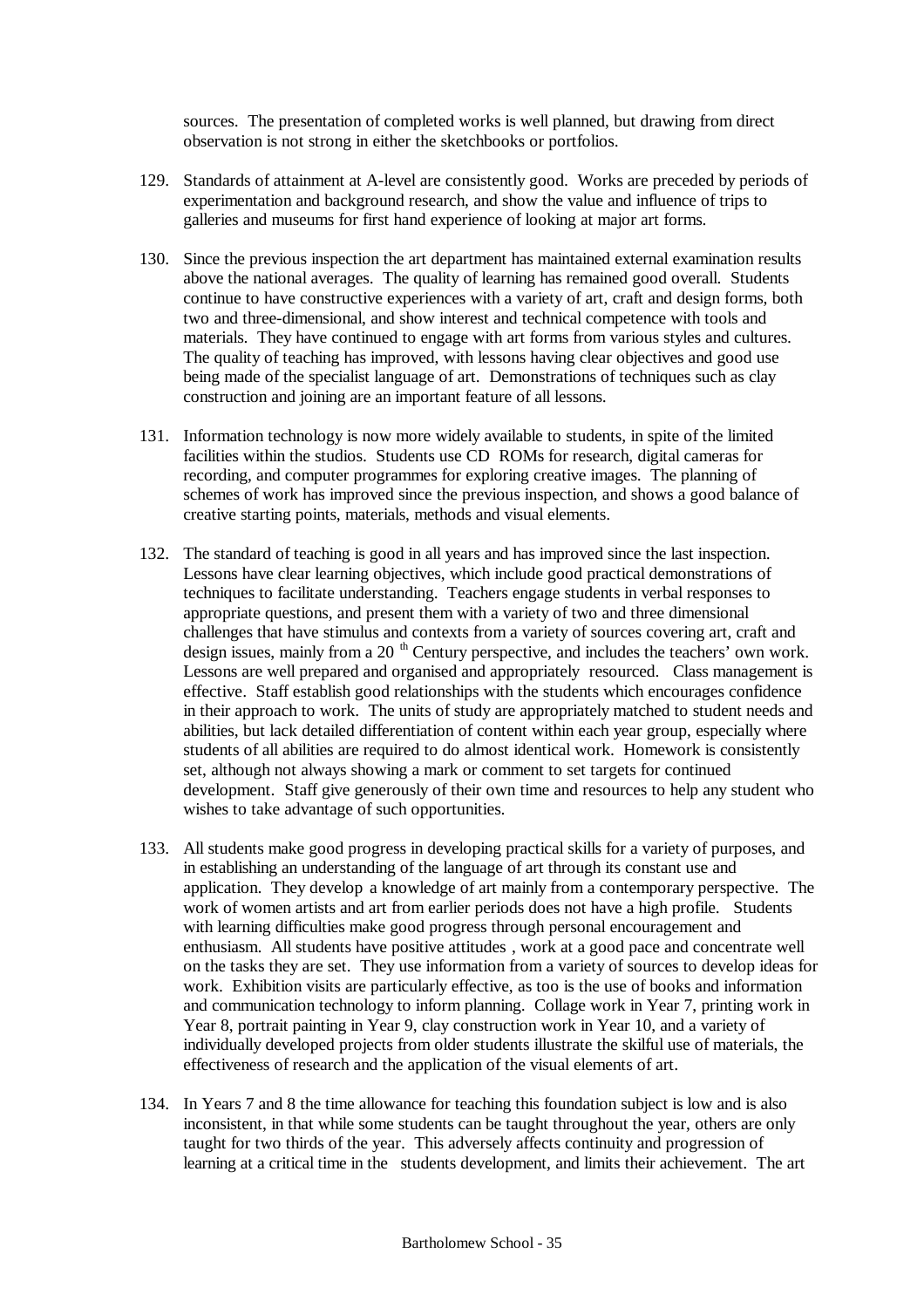studios are alive with completed works and works underway, complemented by good displays of natural and made forms and artefacts to celebrate and stimulate visual education.

135. The management of the subject is good. The subject handbook establishes a series of aims which relate to National Curriculum requirements, but these are not supported by objectives to inform lesson planning. The structure for the programmes of study at each key stage is clearly documented, but it is difficult to track progression of learning, especially with the fragmented experiences that Key Stage 3 students have. Effective monitoring and evaluating are essential for this process. The learning and associated assessment objectives need greater clarity, which will in turn assist the art department to develop an efficient method of monitoring the schemes of work. Very good extra-curricular opportunities at lunchtimes and after school are available to students. Artists in residence and the opportunity to visit galleries and museums in the locality, nationally and abroad all combine to enhance learning opportunities for very many students. Technician assistance is available to the department, which is particularly valuable in the maintenance of ceramic materials and processes. Books in the library support those on open access in the studios, although many are of limited value in contemporary art education. The department keeps valuable photographic and portfolio records of work from all classes to use as references.

## **DESIGN AND TECHNOLOGY**

- 136. Overall attainment in design and technology is good in all key stages, which is an improvements since the previous inspection, and it is above that found nationally. Boys are achieving standards lower than girls in National Curriculum assessments and GCSE examinations, as they were previously. Teaching and learning are both good.
- 137. At the end of Key Stage 3, 67% of students are indicated as achieving Level 5 or higher, slightly above the national figure. According to teacher assessment, significantly fewer boys reach level 5 than girls. This would suggest boys are performing significantly worse than nationally with girls performing significantly better. The work seen during the inspection did not support this, and boys and girls are achieving similar standards in lessons.
- 138. Key Stage 4 attainment has improved since the previous inspection and is now higher than the national average. Students also gain better results in design and technology than the average of their other subjects. GCSE textiles and food results were particularly good with 100% of students taking textiles gaining  $A^*$ -C grades. GCSE results in all materials show an upward trend over the last three years. Students' performance in the different design and technology specialisms is marked, for example, students taking resistant materials gain 64% A\*-C grades.
- 139. In 1999 all students entered for A-level design and technology gained an A-E grade against only 90% nationally. The number of students achieving A and B grades matched the national figure of 25%. Excellent Year 13 projects were seen during the inspection week, several of which are of a high standard.
- 140. Students are enthusiastic about design and technology and produce high quality products in a range of materials. Attitudes amongst students are excellent. Students behave well and are able to concentrate for lengthy periods. They show respect for equipment and materials provided. When working in pairs, students co-operate well and respect the views of others. Students are willing to seek help and accept the advice given. Students show considerable initiative. This is particularly so in examination project work.
- 141. A good balance of designing and making is planned into the teaching of food and textiles but in resistant materials and electronics at Key Stage 3, opportunities for students to engage in worthwhile design are limited. Students' confidence when designing increases as they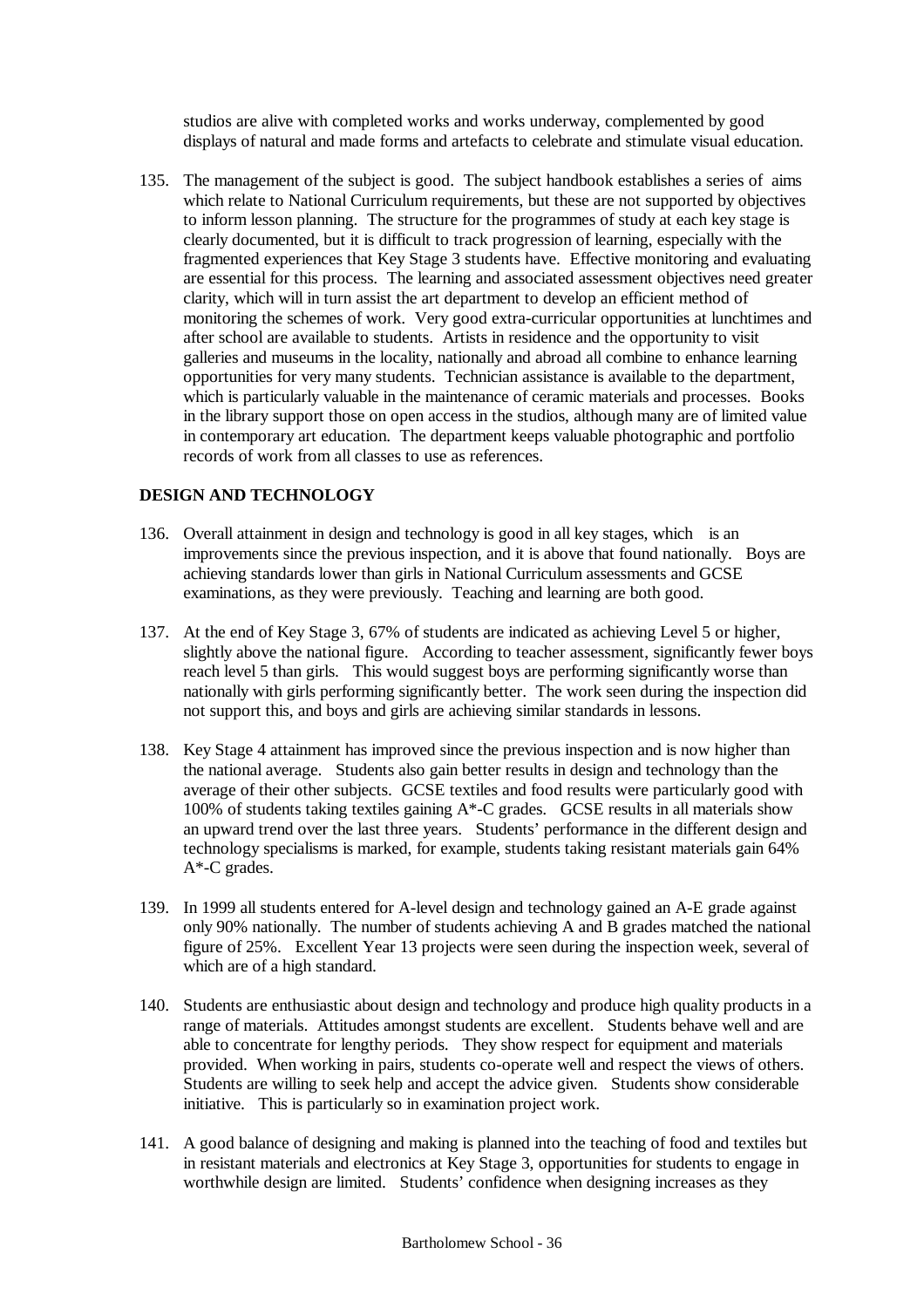progress through the school with GCSE and A-level candidates producing stunning individual work in a wide range of materials. During a theme on recycling, textiles students in Year 11 made a turtle foot stool, chair cushions and baby bedding. The standard of work was superb, as were the A-level hi-fi cabinets that looked very professional.

- 142. Students are confident users of information technology and make use of the school computer rooms when making products, researching and for their design folios. A good example is the Year 8 food technology pasta project. Students skilfully use desktop publishing software to combine product information and graphic design onto the net for a box. Sixth Form students use CAD (computer aided design) software to produce complex, accurate technical drawings of their projects.
- 143. All students experience work with electronics through a door sign project in Key Stage 3. However, opportunities for computer control are severely restricted due to lack of suitable hardware and software.
- 144. The quality of teaching observed was never less than satisfactory with many good lessons and some very good or excellent. The best teaching was observed in food, textiles and Alevel work where skilled teachers with extensive knowledge and experience, engage students in a wide variety of projects using a range of materials. Teachers challenge students to develop innovative designs, refining them to accommodate the limitations of available materials and processes. Teaching in resistant materials relies on a number of experienced part time teachers and some groups are taught by more than one teacher. Difficulties were observed where one student described conflicting advice he was receiving from the two teachers who taught him. The subject has gone to great lengths to minimise the disruption by detailed planning and thorough record keeping. Standards of work for these groups seen during inspection were in line with recent results. A recent full-time appointment has addressed this problem from September.
- 145. Students rise to the challenge presented by design and technology, producing high quality products. They become self critical of their own work and that of others. One student overcame problems with staining solid and veneered oak components to achieve a consistent effect. The technician support in resistant materials is used more effectively than reported in the previous inspection report. His time is spent maintaining equipment, preparing materials and as an 'expert' consultant by students. The lack of any technical support in food and textiles means that teachers are currently diverted from essential preparation and management tasks to carry out basic cleaning and preparation of materials. This is an inefficient use of their time and expertise.
- 146. Students with a statement of special educational needs were seen to make good progress. They were well supported by teachers and learning support assistants were very effective in enabling these students to access the work in design and technology. Gifted and talented students were seen being challenged to produce high quality work, evidence of which is the number who gain high grades in external examinations.
- 147. The quality of students design folders is a clear indication that project management remains a strength as was highlighted in the previous report. They contain ample evidence of students' ideas and decisions as they become refined into final working drawings and plans for production. The range of graphic techniques and media is narrow. Pencil drawing, coloured pencils and some pastels are used but little evidence is seen of other media.
- 148. Accommodation for the subject is adequate although group sizes in the high 20s is causing overcrowding in several rooms. One of the workshops is inadequate for the group of 27 Year 9 students doing practical work. Crowding around machines is a potential safety hazard that requires urgent attention. Statutory requirements for health and safety are being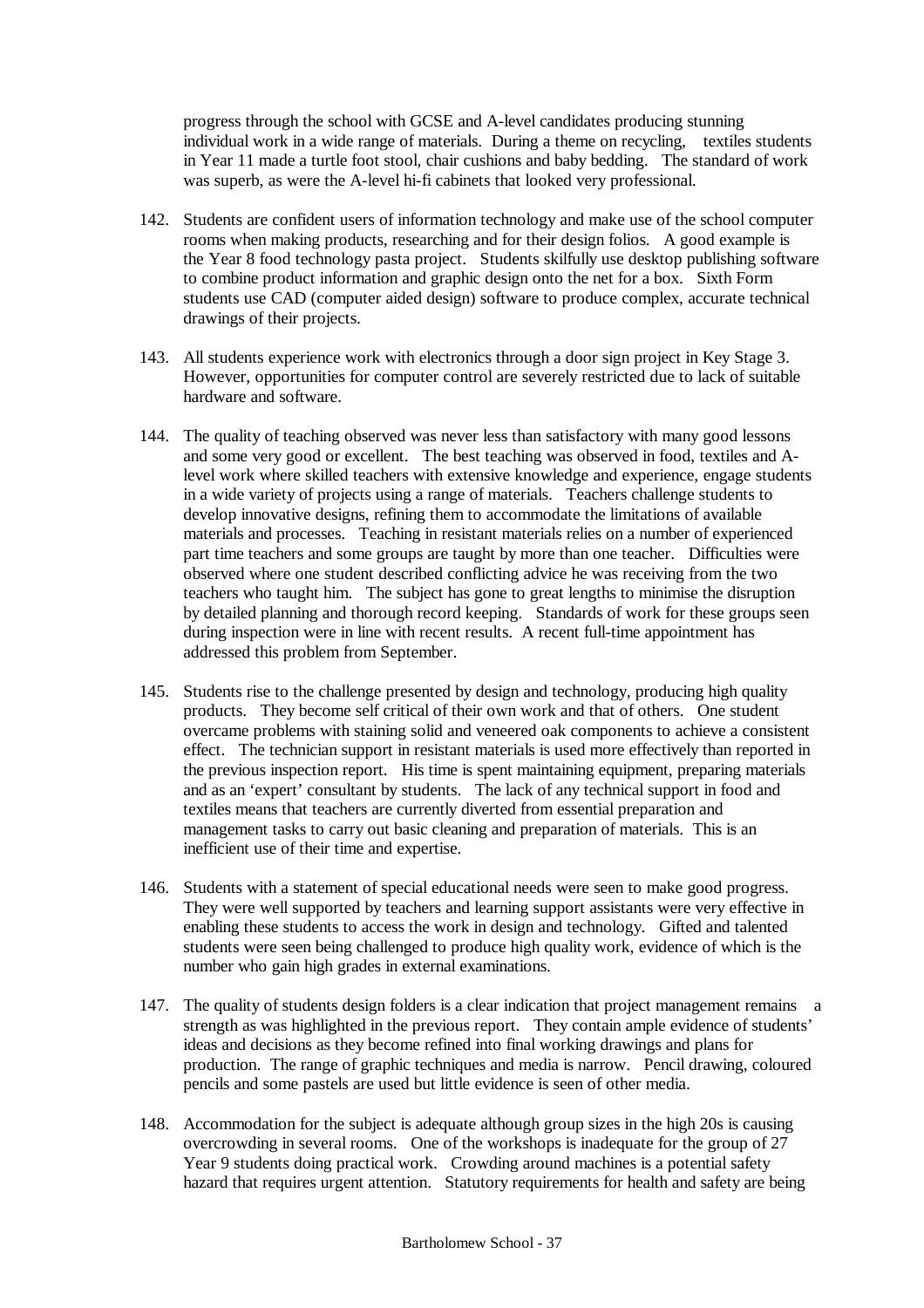met with records of equipment inspections and risk assessments in place. Workshops for resistant materials have benefited significantly from recent self-help redecoration and the fitting of design worktables. The excellent displays of work seen throughout the specialist rooms are used very effectively to celebrate good work, motivate students and directly support teaching and learning. This extended to a very good display of work in the school entrance hall.

- 149. The leadership and management of design and technology is very good. The experienced head of department leads by example and enjoys the support of subject staff. There is a clear ethos, thorough planning and effective organisation. Teachers co-operate well and a collegiate approach is evident with teachers being comfortable when other adults are in the room during lessons, which enables monitoring and evaluation to be effective. The balance of projects and materials is good except for the previously mentioned lack of CAD/CAM and computer control up to Year 11. Key Stage 3 experiences provide a good basis for the range of courses offered in Key Stage 4.
- 150. Currently design and technology does not offer alternatives to GCSE and A-levels. A small number of students are offered a community crafts course in Key Stage 4. This is valued by the students who engage in projects around school and in the local community. These include making new seats to replace broken ones in the lecture theatre, gardening around school and projects in local sheltered housing for the elderly. Although there is evidence that previous students, with the help of the teacher, have used this course as a route into local employment, this course does not currently attract any external accreditation.
- 151. Informal assessment of work during lessons is done very effectively. Teachers use sensitive questions and support, targeted at groups and individuals. Extensive records of formal assessments are kept and the subject is trialing methods of involving students in setting targets for further work. The subject is using four different sets of assessment criteria. This is confusing to staff and students and prevents an accurate picture of progress from being formed. A consistent set of assessment criteria related to National Curriculum levels and examination grades is not yet in place.
- 152. The high quality of students' work is possible due to very careful management of resources and by asking students to contribute to the cost of projects. There are also instances of teachers paying for resources which is not acceptable.
- 153. Since the previous inspection, strong leadership and hard work from a team of committed teachers has built on previous strengths, addressed issues and improved the quality of design and technology education at the school.

## **GEOGRAPHY**

- 154. Overall standards of achievement in geography at the end of Key Stage 3 are just above the national average. They are above the national average by the end of Key Stage 4 and well above by the end of Year 13. Standards have improved in geography in Years 7 to 11 since the previous inspection, whilst in Years 12 and 13 the high standards reported last time have been upheld.
- 155. In the teacher assessments at the end of Key Stage 3 just over half of students reached or exceed Level 6. The greater proportion of these were girls. The main reason for this lies in the assessment procedures that particularly reward diligence and good presentation rather than content. In Year 7 all students quickly develop good enquiry and data-processing skills through local fieldwork activities. By Year 8 many students are able to present valid arguments for and against planning decisions about land use. In Year 9 most students can understand the relative importance of siting factors for different types of industries and how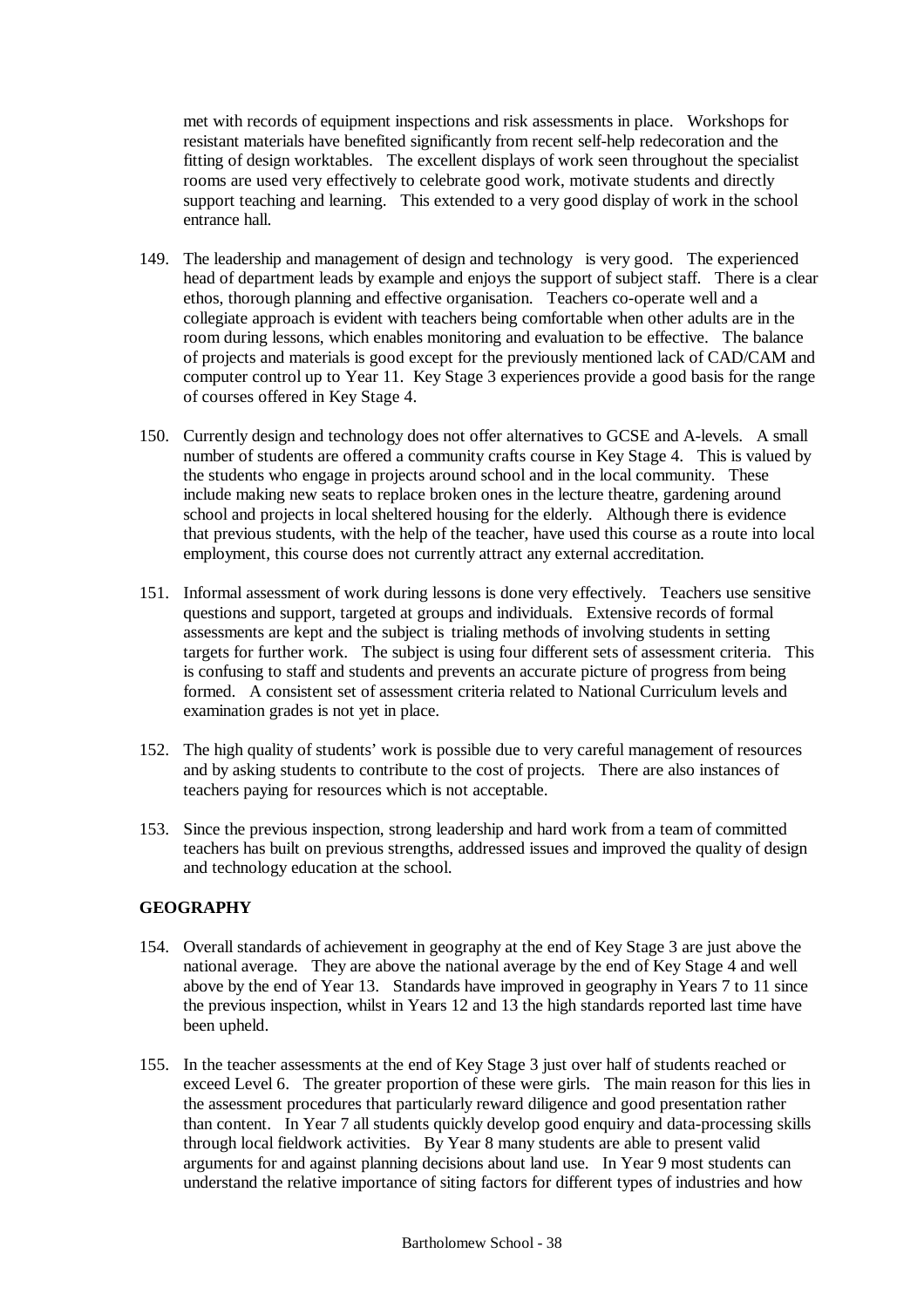these factors change over time. Most students have a good factual knowledge and have a secure understanding of key concepts. In lessons students do not get sufficient opportunities to develop their reasoning and analytical skills through extended oral answers and presentations. Some students make very effective use of information technology in their homework activities.

- 156. Overall standards of attainment by the end of Key Stage 4 are good. They are outstandingly good for boys, but are only average for girls. This is in marked contrast to the situation at the end of Year 9 where girls outperform boys. In 1999, 79% of boys and 46% of girls obtained a GCSE grade in the range A\* to C. More boys than girls opt for the subject at GCSE. Boys who take geography usually do better in this subject than in most of the other subjects that they take, whilst the reverse is the case for girls. Boys particularly benefit from the practical learning strategies that are adopted in the GCSE course. They do especially well in coursework assignments and make considerable use of information technology skills. The number of students who go on to study geography at A-level has traditionally been small, but more students than usual have been recruited into the current Year 12. A-level results have been consistently very good since the previous inspection, with a high proportion of A and B grade passes and no failures over the past five years. In Year 13 students speak lucidly and analytically about such issues as sustainable tourism and can evaluate their own performance in test questions using the marking criteria.
- 157. There have been some improvements since the last inspection in attainment in Years 7 to 9, especially with lower ability students, but there is insufficient progress on encouraging more able students to make fuller use of their thinking skills. In the previous inspection report it was stated that there was a need for more oral work, and this remains so. Opportunities for inter-active discussion, evaluation and synthesis are lacking. GCSE results have risen from 1996 to 1999, especially for boys and A-level results have remained very good.
- 158. The overall quality of teaching is good, and has improved since the previous inspection. The greater proportion of teaching at Key Stage 3 is satisfactory, whilst at Key Stage 4 most teaching is good and in the Sixth Form it is very good. At Key Stage 3 teachers follow a tightly planned route through a series of units of work. Teaching is methodical and expectations are often high. Sometimes too much emphasis is placed on the completion of written tasks from worksheets and textbooks at the expense of gaining new understanding from a range of sources, or on teacher expositions that are insufficiently illustrated with maps, diagrams and other visual images. In many instances, teaching at Key Stage 4 is purposeful and places a strong emphasis upon the skills required to succeed in examinations. Teaching at A-level is extremely effective in enabling students to take a great deal of responsibility for their own learning.
- 159. At the time of the previous inspection marking was considered to be too brief. Currently, most books and files are frequently checked and summary comments are offered. These comments tend to relate mostly to personal effort and commitment and do not provide enough structured guidance about how work could be improved further, especially in Years 7 to 10. Learning is usually very purposeful and behaviour is well managed. Students do not have a full understanding of their targets for each unit of work, and the extent to which they are reaching them. Arrangements for the assessment of students' progress are being improved with the help of computerised records, but marks and grades are inadequately linked to national standards in order to provide valid benchmarks for analysing performance patterns between students and over time.
- 160. A newly appointed subject leader has drawn up imaginative plans for the development of the subject that are based on a perceptive evaluation of the current strengths and weaknesses in the subject plus a recognition of the need to respond to changing national requirements. There is good support from two experienced and capable teachers. Together, these three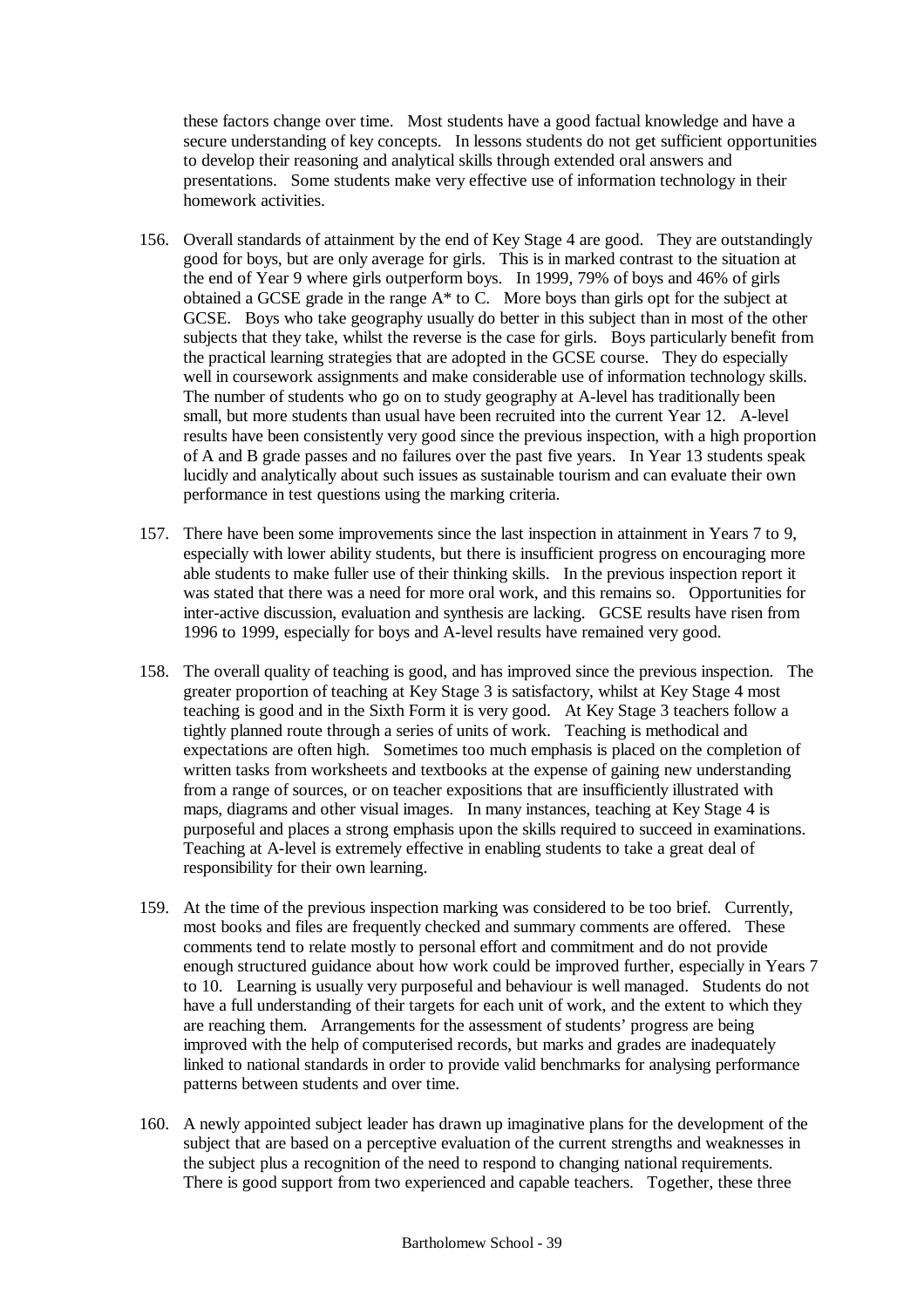teachers have the capability, insight and determination to ensure that current improvement plans are realised.

# **HISTORY**

- 161. Standards of attainment in history are consistently higher than standards nationally in all key stages. This is an improvement since the previous inspection report.
- 162. In 1999 and in previous years the results of teacher assessments at the end of Year 9 were well above national averages in terms of the percentages of students achieving the expected standards for their age. Girls do relatively better than boys. Attainment at the end of Year 9 as demonstrated in lessons and in books is good. For example, students show good knowledge and understanding of the reasons the Nazis gave for the persecution of the Jews. The more perceptive can make links to other periods in history when persecution took place. However, the majority of students are insecure in their grasp of chronology at this stage.
- 163. At the time of the previous inspection GCSE results were in line with national averages and since then they have been substantially above. In 1999 80% of students attained grades A\*- C, well above the national figures. However, relatively few achieved the highest grades so that students did better on average in their other subjects than they did in history. Current attainment in GCSE classes is good and Year 11 demonstrate a mature ability, for example, when they interpret the viewpoints of the different agencies involved in the Cuban Missile Crisis.
- 164. Results at A-level have been consistently above national figures. In 1999 all students passed , 38% of them at the two highest grades, this exceeds national averages, and the average points score in history is higher than the overall school average. Year 13 students demonstrate very keen analytical thinking and construct lucid arguments on topics such as female suffrage.
- 165. Standards of attainment have risen since the previous inspection. The subject team has responded well to the issues raised and has made good progress in assessment procedures, the use of computers and evolving methods and materials to improve the learning of students in Key Stage 3.
- 166. The overall quality of teaching in history is never less than satisfactory and is good or very good in 60% of lessons. The quality of learning is equally as good. In the best lessons, teachers make learning objectives clear so that students know what they are going to learn and can apply their prior learning to the new topic. Teachers' explanations are confident and staff capitalise on good relationships to fire enthusiasm and interest in their students. Good lessons are consistently characterised by methodical, clearly explained teaching points that provide routes to learning for the different ability groups. The adoption of writing frames, spider diagrams and well-displayed key words structures the students' learning and supports good extended writing. The progress of low attaining students and those with special educational needs is sound and sometimes good due to extra support, judicious use of group work and appropriately modified resources. Questioning is generally good and students are given sufficient opportunities to respond to ideas and information. Marking of the work of the examination classes is good, but it is less helpful in supporting younger students' understanding of how to improve. Some Year  $\overline{7}$  class work and homework is insufficiently challenging for the most able students.
- 167. There is good leadership which fosters a sense of shared purpose. Development planning is sound, but lack clear links to standards, and information gained from closer monitoring of results, teaching and learning. Schemes of work are generally helpful but lack a clear identification of the key skills, concepts and understanding to be taught at each level.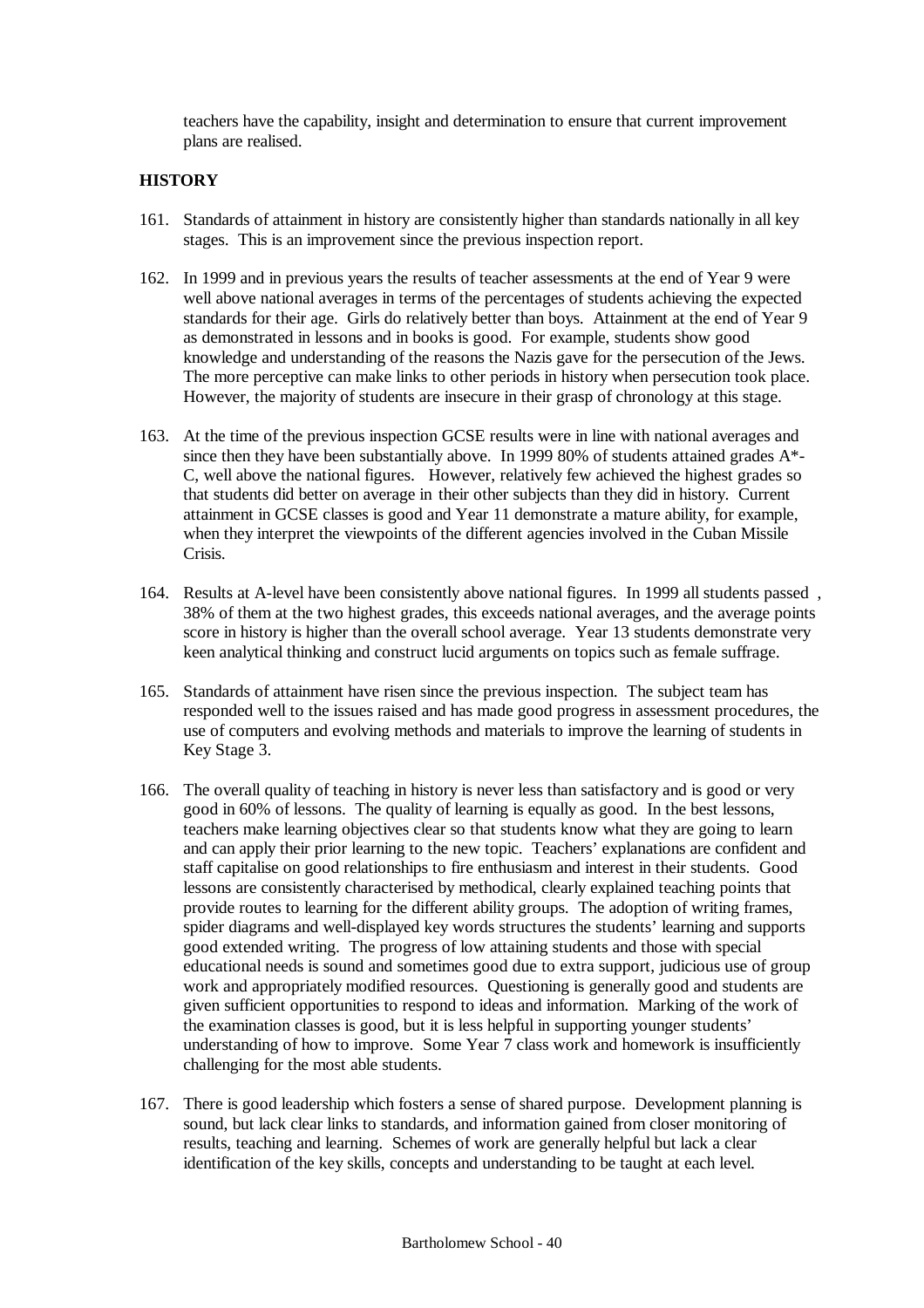Information technology is well developed in the use of word processing, desktop publishing and the Internet but the use of databases and spreadsheets is underdeveloped.

# **INFORMATION TECHNOLOGY**

- 168. Overall attainment in information technology is well above that found nationally. At the end of Key Stages 3 and 4 it is very good, and in the Sixth Form attainment in business studies Alevel is very good. This is an improvement since the previous inspection
- 169. At the end of Key Stage 3, 86% of students are assessed by their teachers to be at Level 5 or higher, which is well above the national figure. Girls are achieving higher grades than boys , which mirrors the situation nationally. High quality work occurs during taught information technology lessons in Year 7 where students learn how to operate with a network and build on skills gained in primary school. In Year 8 information technology skills are taught through design and technology and maths. Year 9 students are taught information technology through planned activities across a range of subjects. There is significant evidence of the cross-curricular use of information technology during the extensive open access opportunities for students to use computer rooms.
- 170. Attainment in Key Stage 4 is very good. The high standards mentioned in the previous report have been maintained with around 90% of students gaining an A\* to C grade in information studies GCSE over the last three years. Good work is seen in the Sixth Form, Alevel business studies has been offered by the information technology department in recent years and examination results have been very good, 80-90% of students achieving A and B grades compared with 27% nationally. The small numbers of students taking business studies makes comparison risky but recent results show that able students achieve high grades.
- 171. Students are confident users of the Internet, researching topics, gathering information and then presenting this with analyses using desktop publishing software. Many students have taken advantage of the provision of email accounts and were seen to be actively using these for a variety of purposes.
- 172. Students are enthusiastic and motivated when using information technology and concentrate for long periods to produce high quality materials. They are well behaved, respect equipment and resources and relationships between students and staff are excellent. When working in pairs, students co-operate well and respect the views of others. Older students become increasingly independent users of information technology resources and demonstrate considerable initiative in their projects.
- 173. There are extensive opportunities for students to communicate using words and pictures and many subjects make considerable use of the school digital camera. This is used well for a variety of purposes including recording examination project work. Food technology is a prime example of this where products are photographed and the resulting images annotated before being printed and incorporated into students' folders.
- 174. Mathematics lessons involve students in data handling and modelling through projects based on birthdays, hotel bookings and a theatre project called "Bartholomew Thespians". Logo procedures are produced to explore patterns angles and distances. In science subject specific modelling software is used to explore predator/prey relationships in Year 11. However, opportunities for students to use computers to log data about experiments in science and to control models in design and technology are severely restricted due to lack of hardware and software.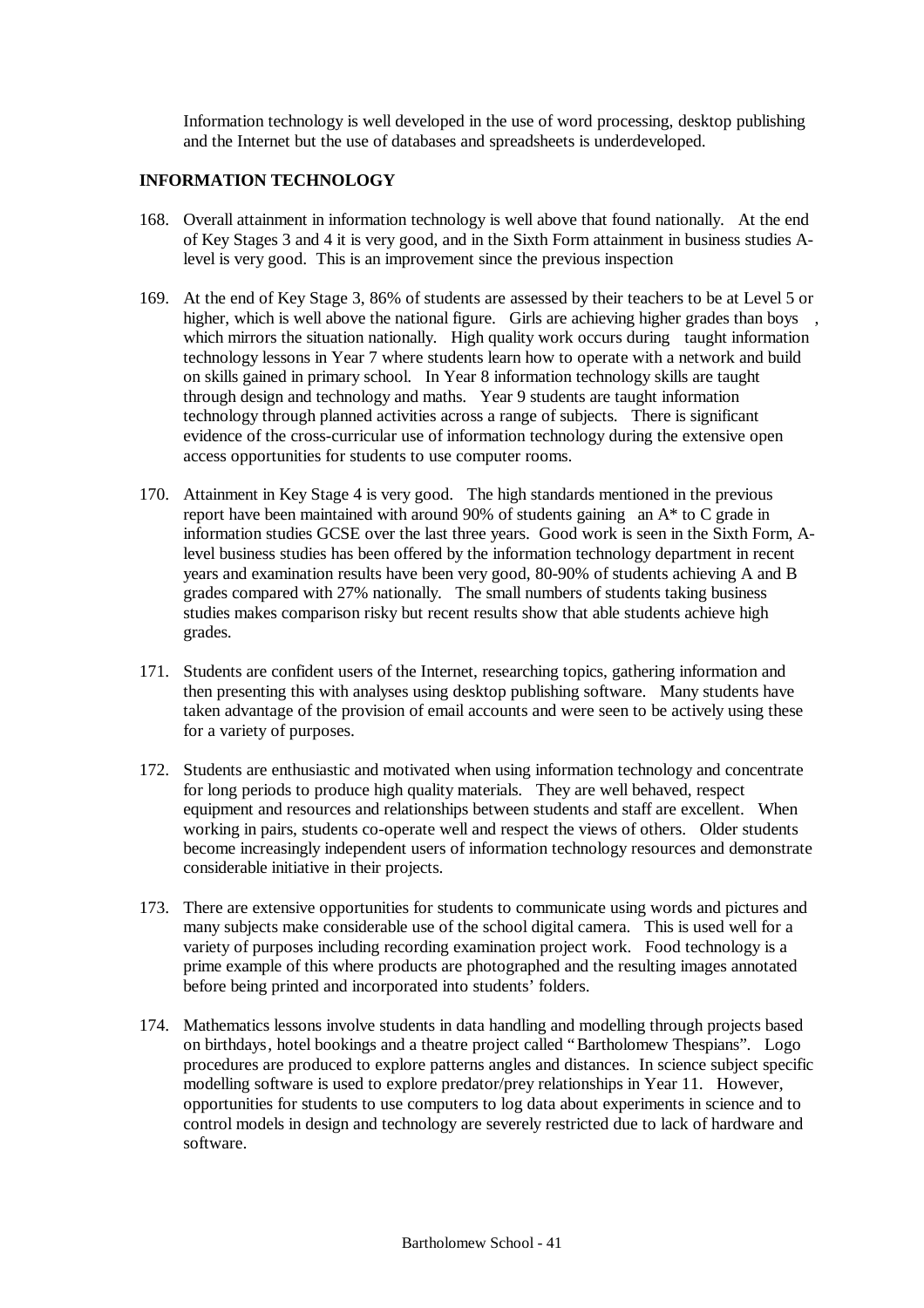- 175. Core information technology lessons in Key Stage 4 continue to extend the use of networks and office software using contexts relevant to students such as writing CVs and business letters. Several instances of projects were seen where students had used information technology to write letters requesting information. In design and technology lessons GCSE and Sixth Form students use specialist CAD (computer aided design) software to produce accurate technical drawings of their projects.
- 176. The quality of teaching in information technology lessons is good or better in all lessons. A significant number of the lessons are very good with some excellent teaching seen in a few lessons. The best teaching is in GCSE and A-level lessons. Skilful teachers use their extensive knowledge and experience to challenge students. Teachers encourage students to present their work to the highest standard using advanced techniques. Best practice is occasionally used to improve the teaching in other lessons. Where teaching is good, shortterm objectives are set during lessons to maintain pace. Question and answer is not used consistently to check understanding and to challenge students. Opportunities for students to use information technology to bridge geographical and cultural divides are currently limited although modern foreign languages have recently introduced an email link with Latvia.
- 177. Students with a statement of special educational needs make good progress. Teachers and learning support assistant's work well together helping these students to access the work in information technology. Gifted and talented A-level students are confident and conscientious in their preparations for an assessed task. Web page design is being introduced and these students have made good progress in producing pages for the school site.
- 178. Teachers cope very well with two operating systems and different versions of the same software. On two occasions when problems occurred with the network and hardware, teachers dealt with the situation in a confident professional way minimising disruption for students. Information technology resources are mainly located in four computer rooms with small numbers of computers in subject areas such as science and design and technology and in the school library. The ratio of computers to students is broadly in line with the national average and an adequate range of software is available. The specialist rooms are adequate in size with two adjoining rooms being used for some large groups. The problems with this arrangement reported in the previous report were not evident during this inspection. One of the computer rooms is located in an old outside block in a poor state of repair. The environment of this room is not conducive to quality work. The information technology resources are very well used both in timetabled information technology lessons and when booked by other subjects. Rooms are open before and after school and at lunch times on every weekday. Sixth Form students supervise one of the rooms and also manage user accounts, resetting passwords for students. They take the role very seriously and are very effective in supporting younger students.
- 179. Information technology is very well led by an enthusiastic and skilled subject leader who works tirelessly to improve provision. There is a clear vision for the subject and policies and documentation are all in place. Delivery is planned in a deliberate and thorough manner consulting with the large number of staff involved in teaching the subject. The information technology task group is a key element in this. Support for teachers is freely offered and training has been organised on a regular basis. The subject leader is closely involved with a major initiative called the INTEL Project. This has already benefited the school training four staff on office software. The modern languages subject leader is one of these teachers and is very enthusiastic about the opportunities this project has brought to the subject.
- 180. Technician support is shared with science and their role in information technology is to support users and ensure equipment is operating effectively. Specialist training is not available for all technical staff.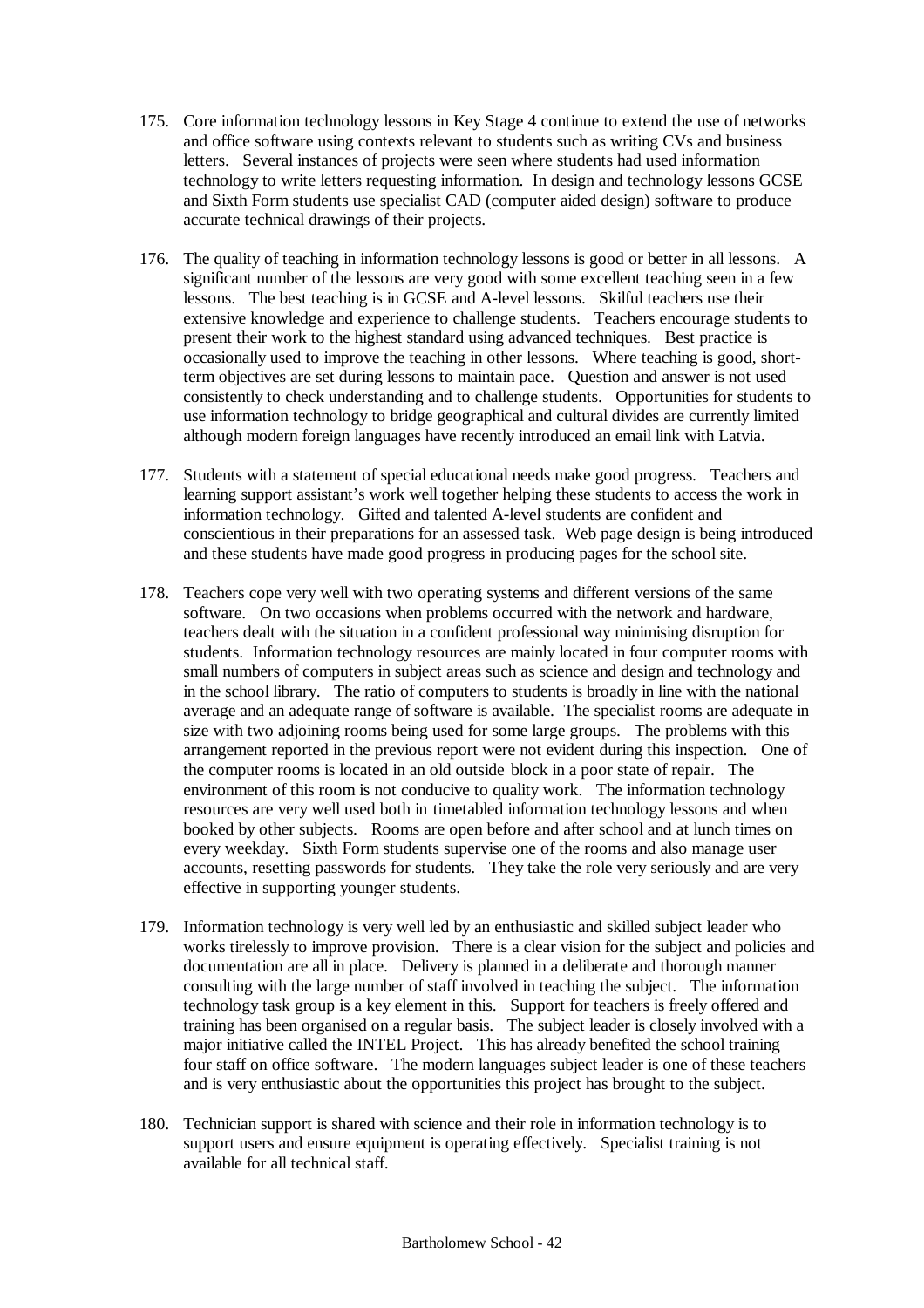- 181. Informal assessment of students' progress during lessons is very effective with staff targeting comments sympathetically to the capability of individual students. Formal assessments are well planned both in core information technology and through projects in other subjects.
- 182. Comprehensive records are kept and regular moderation meetings ensure consistent standards are being applied particularly where cross-curricular teaching takes place. The quality of display is very good in all specialist information technology rooms and these are being used to support teaching. They are also used to celebrate good work and motivate students.
- 183. Information technology consumables are very well managed with very little sign of waste. Hardware and software are well targeted with processing power well matched to the demands of tasks. There is a clear plan for developments but this is not costed to include a long-term replacement plan for hardware and software. The staff have high expectations and work hard to maintain and improve standards.

# **MODERN FOREIGN LANGUAGES**

- 184. Attainment in modern foreign languages is good in Key Stages 3 and 4, and very good in the Sixth Form. Many more students are entered for the GCSE examination than at the time of the previous inspection, and standards have been maintained.
- 185. Students study one modern foreign languages in Year 7, either French or German, and both in Year 8 and 9. By the end of Key Stage 3 a high percentage of students is working at levels above the national expectation in their first foreign language and attaining higher levels than is expected in their second foreign language. Although more girls perform at high levels, the boys perform better than boys do nationally. Students recall a good range of vocabulary. They initiate and sustain conversations well, speak spontaneously in the foreign language and understand the key facts in written texts and recordings with some unfamiliar language. For example, Year 9 students interviewed a German visitor and noted information gained in appropriate sections on a form. Students on the register of special educational needs attain appropriate levels, particularly in responding to listening, speaking and reading tasks.
- 186. All students have gained a GCSE grade in a modern foreign language in recent years. In 1999 a higher percentage of candidates gained a grade between A\* and C than candidates nationally with notable successes in German particularly at grade C. In lessons high attainers read full-page press articles and use their knowledge of grammar and vocabulary to extract and re-tabulate information. For example, in a Year 11 lesson on health, students completed a similar article in which words had been missed out. At times, average and lower attainers found tasks difficult, worked slowly or did not complete them.
- 187. At A-level the students have consistently gained grades in line or higher than students nationally. In 1999 candidates gained very high grades. Currently there are no Year 13 students studying a language. Year 12 students work at a high level for this stage. All students ably sustain communications in the foreign language. In a German lesson they made sense of very rapidly spoken information about stereotyping in jobs. In a French lesson they understood a text about homelessness and were able to discuss it using new vocabulary from the text.
- 188. Attainment at Key Stage 3 is now more consistent than at the time of the previous inspection. In 1995 the number of candidates entered for GCSE was small but, with the exception of a few students who are not studying a language, all students now take GCSE and in recent years all have gained a grade in either French or German. The percentage of students gaining a grade  $A^*$  to  $\overline{C}$  continues to be above the national average. The performance of boys has improved; they perform better than boys nationally and in 1999 they performed slightly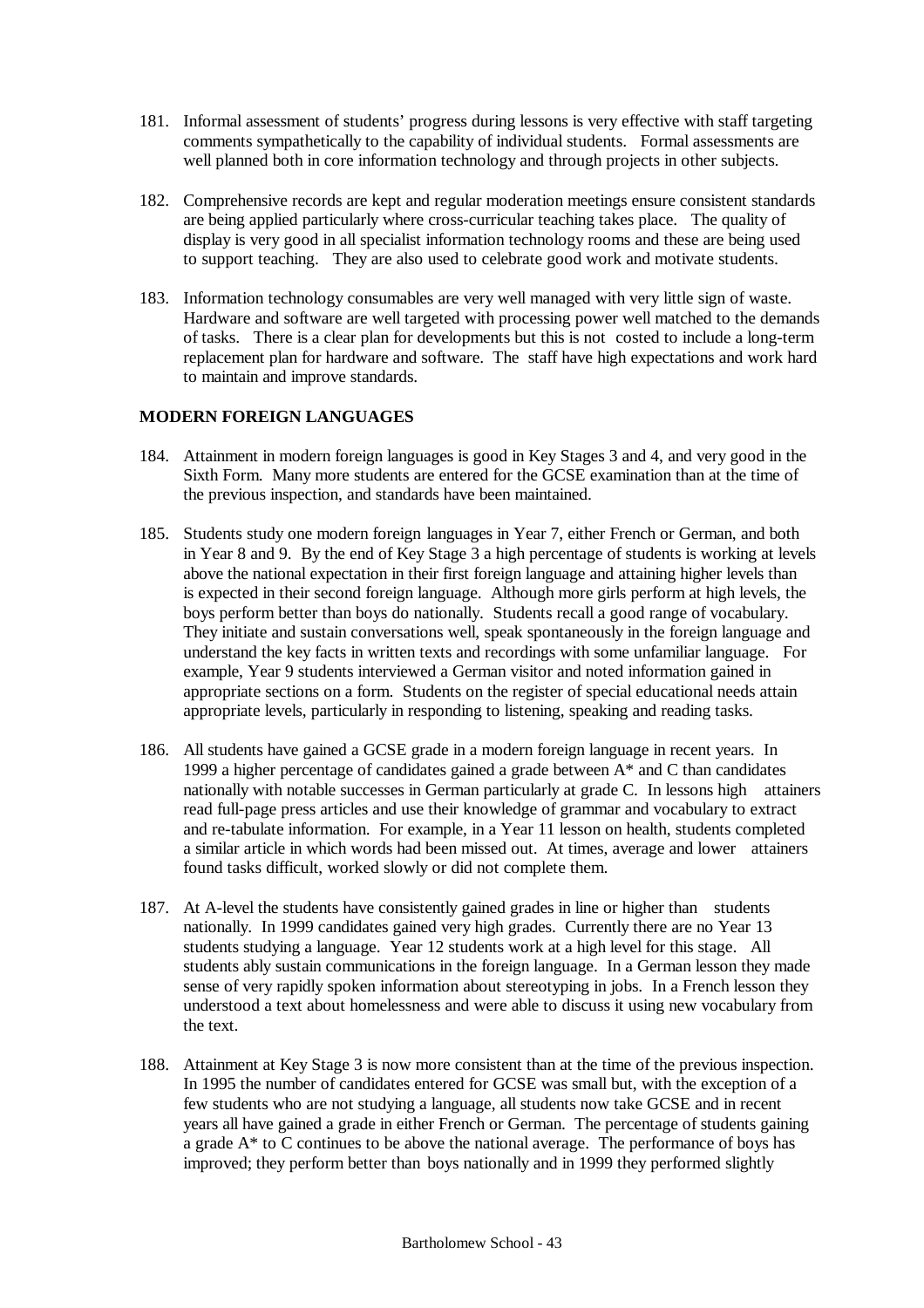better than the girls in French. Success at A-level has been sustained and in 1999 students gained outstanding results.

- 189. Strengths in teaching, learning and subject leadership identified in the previous inspection have been sustained. Staffing has been improved so that all students are now taught by specialist linguists. The school continues to employ two part time foreign language assistants who contribute to the strengths of teaching speaking skills to the students.
- 190. The good range of residential visits to France and Germany noted in the previous inspection has been further enhanced and represents exceptionally good extra curricular provision. Foreign trips cater for different age groups and stages of learning and arrangements are in place for Year 12 to undertake work experience abroad.
- 191. Teaching is good or better in two thirds of lessons. Teachers have high expectations and provide well-judged challenges particularly for beginners and in Key Stage 4 for abler students. For example, students in Year 7 were challenged at the end of a lesson to say as much of the language taught in it without a prompt as possible. In another Year 7 lesson students were challenged to repeat the language practised with good pronunciation and to evaluate each other's speaking. In both cases all students were highly motivated and completed the task successfully. In Key Stage 4 teachers introduce texts drawn not only from course books but also from the press and the Internet on issues of current concern and interest to young people such as health and the environment. Teachers highlight key vocabulary on the board or on an overhead transparency and reinforce vocabulary in carefully staged steps. They set imaginative tasks which support and encourage students to progress from copying role plays or ranking statements or matching questions and answers to expressing their opinions and talking about their experiences. For example, in Year 11 one group simulated a debate about smoking while another group spoke about the actions they take to protect the environment.
- 192. Teachers are skilled at conducting the lesson and nurturing conversations with students in the foreign language and using English judiciously to discuss learning strategies and check understanding of grammatical structures. Correspondingly, students of all ages and attainment levels cope well with listening to their teacher, to visitors and to audio cassettes and frequently speak spontaneously in the foreign language with competence.
- 193. Setting writing tasks in which language and information technology skills are assessed has encouraged students to plan creative writing and presentation carefully particularly for the end of Year 9 assessment when students produce and complete an information form. Email links with peers in Germany is being trialled with Year 9 students.
- 194. Teachers promote vocabulary learning by their enthusiasm for a briskly paced variety of games such as choral repetition, guess the hidden word, describe the picture and computer games. All students enjoy these activities.
- 195. Teachers state learning objectives clearly at the beginning of lessons but rarely comment on the progress students have made by the end of the lesson. They set and explain homework clearly. When marking they indicate good points in students' writing but tend not to give advice about what the student needs to focus on next to improve.
- 196. In a few lessons there were weak features such as a lack of support materials, a shortage of course-books and no enjoyable consolidation activities for average and lower attaining students. In a couple of lessons with mixed ability sets in which a few students were uncooperative the lack of differentiated support was a contributory factor to students' disaffection. Learning support assistants gave effective reassurance and support to students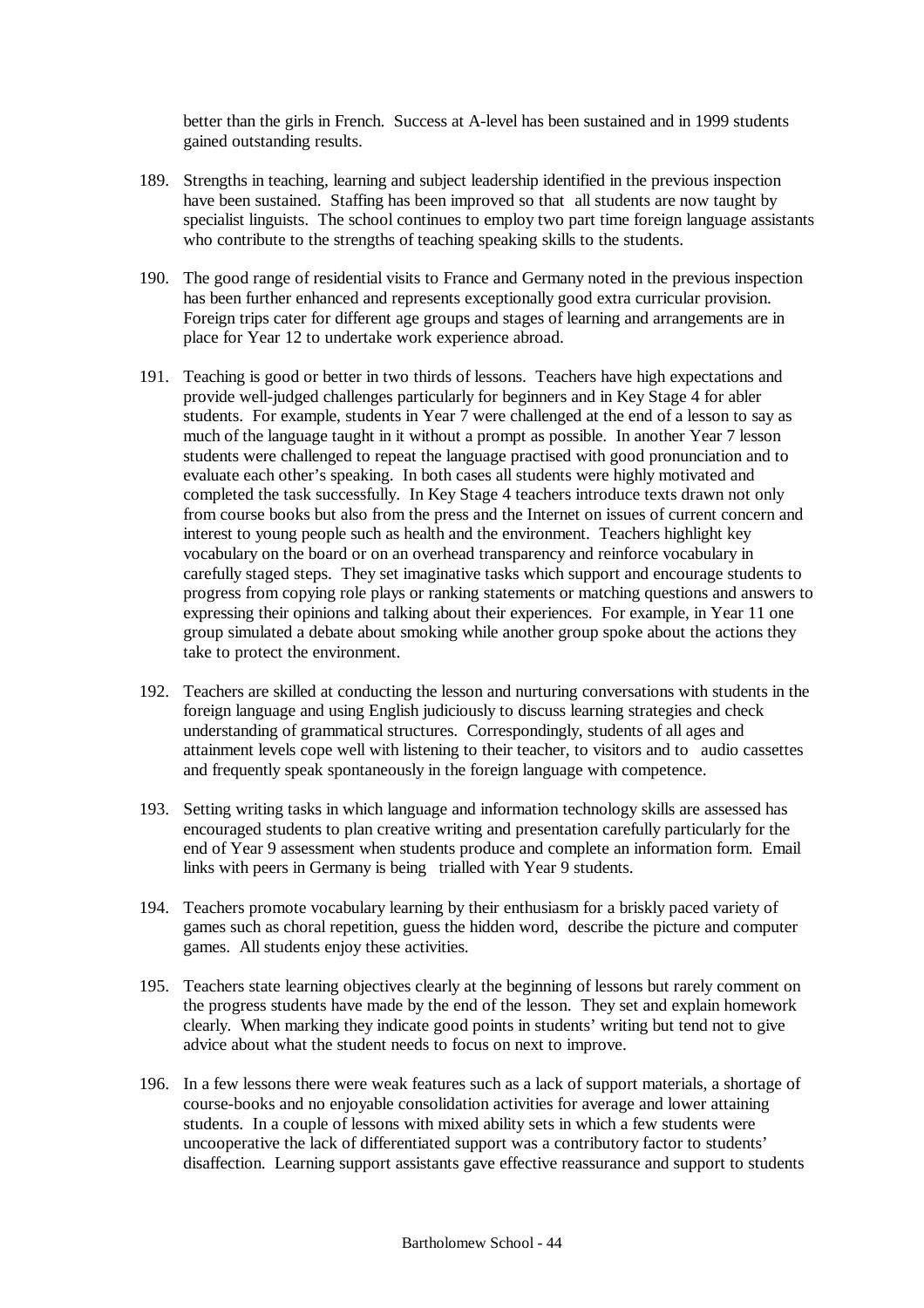with statements of special educational needs and to other students near them. This helps the students to persevere with tasks they are finding difficult.

- 197. Teachers maximise the benefits of contacts with foreign language assistants, native speaker visitors and A-level student helpers through planned and targeted activities. For example, rehearsing questions and answers on current topics in small groups. In a Year 9 lesson students had a form to complete which guided them in devising questions to initiate and sustain an interview and note down their findings. The teacher facilitated the interview at times when unfamiliar language needed explanation or rephrasing.
- 198. Teachers provide well for students' particular needs. For the last two years teachers have provided an intensive language morning in June for students in Year 9 who opt to study their second foreign language in Key Stage 4. After school lessons in Latin provide an enrichment activity for talented students who enjoy reading and analysing texts. Year 10 students are making good progress towards gaining grades  $A^*$  to C at GCSE. The department has entered three bilingual students for GCSE early in 1999 in line with their established procedures.
- 199. The subject leader encourages reflection on teaching and learning strategies by reviewing students' work and progress at the frequent departmental meetings. Subject planning is coherent and benefits from collaborative discussions on how to improve approaches. For example, peer contact by email is currently being trialled in Year 9 German. Teachers are well informed, they attend in-service training courses which relate to examination requirements and to teaching and learning strategies and disseminate new ideas to colleagues.

## **MUSIC**

- 200. Attainment in music is lower than that reported in the previous inspection. Although a lot of very good extra curricular work is done in the subject, results in the teacher assessments at the end of Key Stage 3 are low, and indicate that the boys are doing particularly poorly. GCSE and A-level courses have recommenced since the previous inspection, and standards are improving.
- 201. At the end of Key Stage 3 students' attainment is below national expectation in music. Very few students reach high levels of attainment. The majority of students work at or just above the standard expected nationally with over a third achieving below it. Girls are outperforming boys by over 25%.
- 202. Key Stage 3 students are developing well as performers, although attainment in all but one lesson was below that expected for their age. They are slowly developing pride in written work and presentation, but the rehearsal and practice for better performances, particularly in maintaining an independent part in an ensemble, is weak. They also do not always use their imagination more in composing and improve their retention of knowledge and skills in Years 7 and 8. A number of students from each key stage bring instruments to use in lessons, to the advantage of all.
- 203. GCSE results have shown a rising trend above national averages. Students are well motivated with respect for staff, each other and their environment. The most able Year 11 students are compiling compositions of substantial length involving advanced modulation, metre changes and interesting structure. Year 10 students respond well to the expertise of a jazz specialist in a session on improvisation.
- 204. A-level examinations begin this year. Year 13 students are well motivated and willing to recognise areas of weakness, seeking help, for example, in their reconstruction of four part chorales. Written work provides some good examples of analysis of a range of music text showing sound knowledge of keys, modulation, style and structure. Whilst composing, Sixth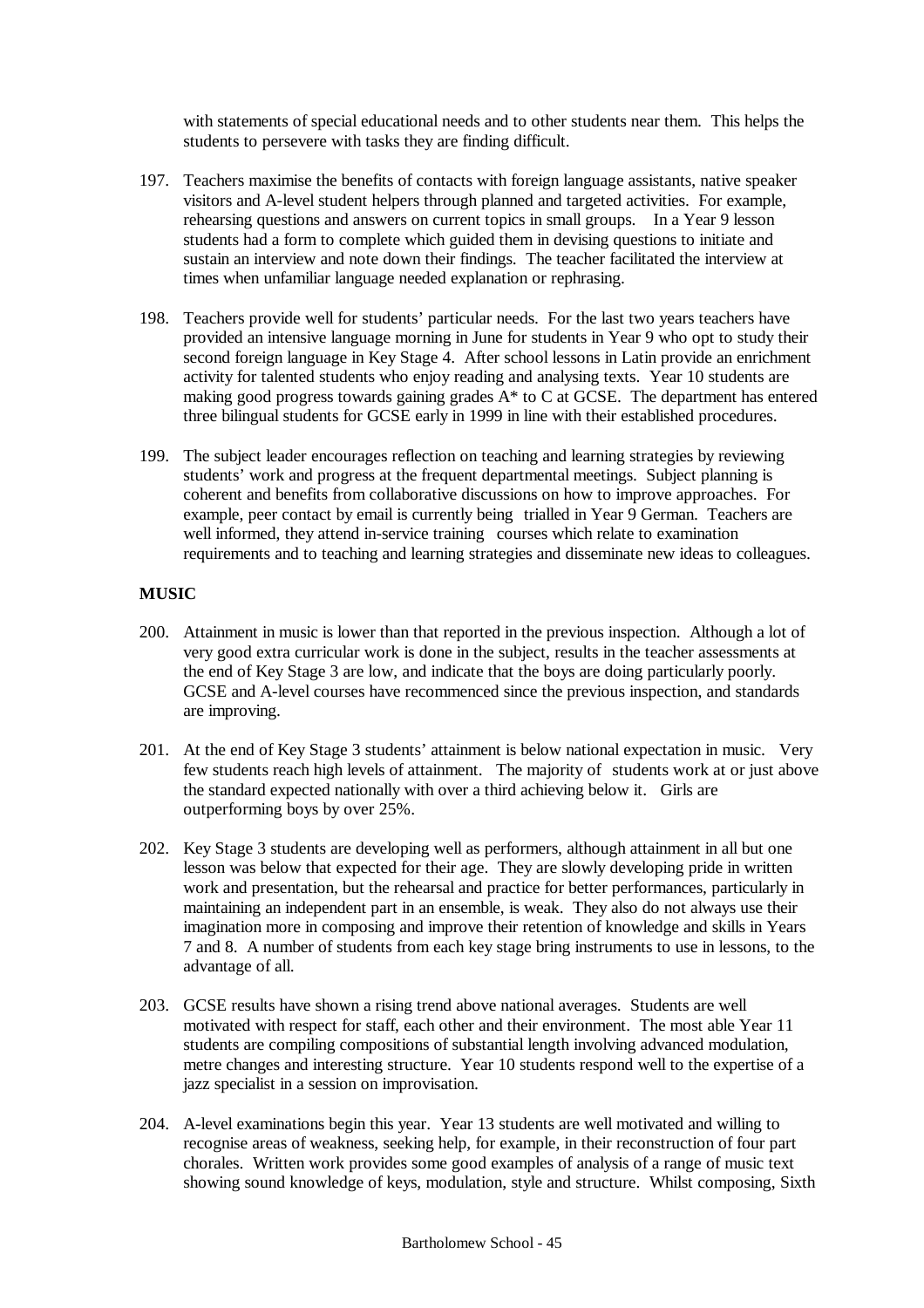Form students display awareness of a range of techniques and idioms as well as a familiarity with how to score for a number of instruments.

- 205. Since the previous inspection, the music department has undergone staffing changes. The present subject leader has been in place for two and a half years and progress is marked especially by the success of the GCSE groups and the commencement of an A-level course. This progress has been enhanced by a number of extra-curricular activities and visits, but the subject leader now has an unacceptable workload.
- 206. Teaching is always at least satisfactory with half of the lessons being graded good or better. Both teachers display very good subject knowledge backed by good organisation and classroom management. Long term planning is in hand but the music development plan does not yet prioritise its objectives. Lesson planning at Key Stage 3 does not always indicate the learning objectives, or differentiation, pace and challenge. The Key Stage 3 curriculum has strengths, especially its practical nature, but the scheme of work is weak and time allocation is low. Whilst the scheme of work fulfils the requirements of the National Curriculum, Year 7 and 8 classes do not receive enough time to cover the course in sufficient depth and breadth; this is compounded by the fact that some Year 7 students have music for half a year and some have music for two terms. Some of these lessons are split by a mid-morning break. This does give all students an equal opportunity to achieve high standards. Standards in Year 8 classes suffer from the discontinuity of having only two terms of music tuition over the year. Only Year 9 students benefit from music lessons every week. The GCSE and A-level courses work well due to the extra time provided by the subject leader. In order to cope with the curricular needs of all of its students, the school needs to address the timetable anomalies and the staffing implications.
- 207. The department is well served by some good and very good peripatetic support. One lesson observed was very good, whilst the absence of a pupil allowed another teacher to make a significant impact on a Year 10 class. Students appear to enjoy these lessons. Over 100 students benefit from these lessons. There is a lack of sufficient classroom instrumental resources, especially percussion. Some keyboards are out of date. Despite the use of "Cubase VST" and "Personal Composer" on one system, there is a lack of good information technology equipment in the music department. Much of the GCSE and A-level work is disadvantaged by the lack of access to an adequate provision of hardware and software. There is some, limited, provision but this is far from satisfactory: the computers available on these occasions do not have soundcards, speakers or headphones. The department does not have enough space, particularly for performances, group work and recording.
- 208. The department has good links with primary feeder schools and parents. It provides a variety of extra-curricular activities that are appreciated by the students, although take-up is variable. There are many opportunities for cultural visits to shows and concerts. The subject has also benefited from the visits of multi-cultural musicians in Gamelan and African Drumming.

## **PHYSICAL EDUCATION**

- 209. Standards overall in physical education are in line with national expectations, as they were at the time of the previous inspection. By the end of Key Stage 3 students' attainment as indicated by teacher assessment is well above the national average, but GCSE results are lower than expected. A-level results are good.
- 210. At the end of Key Stage 3 standards are good, with nearly 90% of students being judged as achieving or exceeding national expectations. They show a good knowledge of the principles of an effective warm up and an understanding of the activities, which can be used safely to raise pulse rate, increase muscle flexibility and joint mobility. In game situations, students show good movement off the ball, use width in attack and show tactical awareness.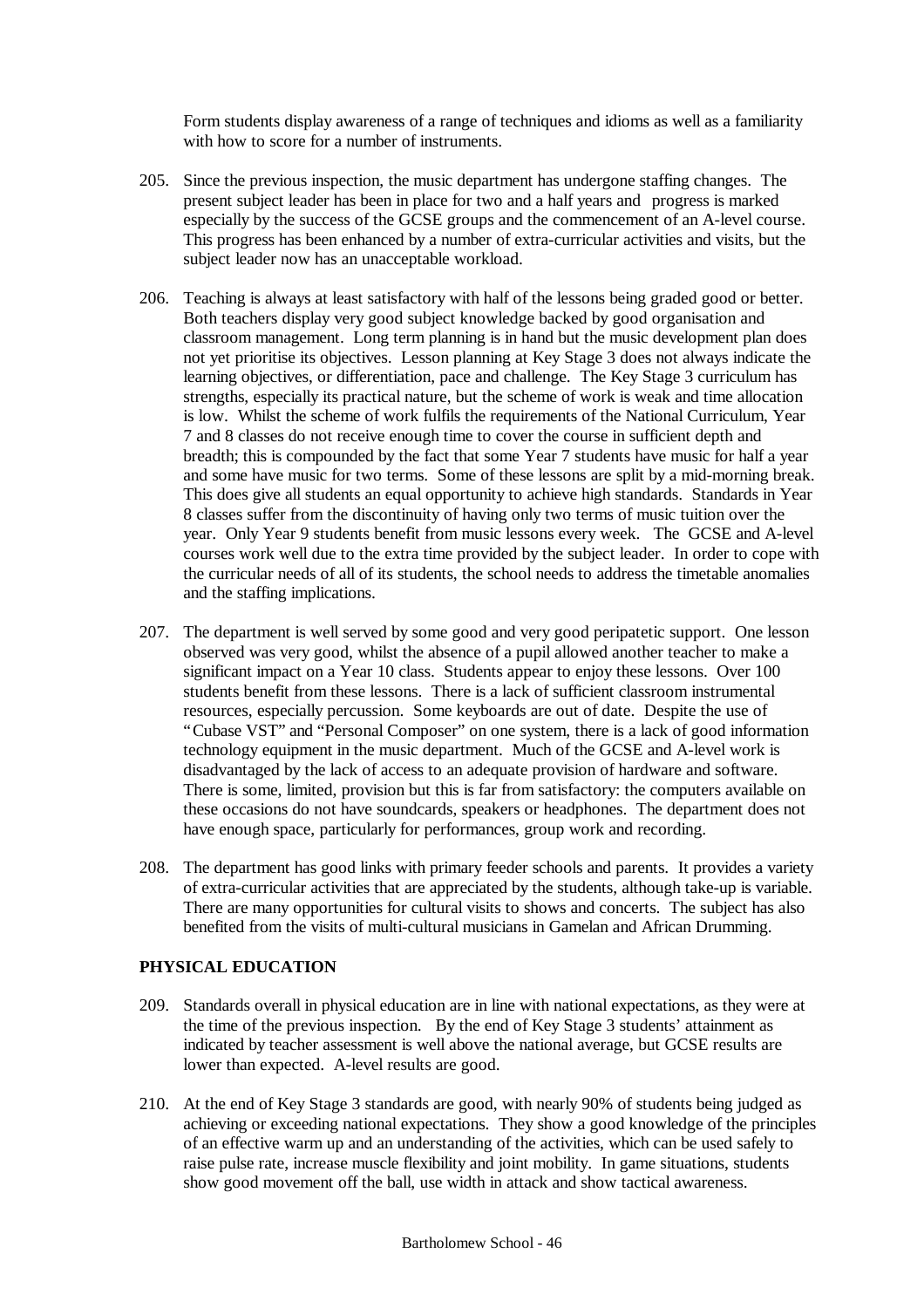Assessments of their own and others technique is generally accurate, but seldom used to improve performance. In gymnastics selected actions are linked together with control and accuracy. Students show clear starting and finishing positions and are able to modify their actions and sequences. They are also able to describe what makes an acceptable sequence but use of technical language is lacking. Students work well together in mixed gender groups

- 211. GCSE results for 1999 indicate some underachievement, with only 43% of students achieving higher grades. This is similar to that at the time of the previous inspection, but in comparison to the national figure of 50% it is low. This has been the case for the last three years. An analysis of the results also indicates that students do not do as well in physical education compared to their achievements in other subjects. Girls achieved lower results, with only 16% achieving higher grades in comparison to 56% of boys. The department has not yet fully addressed these shortcomings.
- 212. By the end of Key Stage 4 there are wide variations in levels of performance in football, with boys exhibiting good basic control in game situations but girls lacking basic skills or positional awareness. In basketball there are no significant gender differences, students are able to catch, dribble, pass and shoot on the move, showing good control and consistent performance in closed practices. They play effectively within a game, showing positional awareness, appropriate shooting, dribbling and passing technique. Students understand why they have to improve their technique and sustain concentration to improve performance. They are able to take on the role of official and recognise and call travelling violations. Good note taking is a feature in GCSE lessons where students show an interest in their work, and a good level of understanding. Evaluative skills are well developed but these are infrequently used to plan practices to improve their own or others performances.
- 213. Post-16 students achieve very highly with an increasing number of students taking A-level and these regularly achieve 10% above the national average for B+ grades. The numbers achieving the Community Sports Leaders Award is increasing. The students study the subject thoroughly, and many bring knowledge and skills from other subjects they are studying, such as science, to benefit their work in physical education. They use facilities such as video recording well to prepare for their examinations. Sixth form students plan and run a swimming gala and sports day for children from a local special school, and they help during Key Stage 3 curricular physical education and support the running of school teams.
- 214. The previous inspection identified that students were enthusiastic and well motivated, and this is still the case. Mature behaviour, sustained concentration and controlled movements are observed regularly. Students apply effort to their work, they understand what is expected and always work at a satisfactory level on task showing an interest in their work and changing quickly. A large number of students independently start warm up routines. High participation levels are the norm however a number of the students arrive late for lessons. They listen to instructions and take responsibility for their own actions when working both co-operatively and competitively. Behaviour is generally very good, students help each other in most activities, sharing space, making good use of equipment and working well in mixed gender groups.
- 215. In Key Stage 3 lessons the quality of teaching is always at least satisfactory, with two thirds of lessons being graded good or very good. In Key Stage 4 teaching is less strong, threequarters being graded as satisfactory or better. Teachers show a good understanding of the National Curriculum programmes of study and the activities being taught. In the best lessons planning is informative and identifies clear objectives, linked to earlier learning. However, this is not always the case and significant variations are seen in the quality of planning. A lack of differentiated activities hinders the progress of some girls and lower ability students and fails to challenge the more able.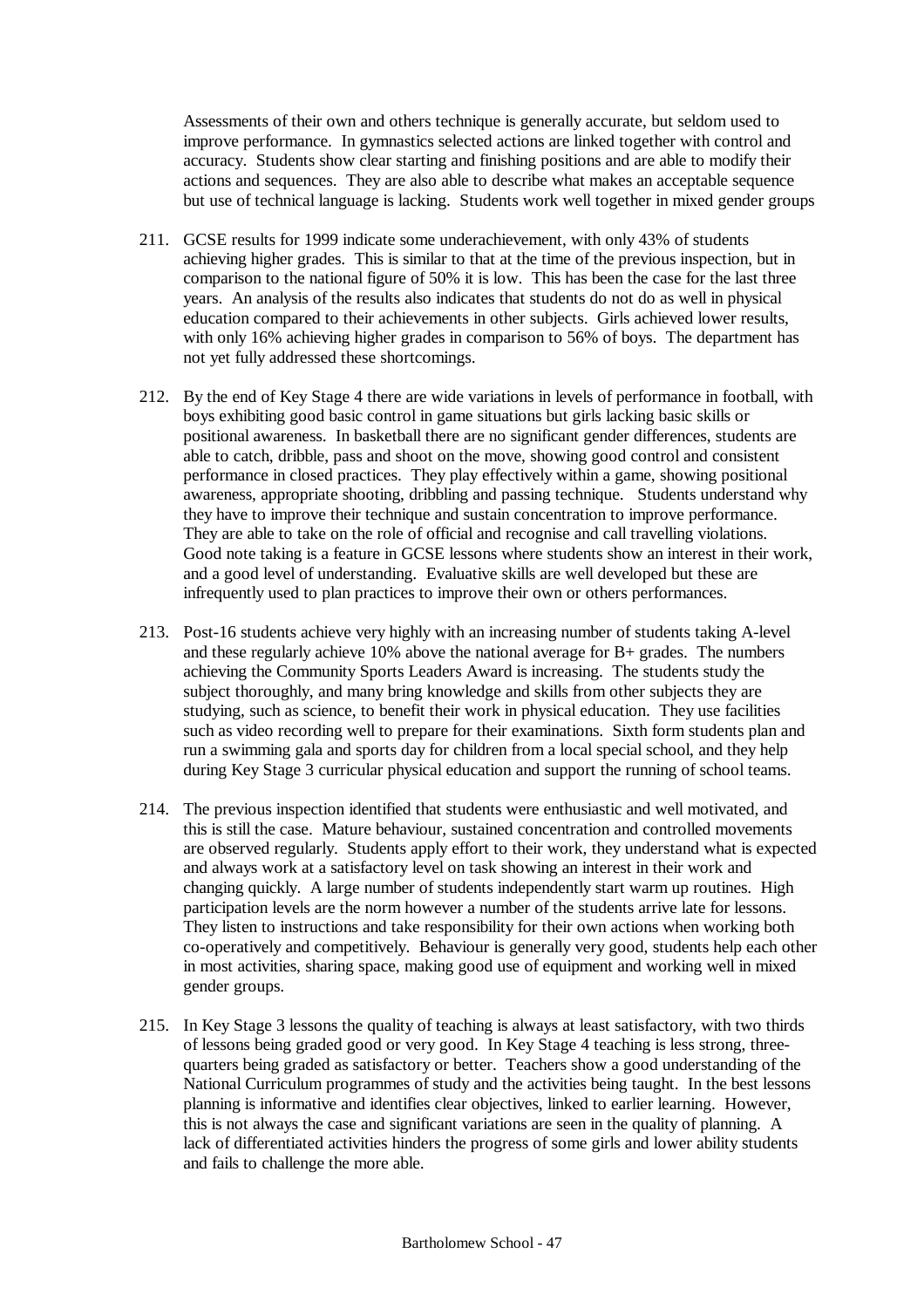- 216. Expectations in Key Stage 3 lessons are generally high and these promote high standards. Teacher expectations Key Stage 4 in core physical education and GCSE lessons are often good, but occasionally unsatisfactory. Good questioning develops understanding and links work to earlier tasks. A wide range of teaching styles is used to enhance learning. In the best lessons targets are set for future work and good use is made of demonstration and questioning. Efficient organisation and good behaviour management enhances learning. Weaknesses exist when lessons lack structure, efficient organisation, pace or fail to identify clear learning outcomes. The quality and use of diagnostic marking is inconsistent, but good use is made of formative assessment, especially in Key Stage 3.
- 217. In Key Stage 3 there is clear evidence of progression within and across lessons, but in Key Stage 4 this is less easily identified. However, there is a very close relationship between the quality of learning and the teaching method selected. Students' skills, knowledge and understanding are best developed where teaching is pitched at an appropriate and challenging level and is crafted to ensure that the correct methodology is employed.
- 218. The Key Stage 3 programmes of study ensure coverage of the statutory curriculum. At Key Stage 4 the statutory regulations are covered but there are significant gaps within the core options programme. Extra curricular opportunities are extensive and well supported with a large number of students continuing in sport when they leave the school.
- 219. The department provides a very caring atmosphere in which students can learn and grow, but monitoring of attainment and curriculum coverage lacks rigour. An assessment system is in place but completion has been inconsistent, criteria are not linked to the National Curriculum recommended outcomes and judgements are not based on specific pupil attainment. The department does not use teacher assessments to target individual students in order to raise attainment in GCSE.
- 220. Leadership of the department is supportive and informal, with many strengths. All teachers and students are valued and this leads to a department that works well together but lacks sufficient challenge. Standards in GCSE examinations are too low, and clear direction to remedy this is lacking. Documentation is helpful, schemes ensure progression, risk assessments have been recently completed and there is a shared vision and commitment within the department to provide the best possible experiences for all students. A department development plan is in place but outcomes have not been monitored for the last two years. Resources are well managed and deployed although large teaching groups and team teaching strategies can have a negative impact on the quality of learning. Learning resources are good and computer networks are available for teaching groups. The department provides extensive enrichment opportunities for all students and a significant number of students have gained representative honours, leadership or officiating awards.
- 221. The department has addressed most of the issues raised in the previous inspection. Teaching at Key Stage 3 now has few weaknesses and is always satisfactory, immature behaviour is no longer an issue. Although GCSE results have declined since the previous inspection, A-level results continue to be good. Students at Key Stage 3 are able to improve their own performances and accommodation is acceptable.
- 222. The strengths of the department are the team ethos, caring relationships, quality of teaching at Key Stage 3, the extra curricular programme and the high regard for moral values and emphasis on interpersonal development. Areas for development are related to leadership and educational direction and include curriculum planning and organisation at Key Stage 4, monitoring, evaluation, assessment and the use of data to improve standards at GCSE.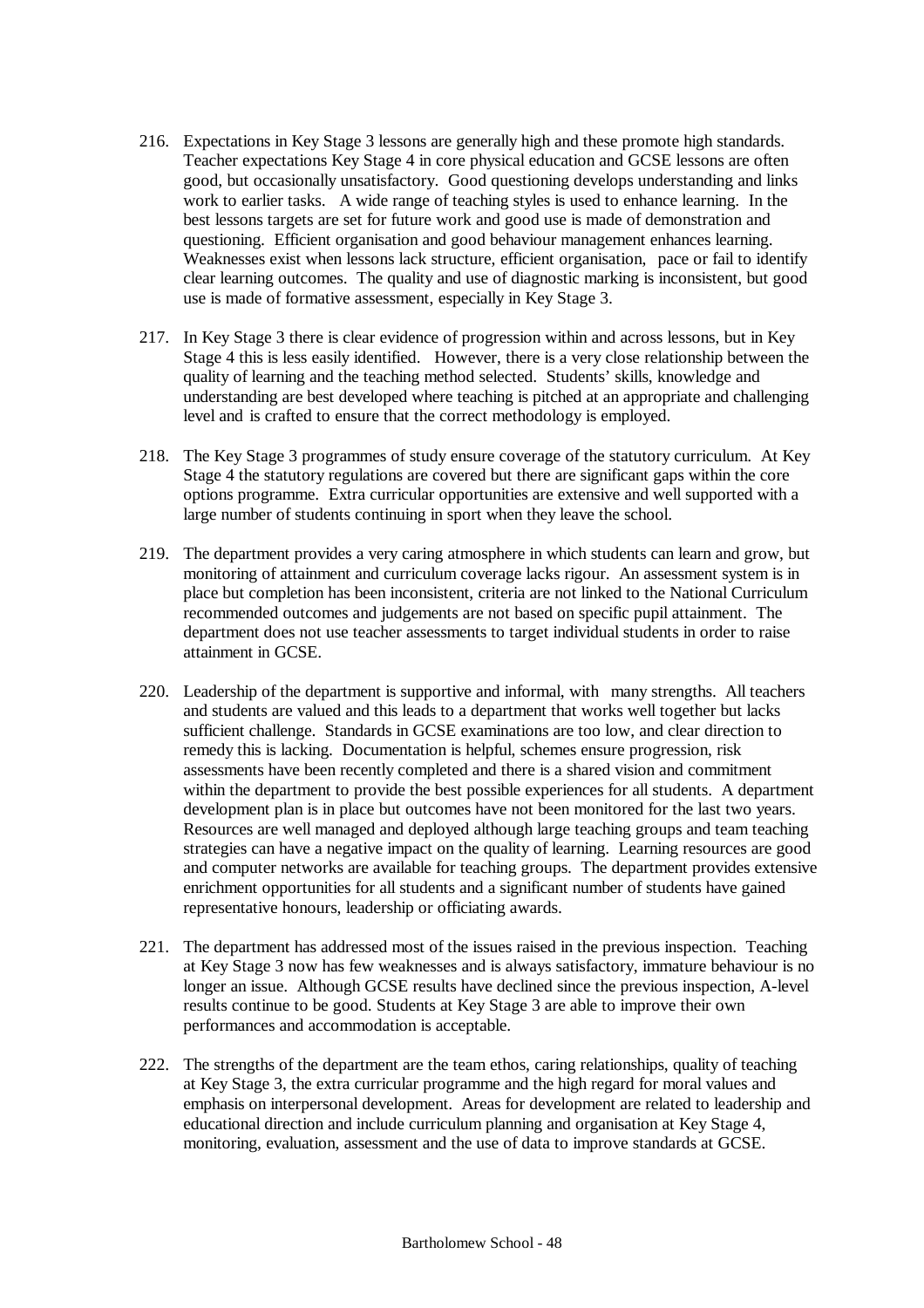# **RELIGIOUS EDUCATION**

- 223. At the end of Key Stage 3 the attainment of students is at least above, and often well above the average expectations of the locally Agreed Syllabus, these results are consistent with the previous inspection report. At the end of Key Stage 4 both boys and girls achieve high standards in relation to the Agreed Syllabus, and those taking the GCSE short course did particularly well. The small number of students taking A-level examinations achieve good results, but those taking AS-level do not. Overall the standards in religious education are higher than at the time of the previous inspection, but statutory requirements are not met for all students in Key Stage 4 or the Sixth Form.
- 224. Key Stage 3 students have secure knowledge and talk with confidence about the key features of a mosque, aspects of the Holocaust and details from the sacrifice of Isaac. They apply knowledge with maturity. This was evident in a Year 7 activity where individual students took the role of characters from the story of Abraham and Isaac. They demonstrate skill in developing reasoned arguments and show sophisticated understanding of concepts, for example when discussing personal choices in a lesson on the Holocaust and confronting racist issues in work on Islam. With little preparation, Year 9 students were able to offer sophisticated presentations explaining how God was like everyday objects, for example "God is like a coat hanger because you can hang your troubles on God - he is very supportive".
- 225. Students relate what they have learned to their own experience, talking about the importance of trust in relation to an activity where a blindfolded student relied on a friend to guide them around the school. They show interest and involvement, especially in the wide-ranging discussion which is a particular strength of the department. Students are able to talk articulately about what they have learned, what is expected of them and how they can improve.
- 226. Currently all students in Key Stage 4 follow the syllabus for the short course in GCSE religious education, and students may opt to enter for the examination. The first group of students opting to enter for this examination in 1999 achieved well above the national average. In class, students show knowledge and understanding of the issues involved in a debate on euthanasia, and are able to offer reasoned arguments suggesting where responsibility for terminating life should lie, relating this to religious perspectives. Boys and girls respond with sensitivity to images of prisoners on death row, and talk about homophobia with maturity. Students show particular skill in debating issues in a reasoned and mature way, showing respect for each other's beliefs. They respond very well to the brisk pace of lessons and the variety of tasks. Standards are high in the area of the syllabus they can study, but insufficient time is available to meet the requirements of the Agreed Syllabus or to deliver the examination syllabus in full, therefore statutory requirements are not being met.
- 227. A small number of students choose to pursue a course in religious studies at A-level. Generally they make excellent progress and achievements are well above the national average. The results of students who opt to take AS-level have been lower than national expectations, although this outcome can be explained by the small numbers of entries and factors outside the control of the school. Students demonstrate secure understanding of concepts such as utilitarianism and self-determinism and are able to apply and extend prior knowledge, for example, when debating the existence of purgatory, heaven and hell. High levels of curiosity and enthusiasm are maintained. Even when debate becomes impassioned, students respond with respect to the views of others.
- 228. Students who are not pursuing religious studies at A-level experience at least a short module of religious education in Year 12, although provision is not consistent for all students. This is an improvement since the previous inspection, but all students still do not receive their full